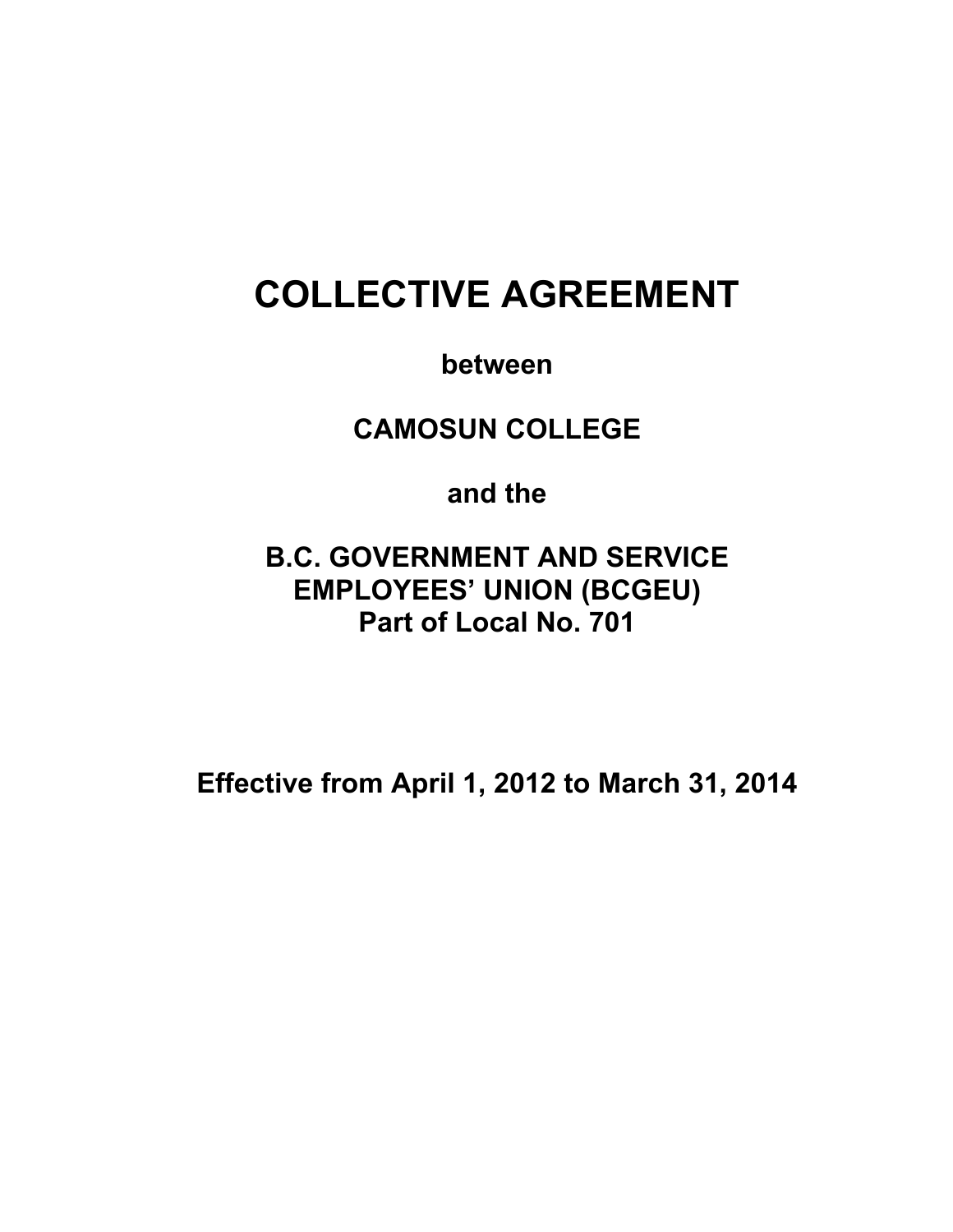| 1.1 |  |
|-----|--|
| 1.2 |  |
| 1.3 |  |
| 1.4 |  |
| 1.5 |  |
| 1.6 |  |
| 1.7 |  |
|     |  |
| 2.1 |  |
| 2.2 |  |
| 2.3 |  |
| 2.4 |  |
| 2.5 |  |
| 2.6 |  |
| 2.7 |  |
| 2.8 |  |
|     |  |
| 3.1 |  |
| 3.2 |  |
| 3.3 |  |
| 3.4 |  |
| 3.5 |  |
|     |  |
| 4.1 |  |
| 4.2 |  |
| 4.3 |  |
| 4.4 |  |
| 4.5 |  |
|     |  |
| 5.1 |  |

# **TABLE OF CONTENTS**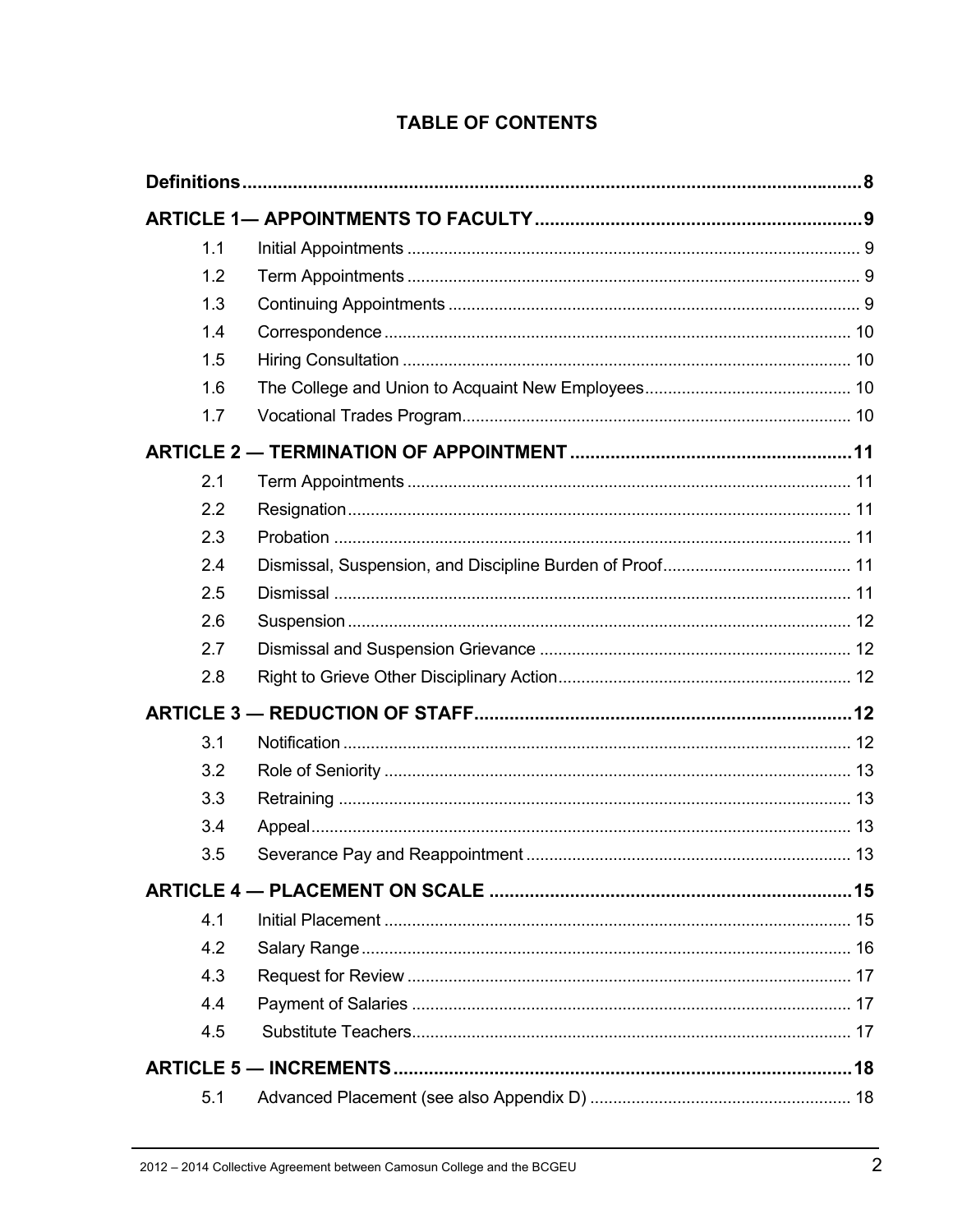| 5.2  |     |
|------|-----|
| 5.3  |     |
|      |     |
| 6.1  |     |
| 6.2  |     |
| 6.3  |     |
| 6.4  |     |
| 6.5  |     |
| 6.6  |     |
| 6.7  |     |
|      |     |
| 7.1  |     |
| 7.2  |     |
| 7.3  |     |
| 7.4  |     |
| 7.5  |     |
| 7.6  |     |
| 7.7  |     |
| 7.8  |     |
| 7.9  |     |
| 8.1  |     |
| 8.2  |     |
| 8.3  |     |
| 8.4  |     |
|      | .25 |
|      |     |
| 10.1 |     |
| 10.2 |     |
| 10.3 |     |
| 10.4 |     |
|      |     |
| 11.1 |     |
| 11.2 |     |
| 11.3 |     |
|      |     |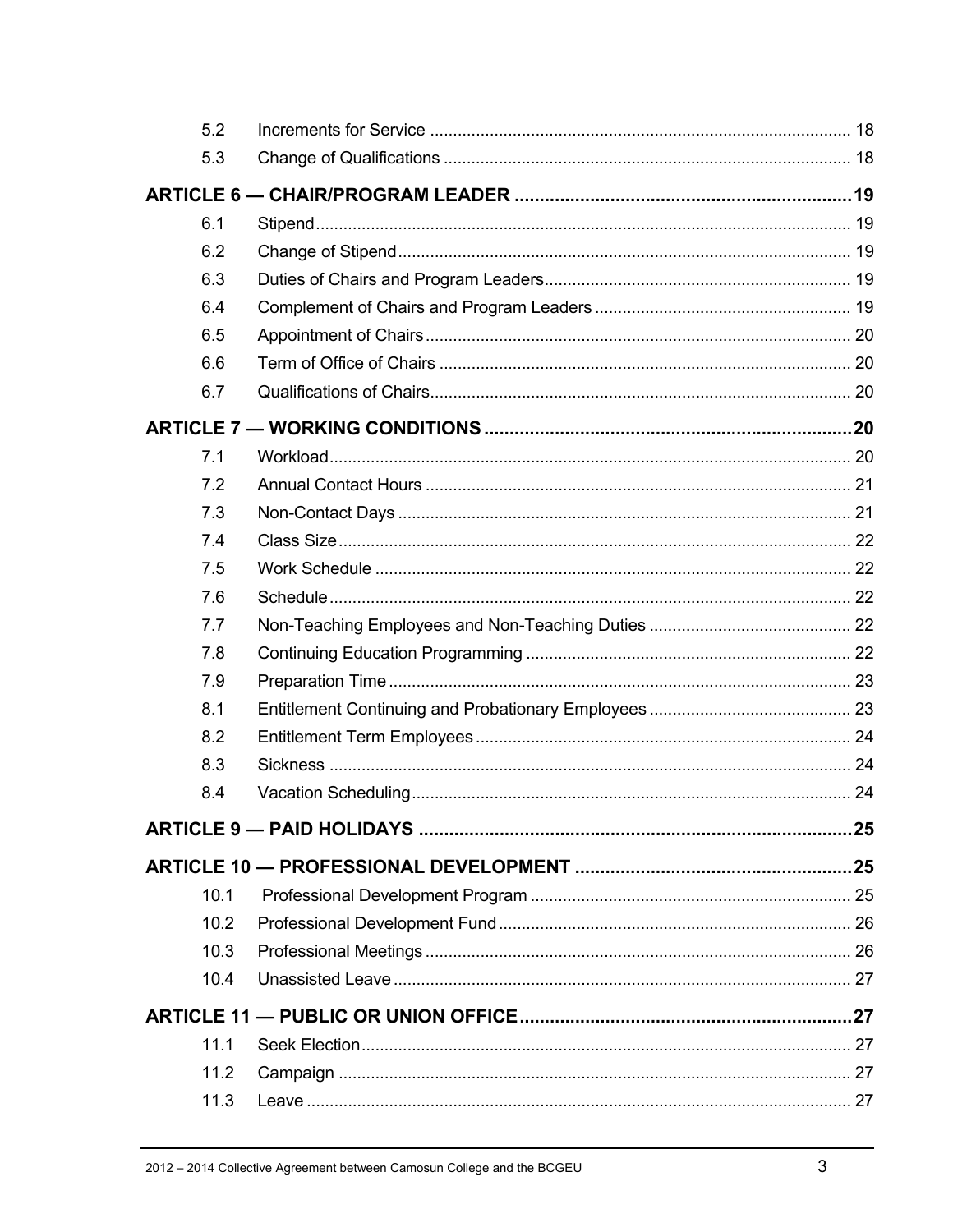| 14.1 |                                                           |  |
|------|-----------------------------------------------------------|--|
| 14.2 |                                                           |  |
| 14.3 |                                                           |  |
| 14.4 |                                                           |  |
| 14.5 |                                                           |  |
| 14.6 |                                                           |  |
|      |                                                           |  |
| 15.1 |                                                           |  |
| 15.2 |                                                           |  |
| 15.3 |                                                           |  |
|      | ARTICLE 16 - WORKER'S COMPENSATION BOARD AND OCCUPATIONAL |  |
|      |                                                           |  |
| 16.1 |                                                           |  |
| 16.2 |                                                           |  |
|      |                                                           |  |
| 17.1 |                                                           |  |
| 17.2 |                                                           |  |
| 17.3 |                                                           |  |
| 17.4 |                                                           |  |
| 17.5 |                                                           |  |
| 17.6 |                                                           |  |
| 17.7 |                                                           |  |
| 17.8 |                                                           |  |
|      |                                                           |  |
| 18.1 |                                                           |  |
| 18.2 |                                                           |  |
|      |                                                           |  |
|      |                                                           |  |
|      |                                                           |  |
| 21.1 |                                                           |  |
| 21.2 |                                                           |  |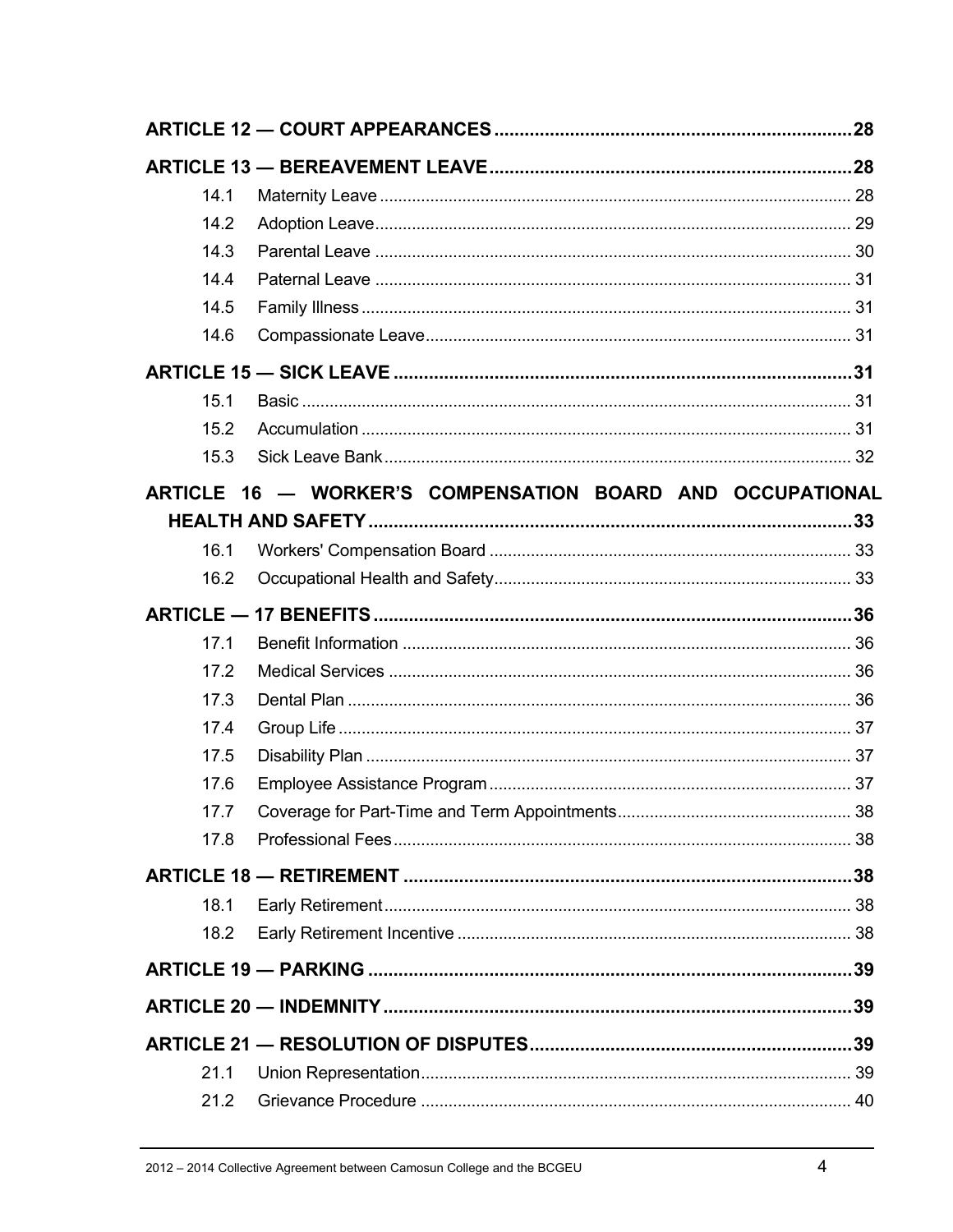| 21.3  |                                                     |  |
|-------|-----------------------------------------------------|--|
| 21.4  |                                                     |  |
| 21.5  |                                                     |  |
| 21.6  |                                                     |  |
| 21.7  |                                                     |  |
| 21.8  |                                                     |  |
| 21.9  |                                                     |  |
| 21.10 |                                                     |  |
| 21.11 |                                                     |  |
|       |                                                     |  |
|       |                                                     |  |
|       |                                                     |  |
|       |                                                     |  |
|       |                                                     |  |
|       |                                                     |  |
| 22.1  |                                                     |  |
| 22.2  |                                                     |  |
| 22.3  |                                                     |  |
| 22.4  |                                                     |  |
|       |                                                     |  |
| 23.1  |                                                     |  |
| 23.2  |                                                     |  |
| 23.3  |                                                     |  |
| 23.4  |                                                     |  |
|       | ARTICLE 24 - SAFEGUARD AGAINST SALARY REDUCTIONS 45 |  |
|       |                                                     |  |
| 26.1  |                                                     |  |
| 26.2  |                                                     |  |
| 26.3  |                                                     |  |
|       |                                                     |  |
|       |                                                     |  |
| 28.1  |                                                     |  |
| 28.2  |                                                     |  |
|       |                                                     |  |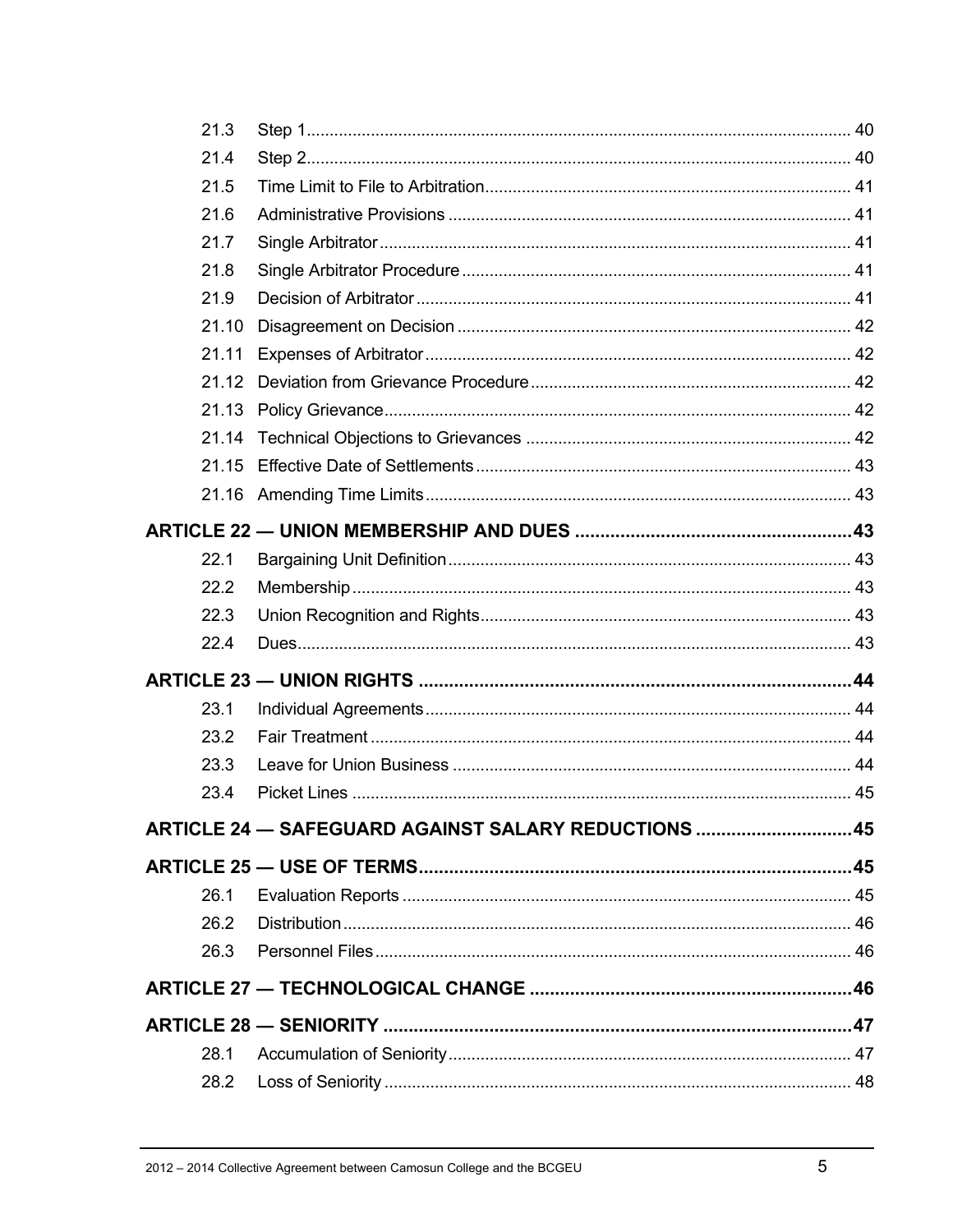| 31.1                                                                                 |     |
|--------------------------------------------------------------------------------------|-----|
| 31.2                                                                                 |     |
| 31.3                                                                                 |     |
|                                                                                      |     |
|                                                                                      |     |
|                                                                                      |     |
|                                                                                      |     |
|                                                                                      |     |
|                                                                                      |     |
|                                                                                      |     |
|                                                                                      |     |
|                                                                                      |     |
|                                                                                      |     |
|                                                                                      |     |
| Re: Family Illness (Clause 14.5) Compassionate Leave (Clause 14.6) and Sick Bank     |     |
|                                                                                      |     |
|                                                                                      |     |
| Re: Principles of Agreement for the Implementation of Article $6 -$ Common Agreement |     |
| (Regularization) between Camosun College and BCGEU Vocational Instructors:           |     |
|                                                                                      | .60 |
|                                                                                      |     |
| Re: Article 14 - Maternity and Parental Leave and regarding Supplemental Employment  |     |
|                                                                                      |     |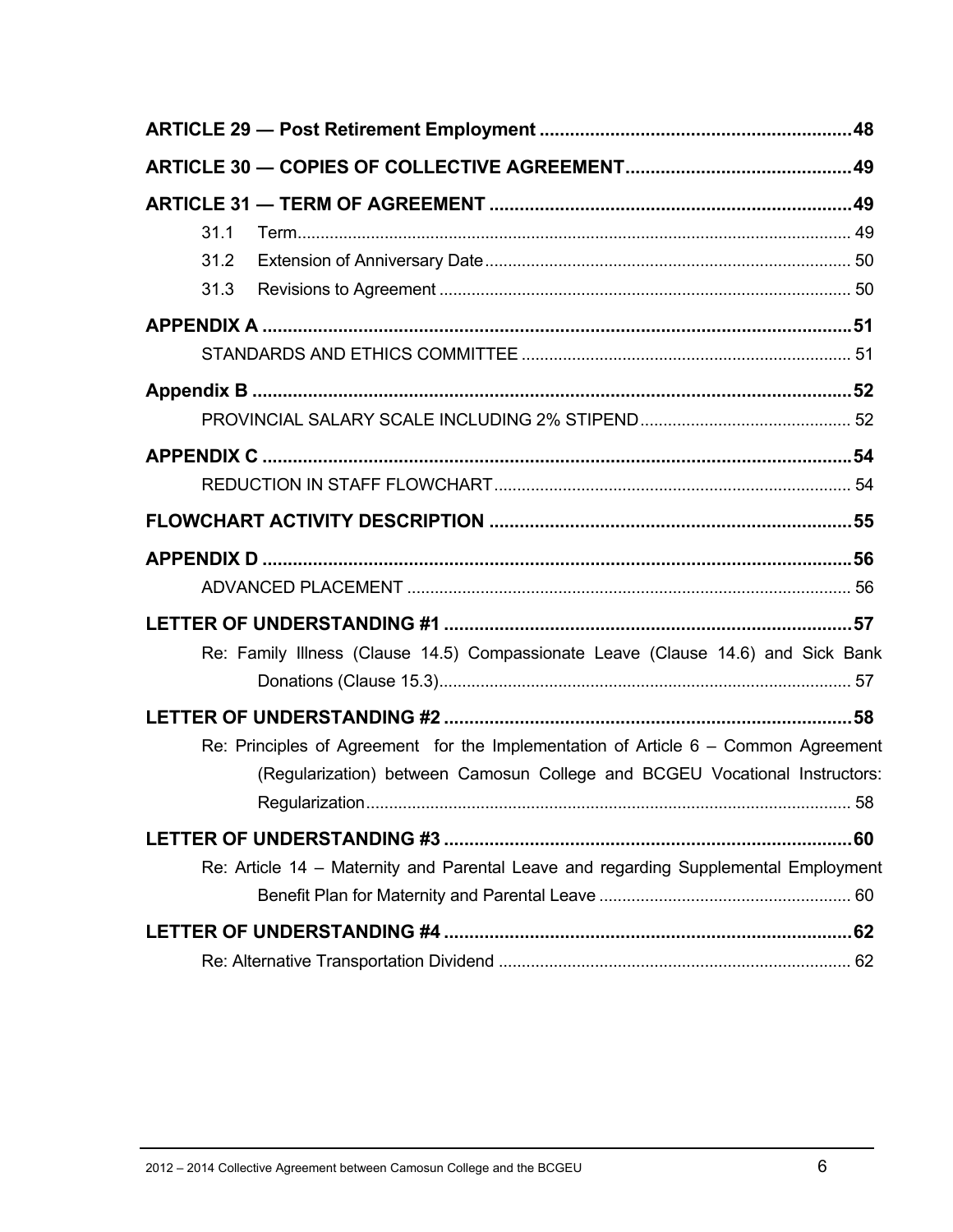THIS AGREEMENT made and entered into on April1, 2012 to March 31, 2014.

BETWEEN THE:

#### **CAMOSUN COLLEGE (hereinafter called the "College")**

#### OF THE FIRST PART

AND THE:

#### **B.C. GOVERNMENT AND SERVICE EMPLOYEE'S UNION part of LOCAL 701, CAMOSUN COLLEGE BARGAINING UNIT (hereinafter called the "Union")**

#### OF THE SECOND PART

WHEREAS Camosun College is an employer within the meaning of the Labour Code of *British Columbia Act*:

AND WHEREAS the B.C. Government and Service Employees' Union is the certified bargaining agent for Vocational Instructors under the *Act*:

AND WHEREAS the Parties have carried on collective bargaining under the *Act* and have reached agreement as herein expressed:

NOW THIS AGREEMENT WITNESSETH that the Parties HERETO AGREE EACH WITH THE OTHER AS FOLLOWS: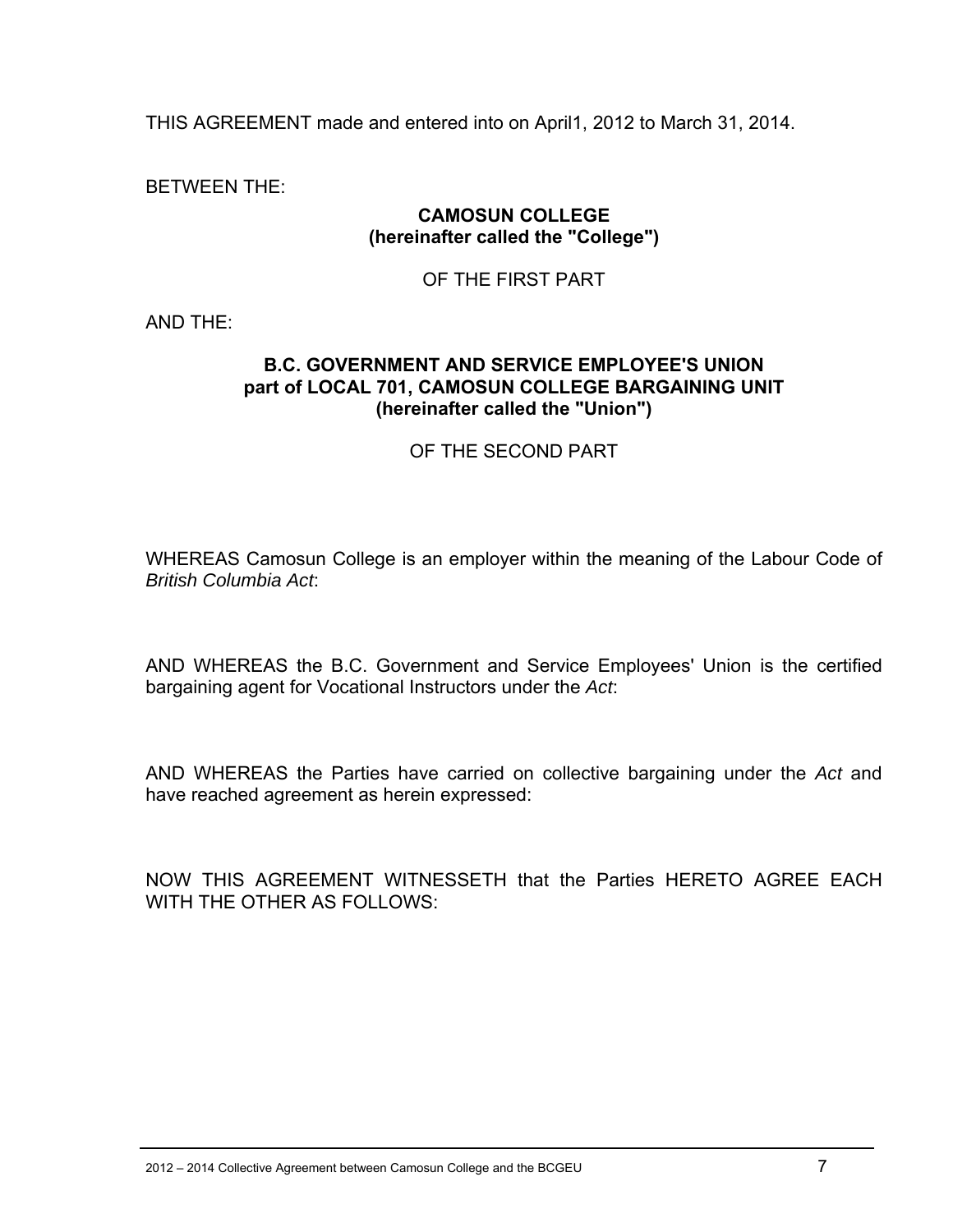# **DEFINITIONS**

- *Personnel Files:* includes all employee records maintained by *the Human Resources Department*
- *Union Representative:* a Union member elected by its membership to act on behalf of the bargaining unit – this includes the Staff Representative.
- *College:* Camosun College including all campuses.
- *Bargaining Unit Chair:* the elected Camosun representative of the BCGEU, Local 701.
- *Local Area Office:* BCGEU 2994 Douglas Street Victoria, BC V8T 4N4
- **Probation:** employees shall be subject to a period of probation for two (2) full time equivalent years.
- *Term:* is an appointment for a specified period of time with an identified termination date.
- *Appointment:* is a written offer of employment.
- *President of the Union:* is the President of the B.C. Government and Service Employees' Union.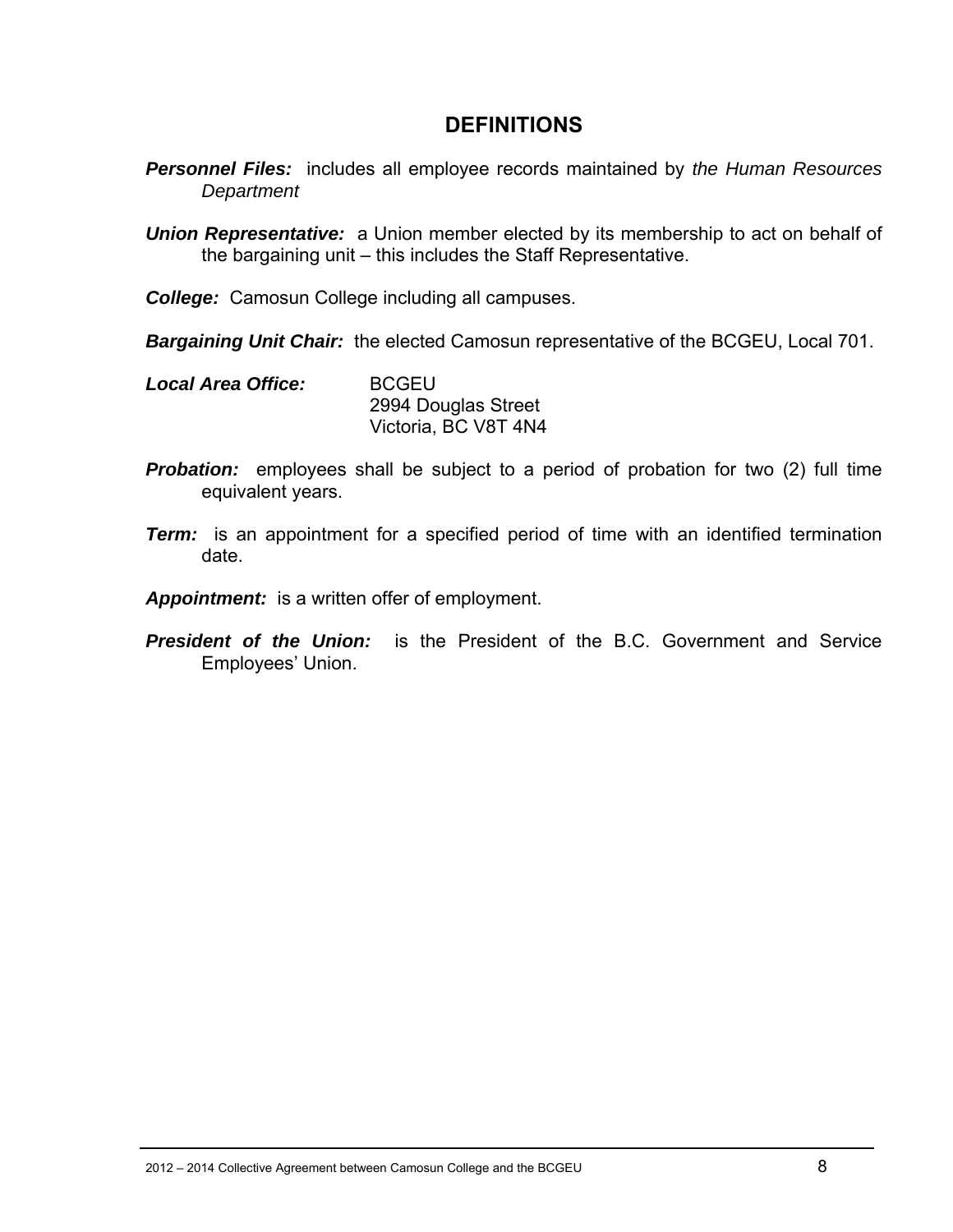# **ARTICLE 1― APPOINTMENTS TO FACULTY**

### **1.1 Initial Appointments**

- (a) An offer of an appointment has been made to the successful applicant when it is given in writing and signed by the appropriate Dean. An employee will normally not commence service at the College until the employee has accepted in writing his/her offer of appointment.
- (b) Initial appointments may be term (full-time or part-time) or continuing (fulltime or part-time - over 50%). Appointments will be subject to a probationary period for the equivalent of two (2) years.
- (c) Whenever possible, the offer of appointment shall be made at least two weeks prior to the date of commencement of appointment. This clause shall not apply to appointment of substitute instructors.
- (d) The College will ensure that the Union is fully aware of the criteria and procedures for salary placement.

### **1.2 Term Appointments**

Specified Term Appointments shall be made:

- (a) to replace faculty on leave; or
- (b) to staff instructional programs or projects which are controlled or funded outside the regular operating budget of the College; or
- (c) for faculty positions providing less than fifty percent (50%) annual workload. This provision shall not apply to continuous contracts which are reduced below fifty percent (50%), by application of Clause 3, reduction of staff.

Subject to Clauses 3.2 and 3.3 service accumulated during term appointments shall be credited toward probationary appointments, seniority, and all other benefits for which the employee is eligible.

### **1.3 Continuing Appointments**

(a) A full-time faculty member shall not be converted involuntarily to part-time without mutual agreement among the member, the Union and the College. A full-time faculty member assigned to a continuing part-time contract will maintain accumulated seniority and shall continue to accrue seniority on a prorated basis.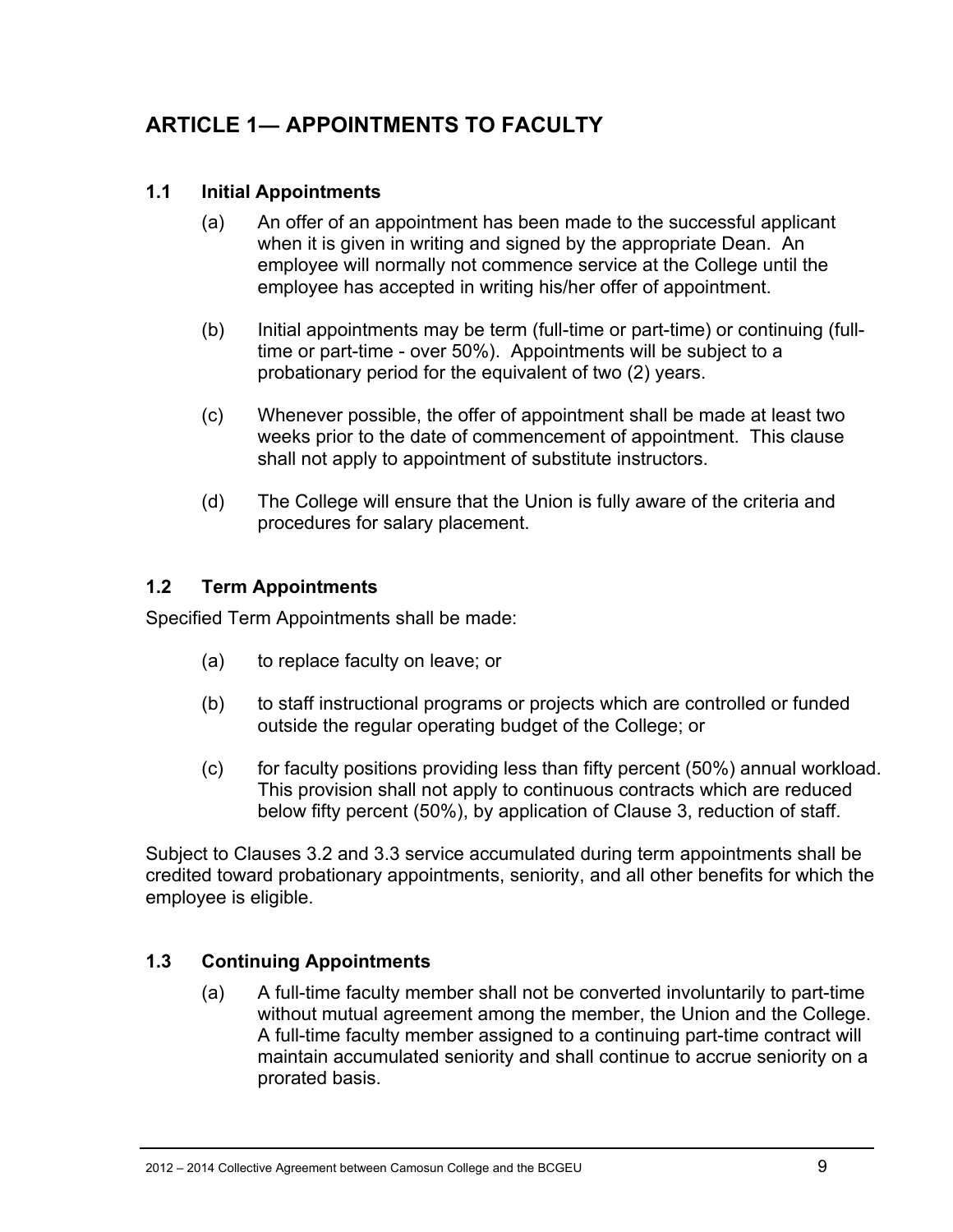(b) In the event that a full-time faculty member who has voluntarily converted to continuing part-time wishes to revert to a full-time appointment he/she can only do so if there is a full-time vacancy in the area of his/her expertise or if there was an agreement made specifying the years of part-time employment prior to the member becoming part-time.

### **1.4 Correspondence**

The Union shall receive a copy of each letter of appointment.

### **1.5 Hiring Consultation**

- (a) Faculty members of the respective department shall be consulted in the selection of all new faculty.
- (b) Normally a committee shall be formed to select a qualified candidate. The committee is responsible for screening applicants, short listing applicants, interviewing applicants and making a hiring recommendation to the appropriate Dean.
- (c) Normally the committee shall include the following:
	- (i) the appropriate Chair;
	- (ii) at least two (2) faculty members from the department/functional area where the vacancy exists;
	- (iii) the appropriate Dean or designate; and
	- (iv) such other representation deemed appropriate by the College.
- (d) In the event of a creation of a new department, continuing faculty members in a related department, if any exist, shall be consulted in the selection of new faculty.

# **1.6 The College and Union to Acquaint New Employees**

The College and Union agree to acquaint new employees with the fact that a Collective Agreement is in effect. The College will be responsible for providing an orientation session for new employees and will invite a Union representative to participate. The Union will be responsible for informing the new employee of the name and location of his/her Union representative.

# **1.7 Vocational Trades Program**

All programs leading to qualifications in skilled trades, certified trades, designated vocational trades programs or technical trades shall be deemed to be vocational trades programs. All faculty engaged in instruction, supervision, evaluation, interpretation or development of such technical course content or material shall be members of the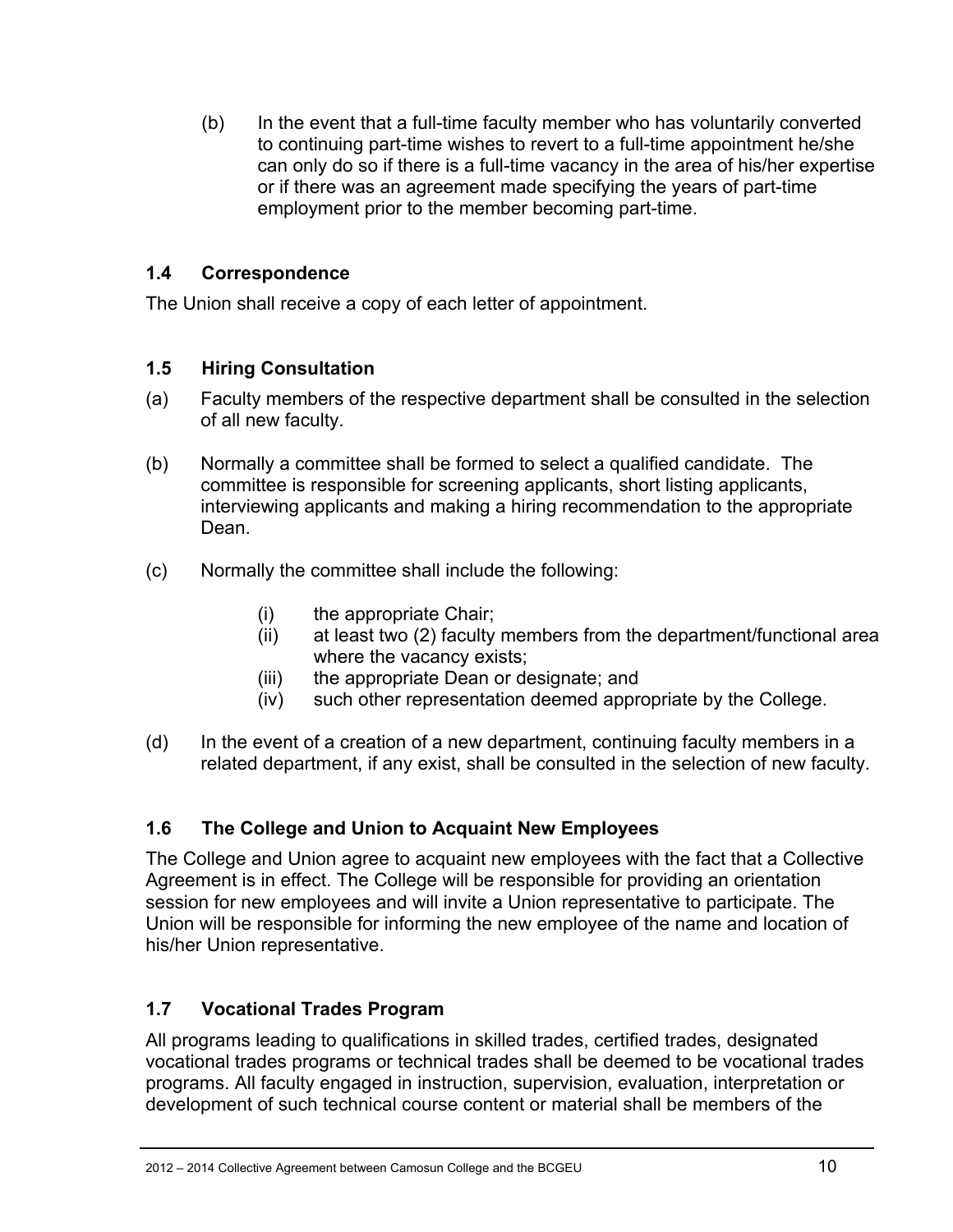BCGEU, part of Local 701, Camosun College Bargaining Unit, and possess qualifications as outlined in Clause 4.1 of this Collective Agreement.

# **ARTICLE 2 ― TERMINATION OF APPOINTMENT**

# **2.1 Term Appointments**

Term Appointments shall terminate automatically, without notification, on the date specified in the letter of appointment.

# **2.2 Resignation**

Employees will give the College as much notice of resignation as possible, and will where possible, arrange for the effective date to coincide with the end of a class instructional period. The notice will normally be at least one month.

# **2.3 Probation**

- (a) The probation period shall be for the equivalent of two (2) years.
- (b) An employee, while on probation, may be terminated for unsatisfactory performance at any time providing he/she has been evaluated in a fair and reasonable manner according to the standards and procedures accepted within the School. The employee shall be informed of these evaluation standards and procedures at the commencement of his/her employment. In lieu of notice, severance pay equivalent to two (2) weeks salary will be provided. Such termination is subject to appeal through the dispute and grievance procedure only if it is alleged that the provisions for evaluation have not been implemented as prescribed in this clause. The College shall specify, in writing, the reasons for the termination.

# **2.4 Dismissal, Suspension, and Discipline Burden of Proof**

In all cases of discipline, the burden of proof of just cause shall rest with the College.

# **2.5 Dismissal**

The President of the College or his/her designate specifically authorized by the President may dismiss any employee for just cause. Notice of dismissal shall be in writing and shall set forth the reasons for dismissal.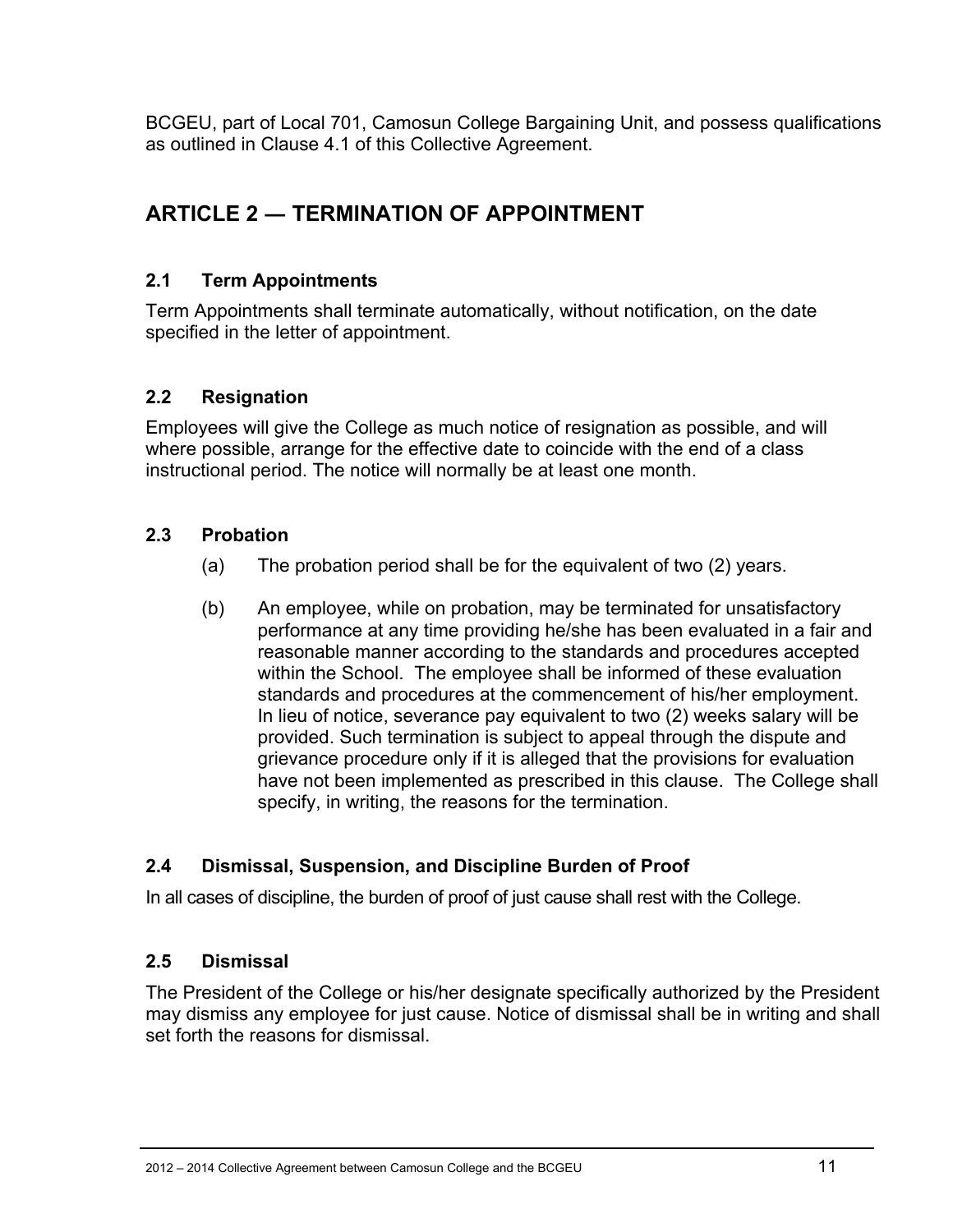### **2.6 Suspension**

The President of the College or his/her designate specifically authorized by the President may suspend an employee for just cause. Notice of suspension shall be in writing and shall set forth the reasons for the suspension.

### **2.7 Dismissal and Suspension Grievance**

All dismissals and suspensions will be subject to formal grievance procedure under Clause 21 of this Agreement. A copy of the written notice of dismissal or suspension shall be forwarded to the President of the Union within five (5) working days of the action being taken.

# **2.8 Right to Grieve Other Disciplinary Action**

Disciplinary action grievable by the employee shall include letters of reprimand, and written adverse reports. As well, performance evaluations are grievable by the employee as per Article 26. An employee shall be given a copy of any such document placed on the employee's file which might be the basis of disciplinary action. Should an employee dispute any such entry in their file, the employee shall be entitled to recourse through the grievance procedure and the eventual resolution thereof shall become part of their personnel record.

# **ARTICLE 3 ― REDUCTION OF STAFF**

# **3.1 Notification**

When a reduction of staff is necessary due to changes in enrolment, the deletion of a program, technological changes, or budgetary reasons, an employee shall be entitled to at least four (4) months notice, excluding annual holidays. (See Flowchart Appendix C)

In the event that the appropriate Dean plans to recommend termination of a continuing or probationary appointment for reasons of staff reduction, he/she shall inform the individual concerned of his/her intent at least one month prior to the time that the recommendation will be made to the Board, and shall specify in writing the reasons for the recommendation.

The notice period shall be calculated from the date that written notification from the President is received by the employee advising that the President will be recommending the reduction in staff to the Board.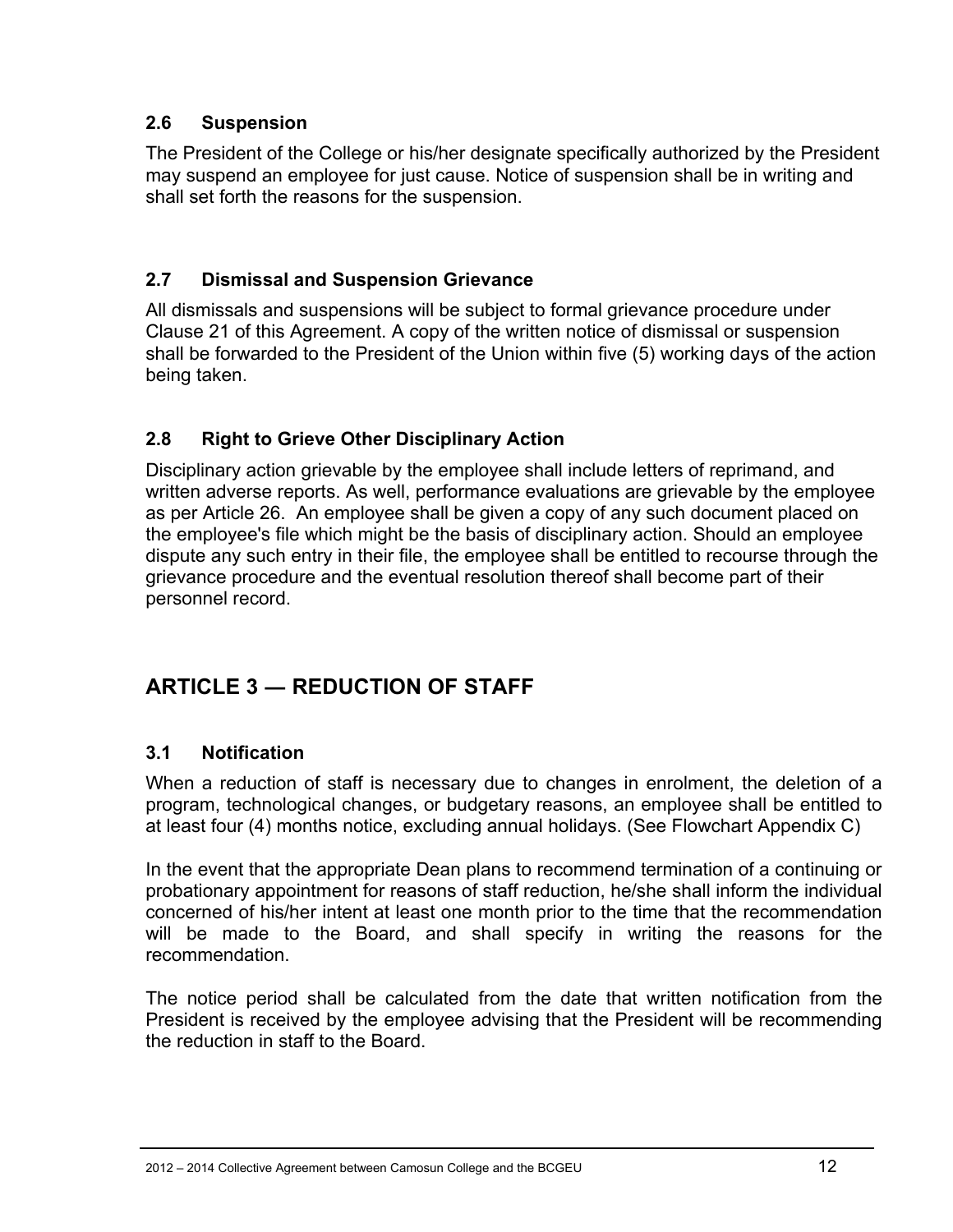### **3.2 Role of Seniority**

A reduction in force shall be based on seniority within a department, discipline or specialty, provided that the senior staff have appropriate qualifications and are providing satisfactory service.

Whenever possible, an employee shall be given an opportunity to serve the College in some other capacity for which he/she is qualified. This clause applies to all employees, including those on leave at time of reduction of staff.

### **3.3 Retraining**

- (a) An employee who is terminated for reason of reduction of staff, who is not judged to be qualified to transfer to another position as provided in Clause 3.2, and who has served the College for at least five (5) years shall receive paid leave of up to eight (8) months, in order to qualify for an available position at the College. An available position is one which, at the time the reduction in staff is given, is currently unfilled or has been confirmed to become vacant within the retraining period. Payment for the leave will be prorated if only part-time leave is required. In the event no position is available, Clause 3.5 shall apply.
- (b) When retraining is not practicable, and to facilitate early retirement of employees between the ages of 55 and 64 years, an employee shall be granted either severance pay in accordance with Clause 3.5(b), in addition to other retirement benefits, or early retirement incentive in accordance with Clause 18.2. In no case will both clauses be applied.
- (c) Where courses are altered or changed to the extent where new or greater skills are required than are already possessed by the affected employee such that the employee's continuing employment is threatened, such employee shall be given up to two (2) months in addition to annual vacation and to professional development time provided in Clause 10 for approved professional development, with no loss of income benefits or seniority.

### **3.4 Appeal**

In the event that an employee who has received a notice of reduction of staff wishes to grieve their selection based on seniority, he/she may do so in accordance with the provisions of Clause 21.

### **3.5 Severance Pay and Reappointment**

Any continuing employee, laid off for reasons of reductions in staff, who has not received alternate placement under Clauses 3.2 or 3.3, may select either alternative (a) or (b)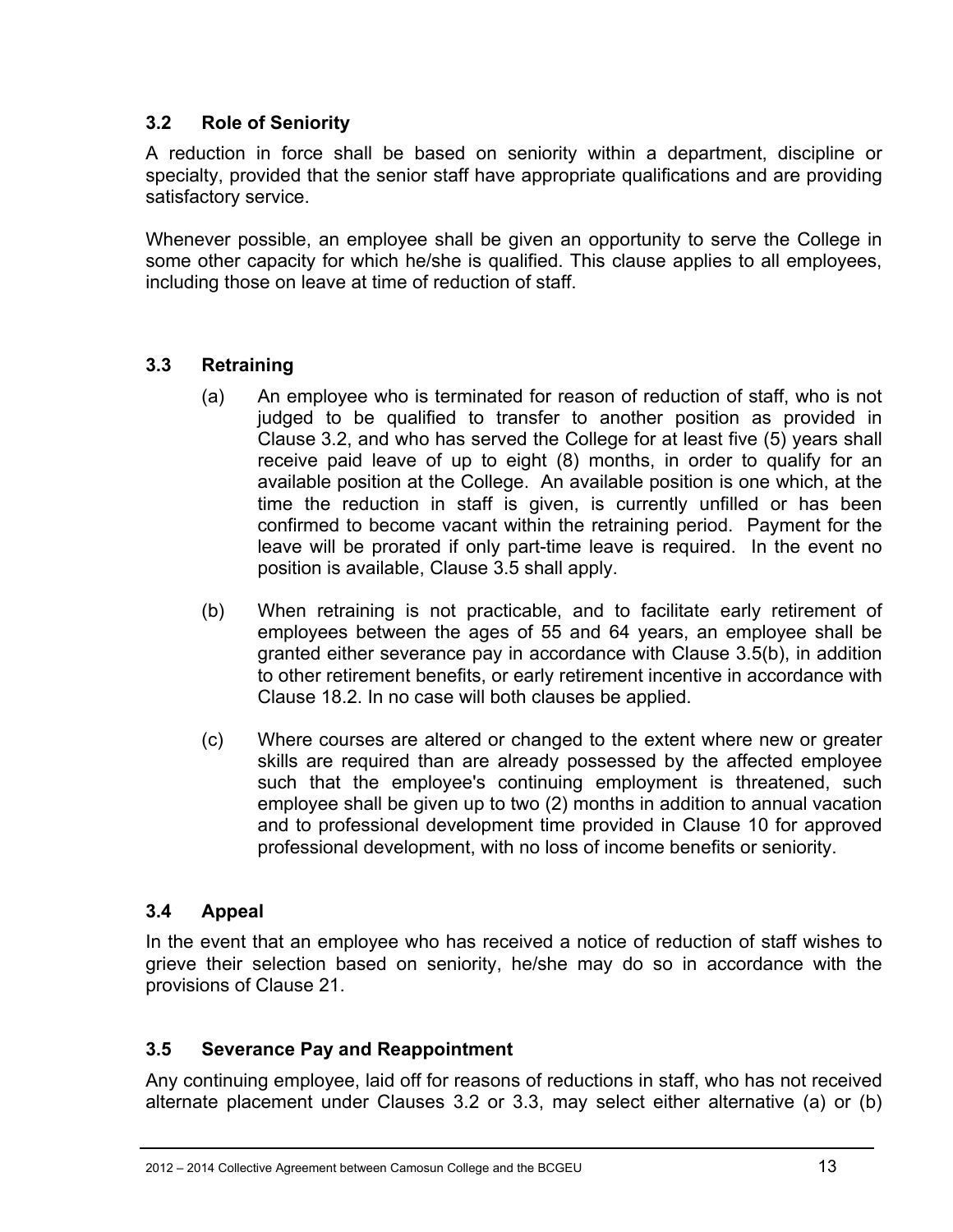below:

#### (a) Reappointment:

An employee with five (5) years of service or less shall be placed on a reappointment list for one (1) year. An employee with more than five (5) years of service shall be placed on a reappointment list for two (2) years. Reappointment shall be based on seniority within the department, discipline or specialty. An employee may, at any time while on the list or at the expiry of being on the list other than for reasons of reemployment into a continuing or probationary position, apply to the College to receive a severance payment in accordance with 3.5(b). An employee who elects the severance pay is deemed to have resigned and forfeits any further entitlement to reappointment under this clause.

(b) Severance Pay:

An employee shall receive pay calculated as one-half  $(\frac{1}{2})$  of one (1) month's salary, based on the full monthly salary for the employee's step placement established by the Salary Scale currently in effect, for each fulltime equivalent year of service to the College, to a maximum of six (6) months of salary.

Severance pay will be paid on the employee's final day of work and will not be considered employment for either College or statutory benefits. An employee who elects the severance pay alternative is no longer eligible for the conditions provided in Clause 3.5(a).

Where this clause is applied, Clause 3.3(c) may not also be applied.

Should an employee be reemployed on a probationary or continuing contract before the expiration date of the period of time from the layoff date equivalent to that paid as severance pay, the employee shall reimburse the College for the remaining balance of the severance pay within a mutually agreed period of time after the commencement of the new appointment. The amount to be repaid shall be based on the net amount received by the individual, or the gross amount less any taxes required to be paid by the employee as a result of removal of the funds from a registered savings plan where the funds were paid directly to a plan.

If an employee is rehired on a continuing or probationary contract and subsequently is laid off again, he/she will only be eligible to receive the portion of the original severance pay that was repaid to the College plus any additional severance pay earned through the current appointment.

(c) A faculty member who declines a reduction in assignment from fulltime to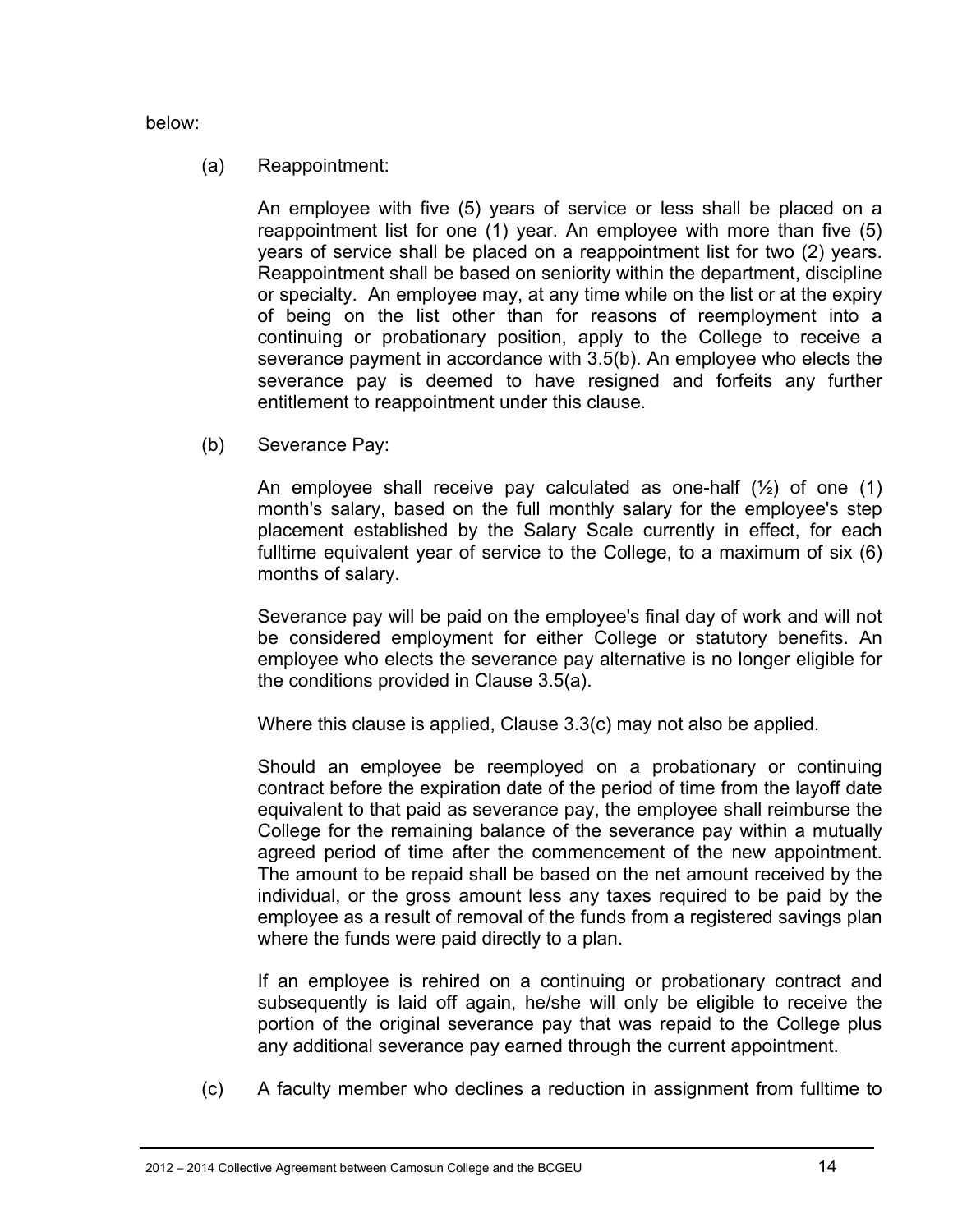parttime will be covered by this Clause and will have the same options as a faculty member whose employment in his/her assigned position is to be terminated due to a reduction in staff.

(d) This acceptance of severance pay by an employee shall not prejudice the employee's opportunity of future employment at the College.

# **ARTICLE 4 ― PLACEMENT ON SCALE**

### **4.1 Initial Placement**

Initial placement on the salary scale shall be based on qualifications and advanced in recognition of work and teaching experience:

- (a) Qualifications
	- (1) For an employee holding a degree from a recognized university at the Bachelor's level, or a combination of university, college, or other training deemed to be equivalent and relevant to his/her field of expertise initial placement will be Step 11 with a maximum placement of Step 6.
	- (2) For an employee holding a master's degree; equivalent professional certification; journeyman's certificate; or professional qualifications such as a registered nurse, which is directly relevant to the discipline area in which the employee will teach initial placement will be Step 10 with a maximum placement of Step 3.
- (b) Application Principles
	- (1) Employees who have a maximum placement of Step 3 shall progress from Step 3 to Step 2A on their increment date.
	- (2) Employees who qualify for advanced placement under Article 5.1 or Article 4.1(d) while at, or prior to reaching, Step 3 of the new scale shall progress from Step 3 to Step 2 and then to Step 1.
	- (3) Employees who qualify for advanced placement under Article 5.1 while at Step 2A of the new scale shall progress from Step 2A to Step 2 and then to Step 1.
	- (4) Employees who reach Step 2 on the new salary scale shall progress to Step 1 on their increment date.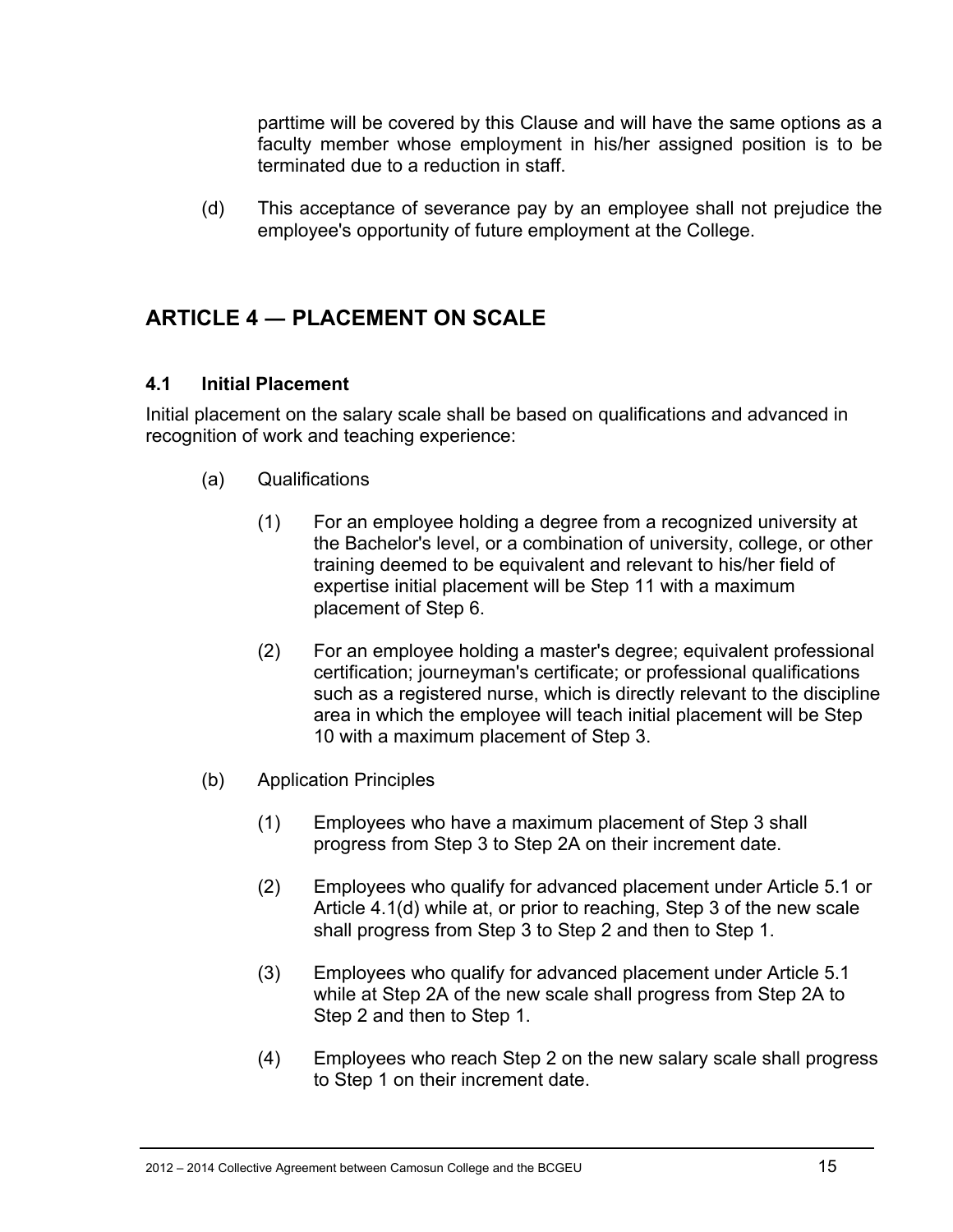(c) Recognition for Work and Teaching Experience

For initial placement on scale the following experience shall be recognized by granting one (1) increment on the basic scale for:

- (1) each year of teaching or relevant work experience in a college, technical institute or vocational school.
- (2) each year of teaching or relevant work experience in a secondary school or university to a maximum of eight (8) years (8 steps).
- (3) two (2) years of relevant work experience in other than a collegetype setting, for experience beyond that required to qualify for initial placement, to a maximum of ten (10) years (5 steps). (For initial placement in the School of Trades and Technology all other qualifications being equal, preference will be given to applicants who have supervisory work experience after receiving journeyman or equivalent certification.)
- (d) Recognition of Additional Education

Additional Education, beyond the study leading to the degree or certification credited to meet the minimum requirements in Clause 4.1(a), will advance both initial and maximum placement by one (1) step for each of the following, but not beyond step 2:

- (1) the completion of an additional relevant degree at the bachelor's level or the master's level at a recognized university;
- (2) successful completion of one (1) year of relevant advanced study beyond any degrees or completion of professional certification equivalent to a year of relevant advanced study;
- (3) the completion of an I.D., V.I.C., teaching certificate, or the equivalent of at least one (1) year of professional education courses whether taken for credit or not.

Further increments will not be awarded under Article 5, Clause 5.1 for a single program of study.

### **4.2 Salary Range**

The salary range shall be as shown on the grid in Appendix A of the Provincial Common Agreement.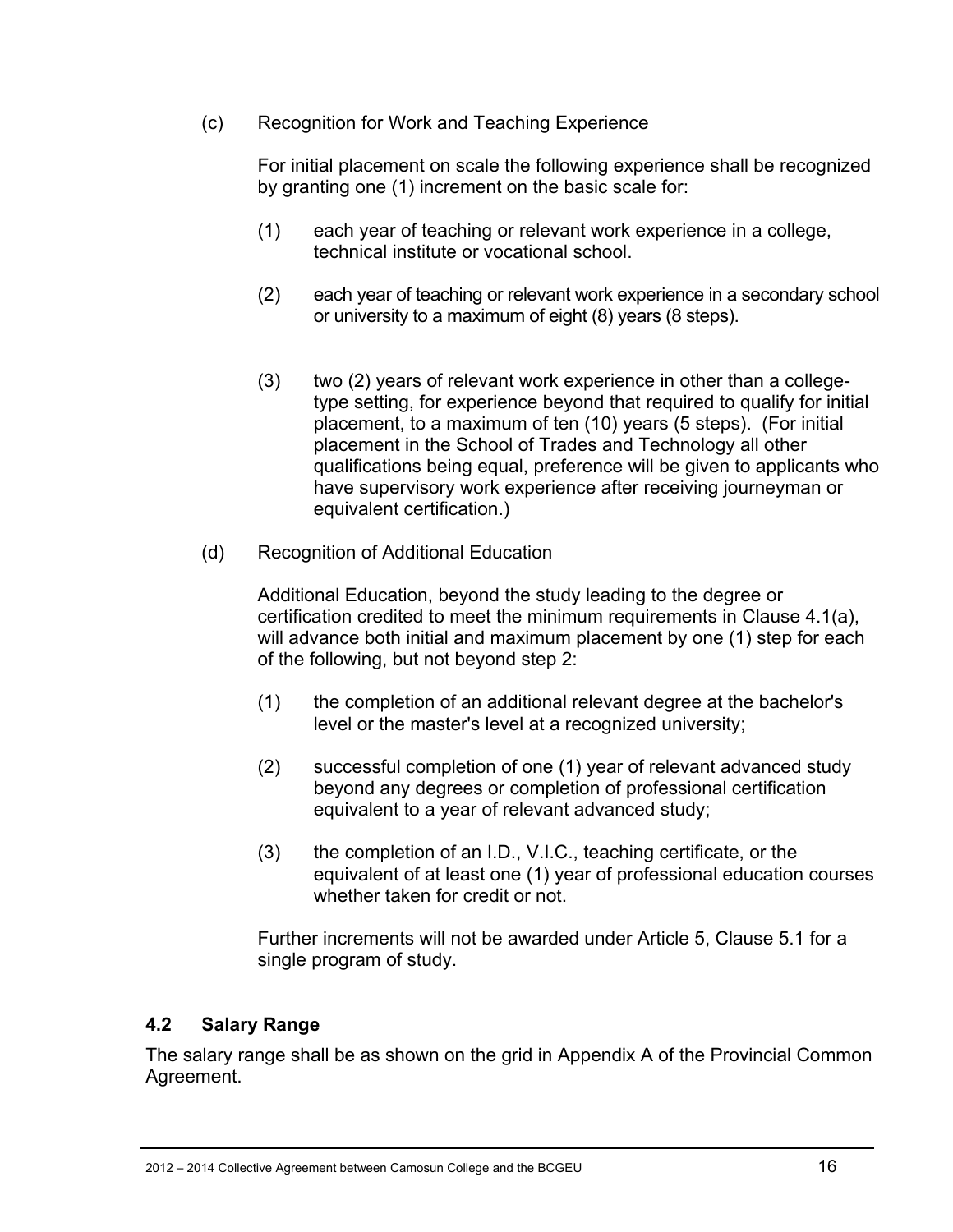### **4.3 Request for Review**

- (a) The College will provide employees with a copy of the worksheet used in determining salary placement.
- (b) At the request of the employee, placement on the salary scale may be reviewed at any time. Increases to an employee's placement on scale resulting from the review of qualifications shall be retroactive to the time of appointment if the review is initiated within six (6) months of the acceptance of the offer of appointment. Otherwise, increases shall be retroactive to the date on which the faculty member requested the review. A request for review of placement received more than six (6) months after the acceptance of the offer of employment must be based on a specific identified area of concern. Changes in placement procedures which were agreed to by the two parties since a faculty member's most recent placement shall not be grounds for review unless the changes were agreed to be retroactive.
- (c) Where the College wishes to attract specialized personnel, the Union and the College shall negotiate appropriate placement salary.

### **4.4 Payment of Salaries**

Paydays shall be bi-weekly (every second Friday).

# **4.5 Substitute Teachers**

- (a) Wherever possible the College will provide for substitute instructors to replace instructors who are absent as a result of illness or other emergency.
- (b) The procedure for recruiting, determining suitability, and assigning substitutes shall be developed by the Dean/Associate Dean, in consultation with his/her Chairs.
- (c) Substitute instructors shall be paid on an hourly rate teaching equivalent to Step 7 or the step at which they were last placed at the College if they have been previously employed by the College.
- (d) Substitute instructors working ten (10) consecutive working days or less shall be paid on submission of time sheets, will pay Union dues and will be entitled to representation by the Union on issues resulting in grievance, but shall receive only statutory benefits. Substitute instructors working more than ten (10) consecutive working days shall receive a term appointments from the start of such employment**.**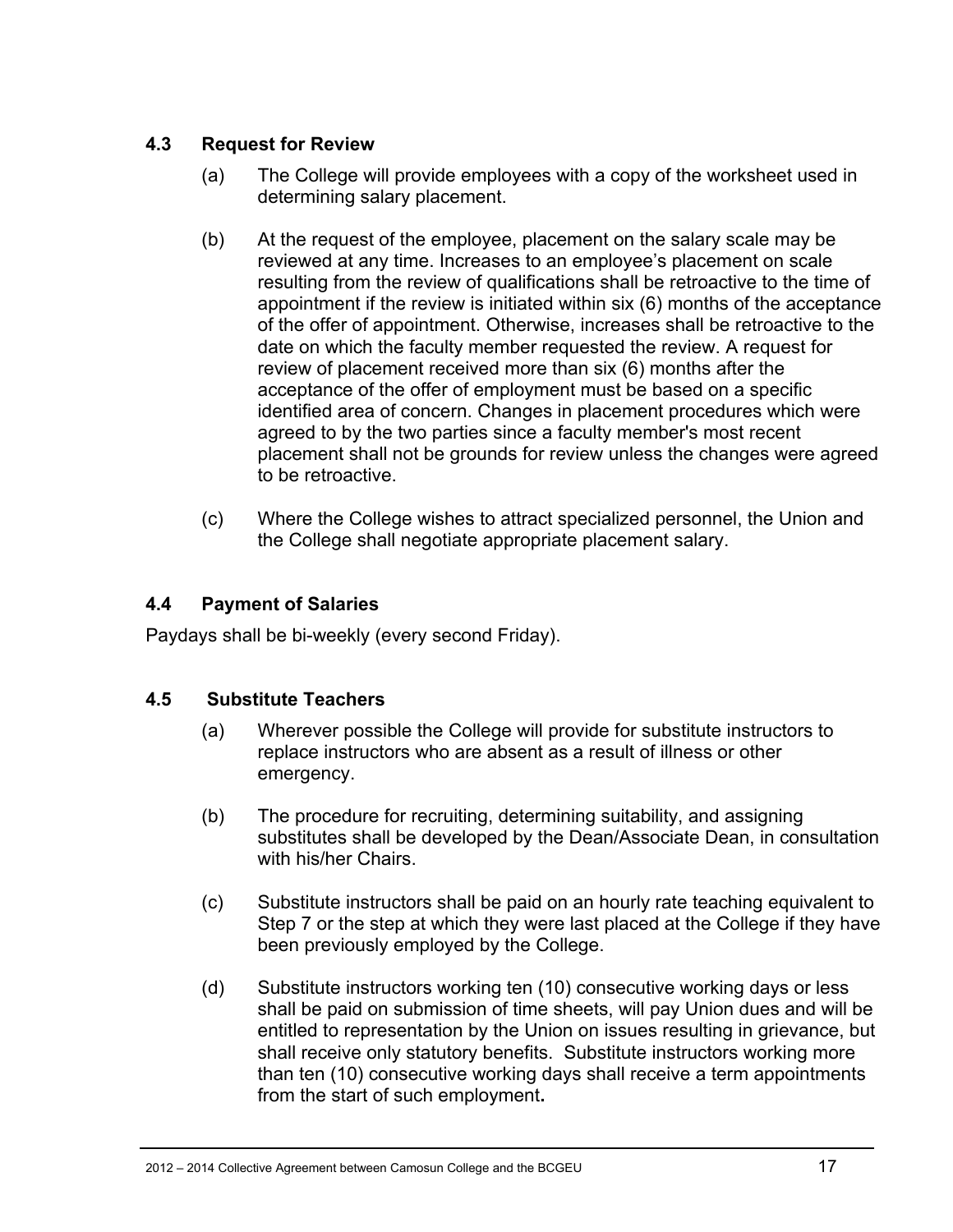(e) Whenever a faculty member is unable to meet a scheduled class, he/she shall inform the Department Chair. In the event that the Department Chair is not available, the Program Leader from the applicable specialty shall be informed.Only the Dean**/**Associate Dean or his/her designee will cancel a class, and will inform students on any cancellations.

# **ARTICLE 5 ― INCREMENTS**

### **5.1 Advanced Placement (see also Appendix D)**

Current and maximum placement will be advanced one (1) step for each of the following, but not beyond Step 1:

- (a) the completion of an additional degree at the bachelor's level or the master's level at a recognized university;
- (b) successful completion of one (1) year of relevant advanced study beyond any degrees or completion of professional certification equivalent to a year of relevant advanced study;
- (c) the completion of an I.D., V.I.C., teaching certificate, or the equivalent of at least one (1) year of professional education courses, in addition to or aside from those required for the qualifications recognized for initial placement, whether taken for credit or not.

### **5.2 Increments for Service**

For each full- time equivalent year of service to the College, an employee is entitled to one (1) increment on the basic salary scale until he/she reaches the maximum for his/her category. The increment date shall be the first day of the pay period following the date on which the employee became eligible for the increment.

# **5.3 Change of Qualifications**

An employee who becomes entitled to an increment under this clause by reason of a change in qualifications shall provide Human Resources documentation satisfactory to the appropriate Dean in support of his/her claim. The increase shall be retroactive to the date of the change in qualifications, providing it does not exceed three (3) months. Human Resources shall inform the member in writing of his/her new step placement and maximum placement.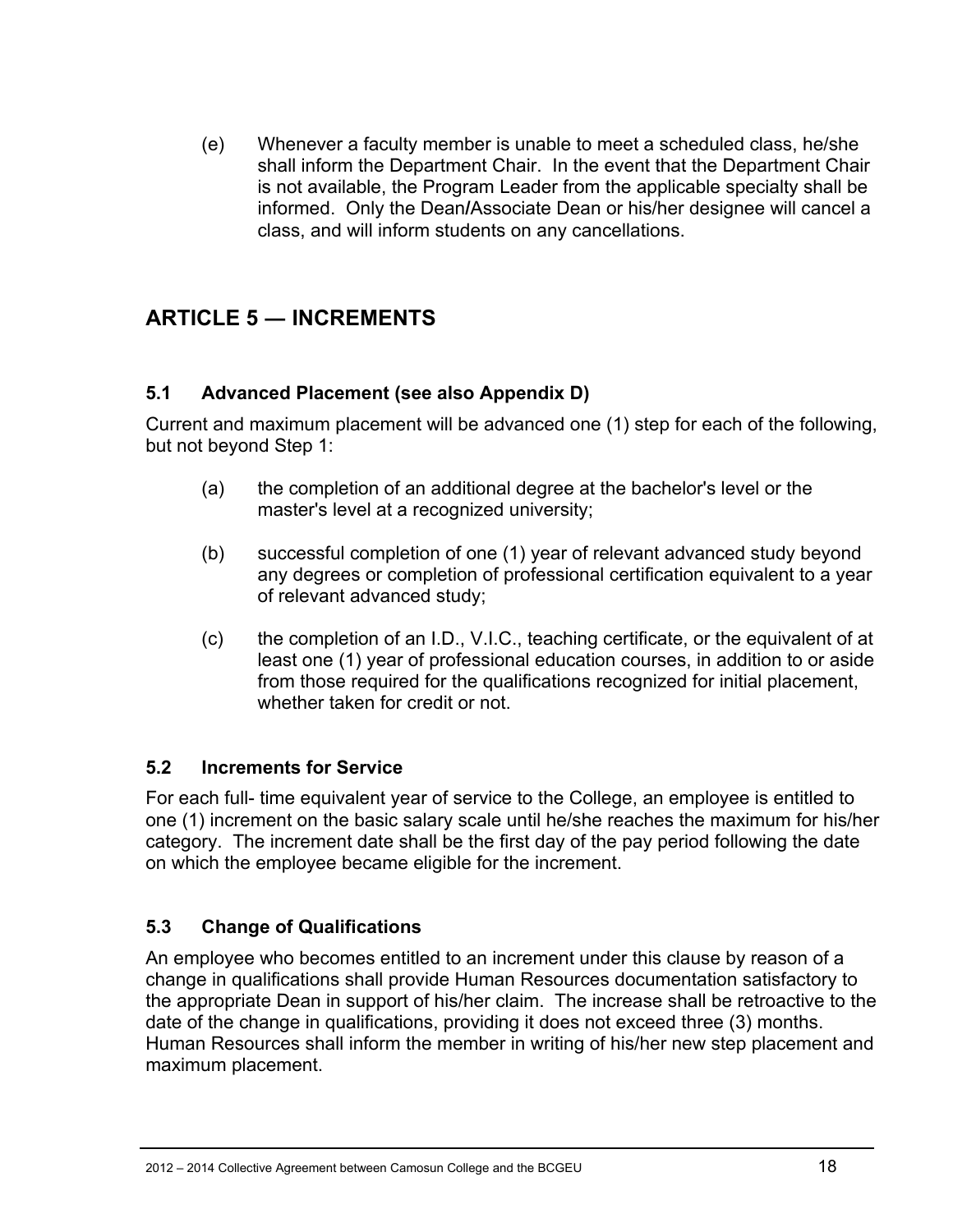# **ARTICLE 6 ― CHAIR/PROGRAM LEADER**

### **6.1 Stipend**

Chairs/Program Leaders shall be entitled to an administrative stipend. When it is deemed necessary to appoint an acting Chair/program leader, the acting Chair/program leader will also receive an amount equal to amount of stipend that the Chair/program leader receives.

# **6.2 Change of Stipend**

The amount of the stipend shall be subject to the same percent change as is the basic salary scales on April 1st of each year.

# **6.3 Duties of Chairs and Program Leaders**

The duties and responsibilities of the position shall be established by the Vice President, Education on the recommendation of the respective Dean(s) following consultation with faculty members of the respective department(s) and such information shall be made available to all prospective applicants.

# **6.4 Complement of Chairs and Program Leaders**

A Chair may be appointed for each department as defined by the College. Each Chair shall have a reduced teaching load established from time to time by the Dean and Vice President in consultation with the Chair. Where a program specialty, other than that represented by the Chair, is identified by the College within a department, a program leader may be appointed to assist in such administrative duties as scheduling, purchasing, advisory committees, etc.

In a program specialty where only one (1) instructor is employed, that program leader shall receive one-third (1/3) of the Chair's stipend as compensation for the additional administrative workload. In program areas where two (2) or more fulltime equivalent instructors are employed on a continuous basis, the program leader shall receive twothirds (2/3) of a Chair's stipend as compensation for the additional administrative workload.

In program areas employing three (3) or more FTE instructors, the program leader may be given some release time for administrative duties at the discretion of the Dean.

In no instance may a Chair receive both a Chair's stipend and a program leader's stipend simultaneously.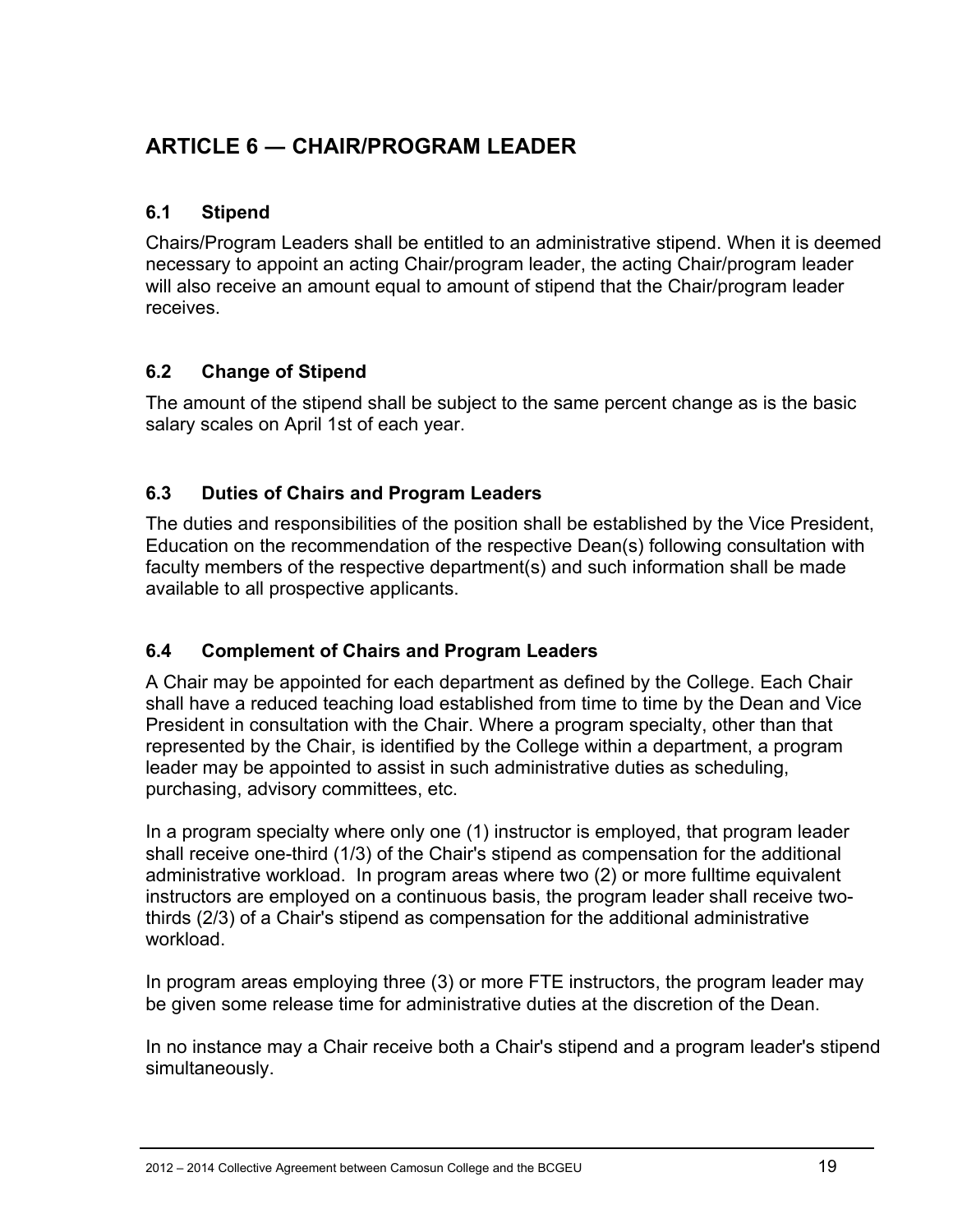The program leader will normally be the program member having the greatest seniority, but the College may appoint another member if special expertise or other situations indicate.

# **6.5 Appointment of Chairs**

Each position shall be advertised internally and filled without external advertising if a suitable candidate is found. Selection procedures shall provide for adequate consultation with faculty from the department(s). Where more than one internal candidate exists, a selection committee shall be formed to make recommendations to the Dean. Normally, the selection committee shall include the appropriate Dean and three (3) faculty members from the department/functional area involved. If the position covers a multi-discipline department/functional area then faculty from each specialty shall have representation on the selection committee.

# **6.6 Term of Office of Chairs**

The term of office shall be three (3) years, subject to successful evaluation, with the position being declared vacant and posted for two (2) months prior to the end of the three (3) year term. Midterm evaluation of the Chair will occur and supplementary evaluations will also be conducted upon a request of the majority of employees within the department.

# **6.7 Qualifications of Chairs**

Instructors in the department(s) shall be given first preference for this position, and in any event, wherever possible, the candidate will be a qualified instructor in at least one (1) discipline in that department's area(s) of expertise.

# **ARTICLE 7 ― WORKING CONDITIONS**

# **7.1 Workload**

An employee's assignment shall be outlined in writing at the beginning of an appropriate time block and shall be determined by the employee, his/her Chair and his/her Dean, working together to consider each of the following factors:

- (a) class size;
- (b) nature of course;
- (c) number of different courses;
- (d) support staff;
- (e) marking;
- (f) office hours;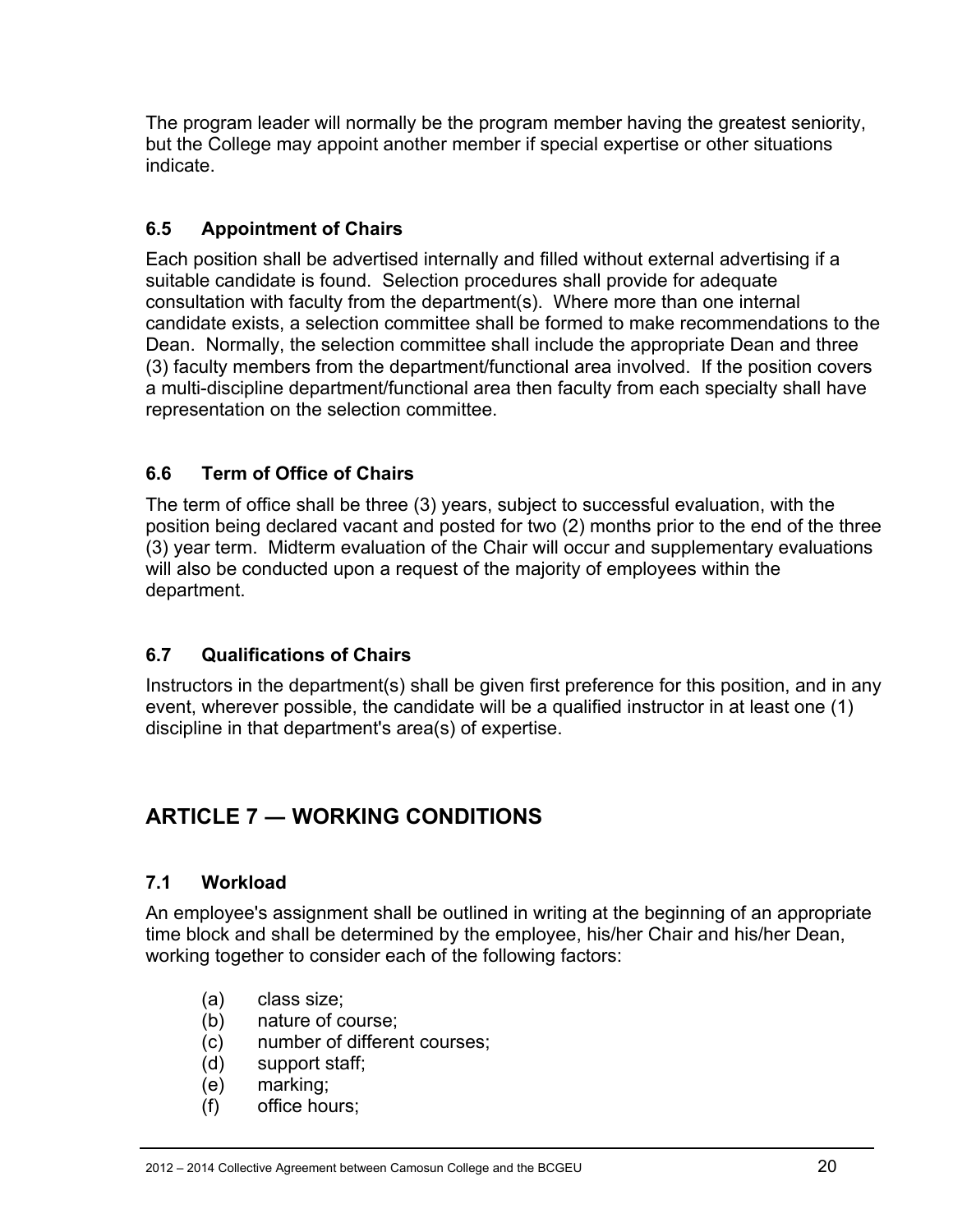- (g) committee involvement;
- (h) nonteaching duty days;
- (i) variation in class size during a term;
- (j) administrative responsibilities and/or other non-instructional professional duties;
- (k) spread of daily teaching hours beyond eight (8) hours;
- (l) variation or changes in curriculum;
- (m) nature of student intake;
- (n) number of campuses or other work sites on which the employee is required to teach.

When the employee, Chair and Dean determine that agreement cannot be reached on workload, the matter will first be discussed with the Vice President, Education and, if not resolved, will be referred to a Workload Review Committee, comprising three (3) faculty appointed annually by the Union, and three (3) administrators appointed by the Vice President, Education. (Should one of the committee members be involved in the issue, an alternate will be appointed.) A majority decision of the Committee shall constitute the resolution of the matter.

# **7.2 Annual Contact Hours**

Effective April 1, 1990 the allocation of instructional faculty to a discipline or department shall be determined by dividing the number of planned and funded class training days by 181. The Dean and faculty, working together, shall determine the number of hours per week of instruction for each instructor, and the method of delivery and scheduling which provides effectively for student learning within available resources. Personnel required for coordination, new program development and special projects will be provided in addition to those required for instruction, as resources permit.

# **7.3 Non-Contact Days**

Continuing and probationary employees and term employees with appointments of one (1) continuous year or longer shall be eligible for non-contact days. An instructional year consists of two hundred and four (204) working days (261 days less 12 statutory holidays, less 45 days of vacation). The standard for calculating non-contact days is based on the number of instructional (contact) days in a fiscal year. An employee who instructs one hundred and eighty-one (181) days at thirty (30) contact hours per week will be entitled to twenty-three (23) six (6) hour days of non-contact.

For those employees instructing less than one hundred and eighty-one (181) six (6) hour days or less than thirty (30) hours per week, non-contact time will be equal to the number of contact hours worked beyond twenty-six and one-half (26½) in a week. If a teaching schedule fluctuates above and below twenty-six and one- half (26½) contact hours in a week, the accumulation of non-contact time will also fluctuate accordingly.

An instructor is expected to be engaged in College work, including departmental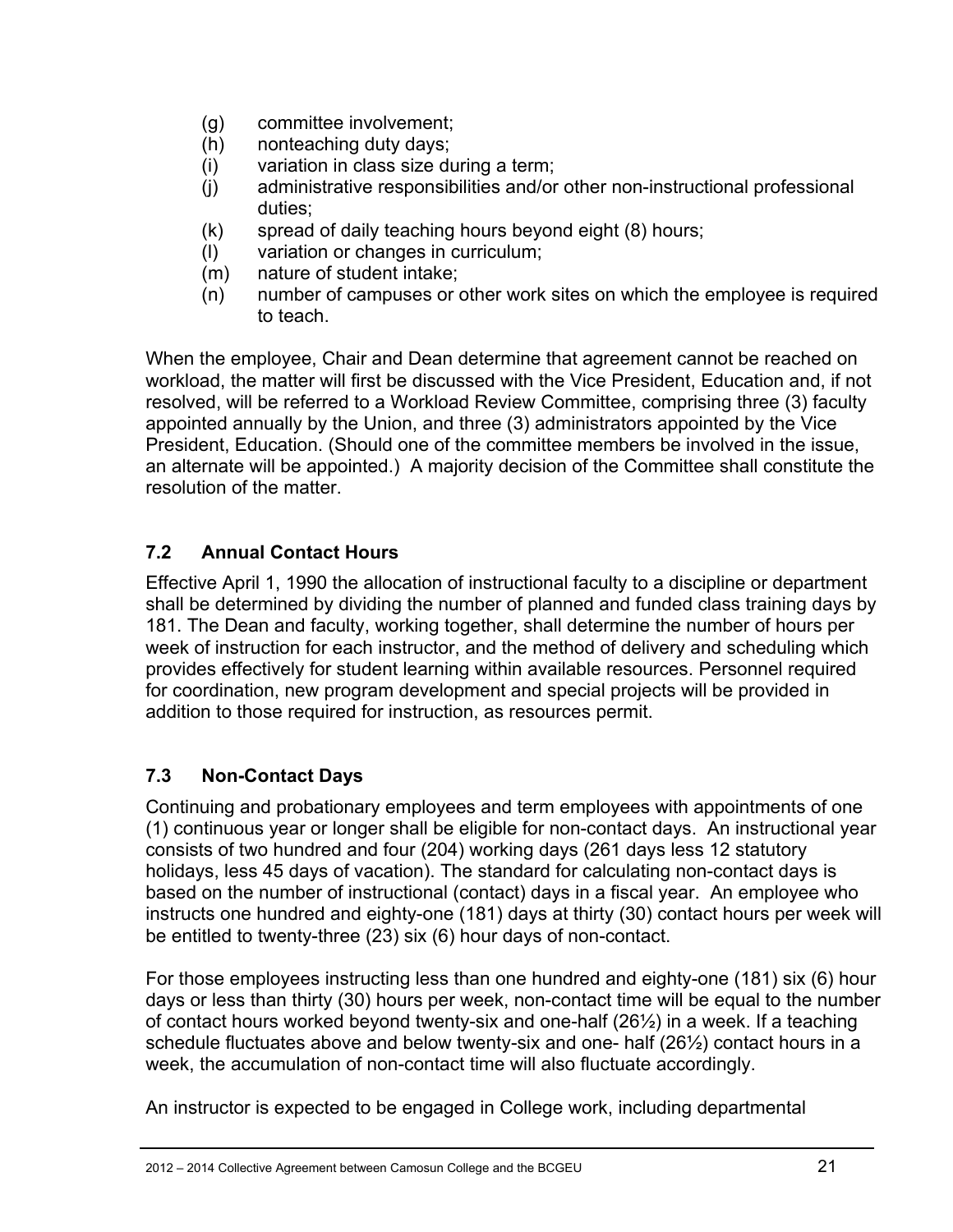meetings, or on tasks clearly in support of his/her program on non- contact days.

# **7.4 Class Size**

Class size for vocational instructors in shops will not normally exceed sixteen (16). In specified programs, related to entry level and pre-employment programs, class sizes of eighteen (18) may be scheduled. In continuous entry programs, where low enrolments have been recorded, class sizes of twenty (20) may be scheduled. Where an instructor's class size is to be increased, the maximum class size will be determined through consultation between the instructor and the Dean and will be subject to review as outlined in Clause 7.1.

To facilitate the implementation of reduced student contact hours for vocational instructors, an instructor may be required to provide classroom instruction to large groups of students, all of whom are at the same level of training, to a maximum of twice the instructor's normal class size. The increased class size and lecture situation will be reflected in the instructor's own workload.

# **7.5 Work Schedule**

The hours of work for instructors will be scheduled sequentially and may only be changed by mutual consent.

# **7.6 Schedule**

- (a) An employee initially hired to work first shift only shall not be assigned second and third shift except by mutual agreement.
- (b) The scheduling of instructor on shift shall be arranged by the Chair with consideration being given to the senior instructor for the first shift.

# **7.7 Non-Teaching Employees and Non-Teaching Duties**

Non-teaching employees shall establish a workload in the same manner as instructors. Qualified employees may be assigned teaching and/or non-teaching duties to meet the varying needs of the College.

# **7.8 Continuing Education Programming**

When a continuing education course is offered in a discipline or specialty area in which qualified employees covered by this agreement are instructing in the credit/funded programs, such employees shall be given the first opportunity to teach the course. If the opportunity is not accepted, the offer need not be repeated until the instructor hired in the first instance is to be replaced, or additional sections added unless special provision has been made at the time of first refusal.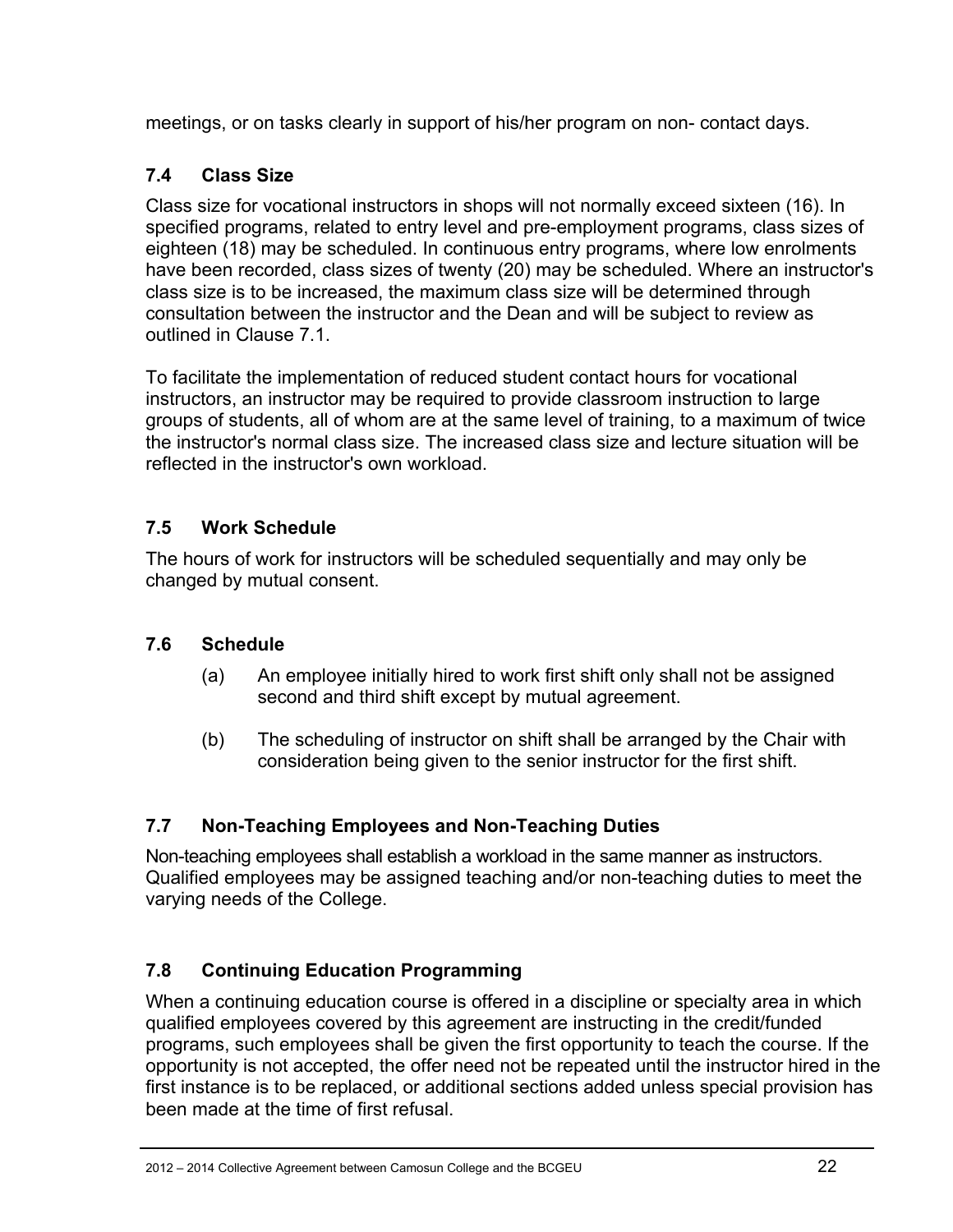When an employee has a shortfall in workload, continuing education courses/contracts may be offered to bring an employee's annual workload to one hundred percent (100%). The appropriate Dean and Coordinator shall jointly determine the employee's qualifications and the appropriateness of the available continuing education courses and contracts. Such instruction of continuing education courses will be considered part of the instructor's annual workload and no additional salary will be paid.

When an employee is carrying a full instructional load, instruction for continuing education courses in his related discipline shall be reimbursed at a salary equivalent to his salary on the current BCGEU Local 701 (Camosun College Instructors) salary scale. Where programming constraints exist this salary rate may be adjusted by negotiations between the Coordinator and the instructor.

### **7.9 Preparation Time**

Whenever possible the College shall provide for new employees at least two (2) weeks preparation time in advance of assuming a full teaching load. This includes term appointments of four (4) months duration or longer. A new employee is defined as one having no previous teaching experience.

Whenever possible the College shall provide one (1) day of advance preparation time for each instruction week of a course, up to a maximum of fifteen (15) days, for the development of a new course for which no course material is available.

# **ARTICLE 8** ― **ANNUAL VACATION**

### **8.1 Entitlement Continuing and Probationary Employees**

(a) An employee shall have an annual vacation entitlement of forty-five (45) working days. The three (3) non-teaching days between Christmas and New Year's shall be part of the annual vacation entitlement. Upon approval of an employee's application, the days between Christmas and New Year's may be scheduled as working days and the three (3) days of vacation rescheduled to an alternate convenient time.

 An employee will be able to carry over ten (10) days in any given year. Under special circumstances an employee may carry over additional days upon written approval of the Dean. For the purposes of calculation, it will be assumed that vacation adjustment occur on September 1 st of each year. The scheduling of annual vacations shall be carried out by a group of employees, their Chair and their Dean, working together to consider the instructional needs of the College and the interests of the employees.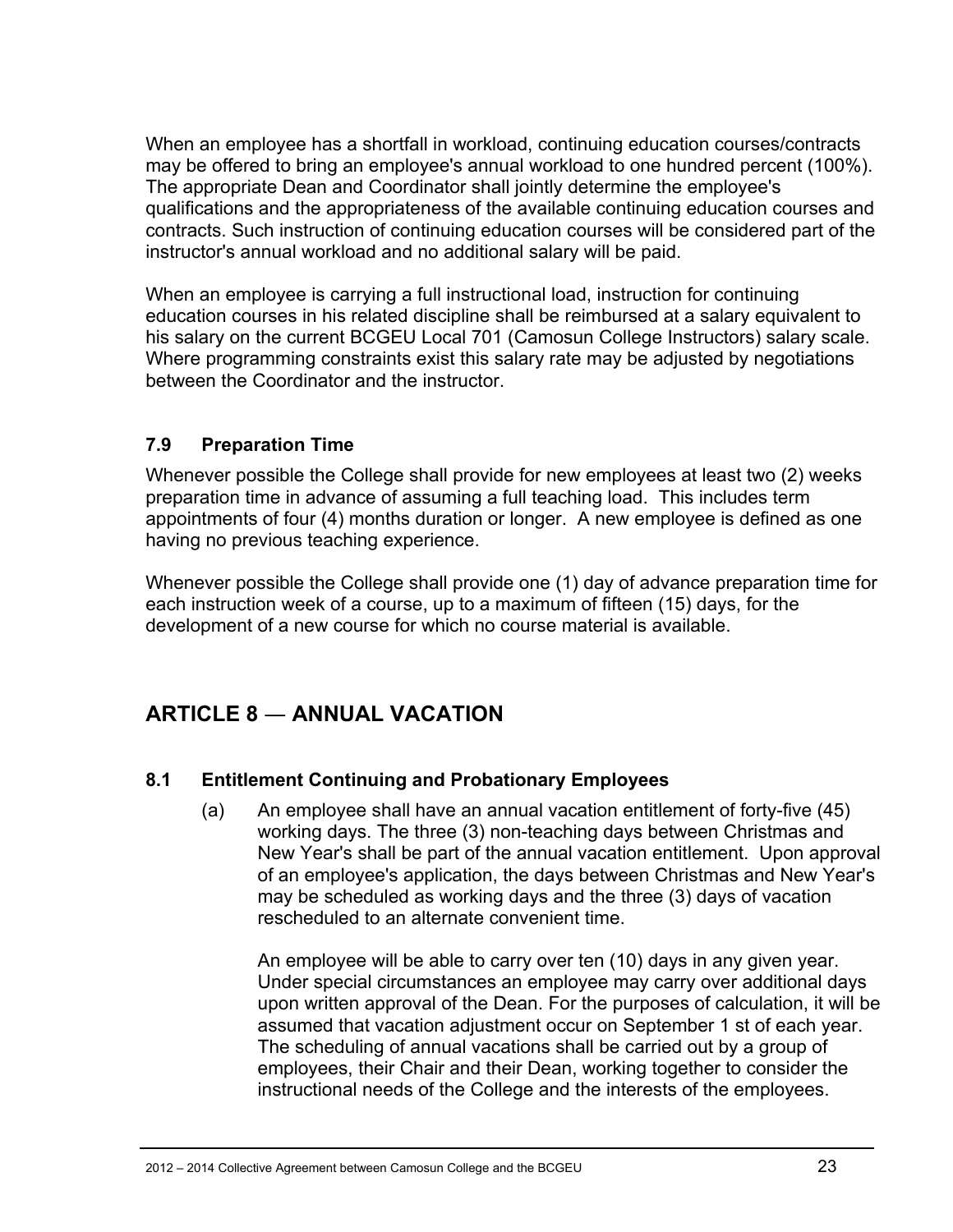Decisions shall be subject to appeal to the Joint BCGEU Management Committee. Vacation credit will be based on the anniversary of employment.

- (b) Fulltime employees on continuing or probationary appointments may take at least four (4) weeks of their annual vacation entitlement at a mutually acceptable time during the months of July and August.
- (c) Vacation for part-time employees whose appointment includes a vacation period will be determined in the same manner as vacation for full-time employees with a base of 45 days and salary during the vacation prorated in the same manner as salary during the period of work.
- (d) Vacations, once approved by the College, shall not be changed except by mutual agreement between employee and College.

# **8.2 Entitlement Term Employees**

Term employees working more than twenty-six and one-half (26½) contact hours per week and who do not receive vacation time off during their appointment shall receive, on completion of employment, a payout of eighteen percent (18%) of the gross salary during the period of appointment in lieu of non-contact time and vacation.

Term employees working more than twenty-six and one-half (26½) contact hours per week, who do not receive vacation time off during their appointment, and who are working as a result of being recalled under Clause 3.5(a) shall be entitled to non-contact time in accordance with Clause 7.3 as well as a payout of sixteen and eight tenths percent (16.8%) of the gross salary during the period of appointment as vacation pay.

Term employees working twenty-six and one-half (26½) contact hours or less per week and who do not receive vacation time off during their appointment shall receive a payout of sixteen and eight tenths percent (16.8%) of the gross salary during the period of appointment as vacation pay.

# **8.3 Sickness**

In the event that an employee requires hospitalization or is seriously ill during his/her annual vacation period, the employee shall, upon request and upon presentation of a physician's statement, apply the period of illness or hospitalization to sick leave rather than vacation, provided the sick bank is not used. The employee must inform the College of the claim within one (1) week of returning to work.

# **8.4 Vacation Scheduling**

An employee appointed to a contract of one (1) year or more shall determine, as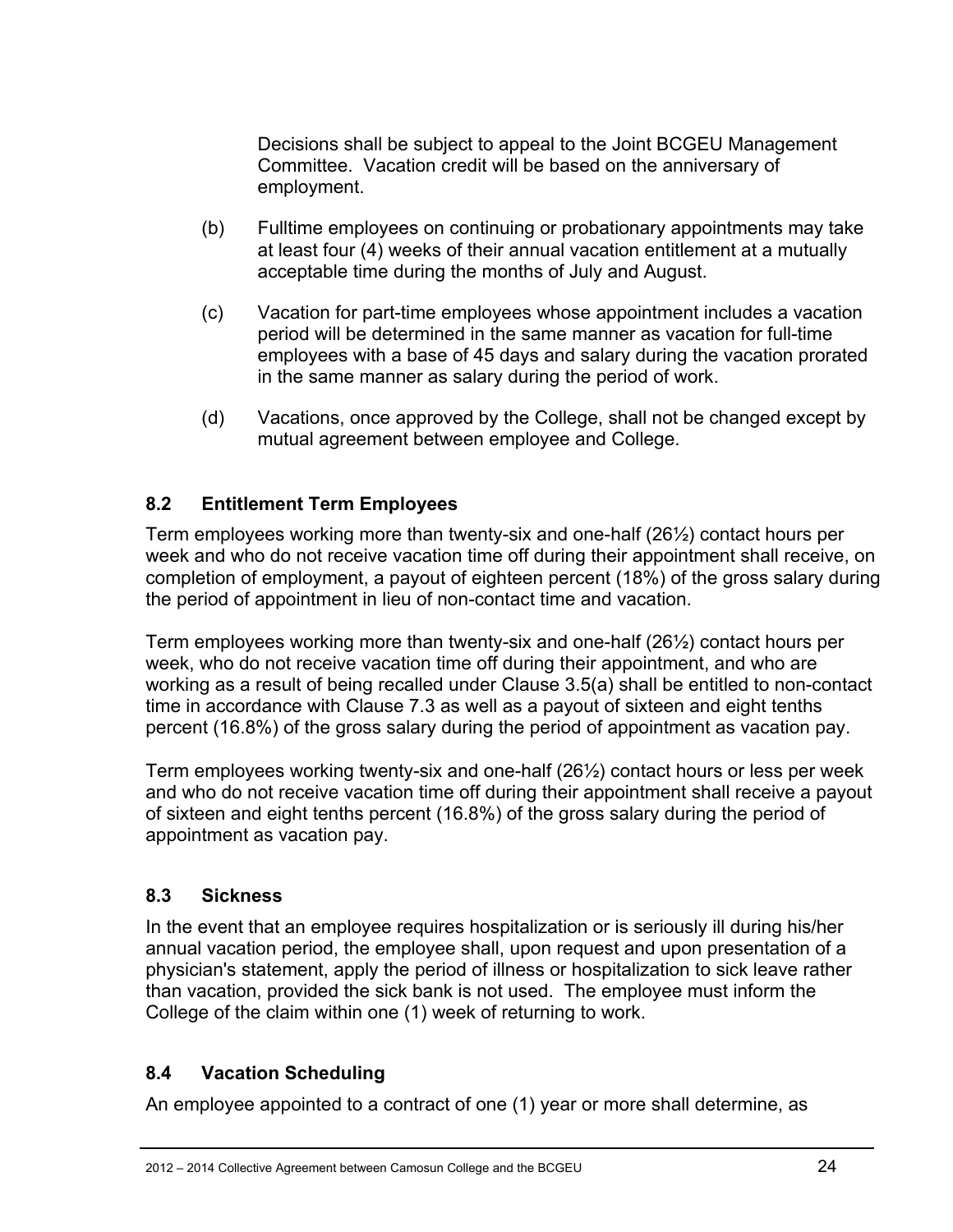specified under Clause 8.1, his/her vacation plan. Normally two (2) months, but at least one (1) month of vacation shall be taken during the first twelve (12) months of employment. Upon termination, adjustments for unused or overused vacation entitlement will be made to final settlement.

# **ARTICLE 9 ― PAID HOLIDAYS**

The following have been designated as paid holidays:

| New Year's Day    | <b>BC</b> Day           |
|-------------------|-------------------------|
| <b>Family Day</b> | Labour Day              |
| Good Friday       | <b>Thanksgiving Day</b> |
| Easter Monday     | <b>Remembrance Day</b>  |
| Victoria Day      | Christmas Day           |
| Canada Day        | <b>Boxing Day</b>       |

Any other holiday proclaimed as a holiday by the Federal, Provincial or Municipal Governments for the locality in which the employee is working shall also be a paid holiday.

# **ARTICLE 10 ― PROFESSIONAL DEVELOPMENT**

### **10.1 Professional Development Program**

The professional development program of the College shall include:

- (a) on campus in-service seminars or courses, including continuing education courses directly related to the employee's discipline. Employees would apply for funding through Professional Development Fund;
- (b) non-teaching duty days (up to two (2) months) to be used for approved professional development projects;
- (c) short-term (up to two (2) months) releases from teaching or other professional duties for approved industrial liaison and professional development projects;
- (d) extended (up to one (1) year) leave for employees having a continuing appointment at part or full salary;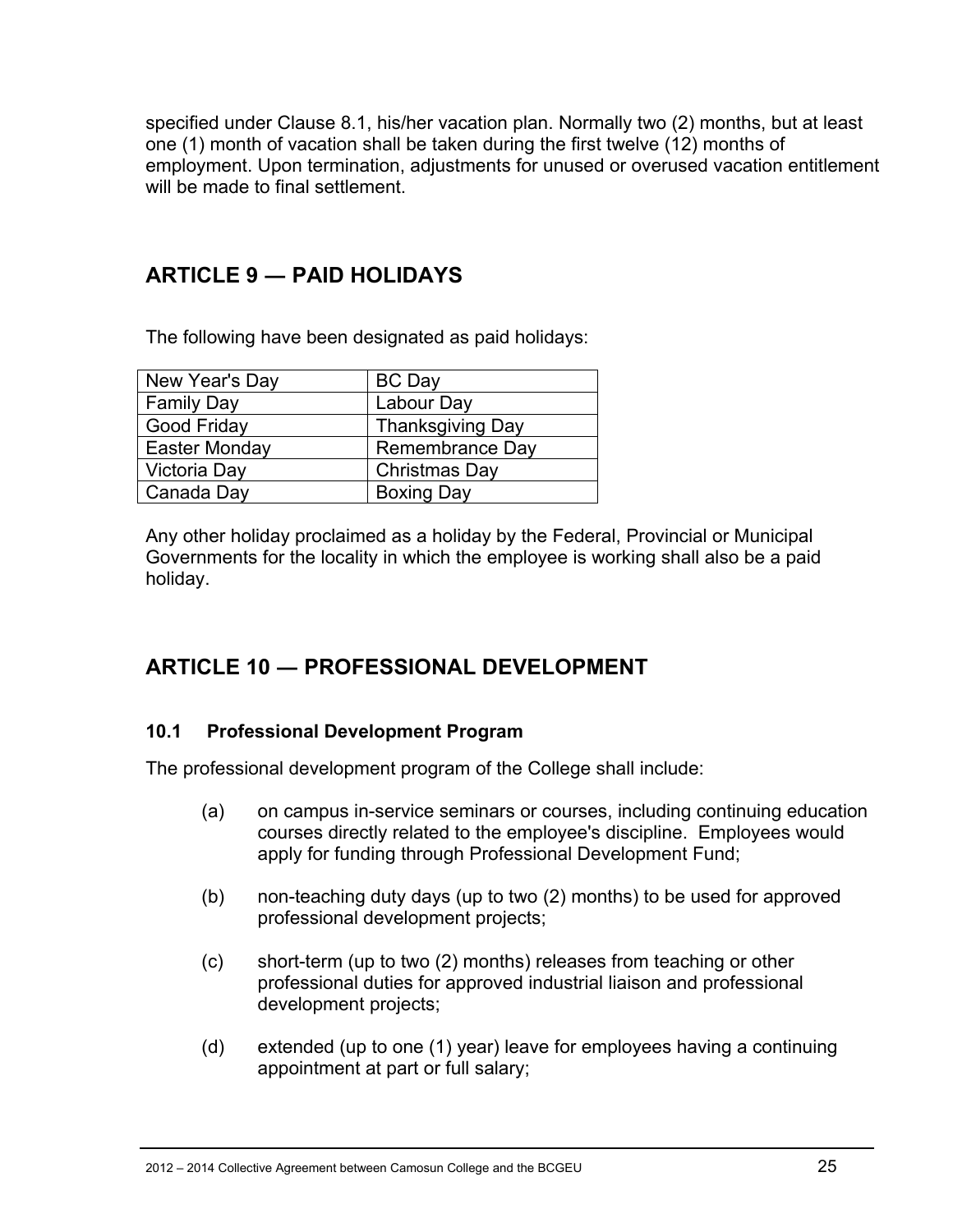- (e) an exchange program whereby an employee may for one (1) year exchange duties with someone of appropriate qualifications and receive full pay, benefits and increment and in all respects continue as an employee of Camosun College;
- (f) a continuing employee shall be given eight (8) days of release time each year from normal duties for an approved professional development activity. Professional development release time may be banked, upon approval by the Dean, for use in a larger block to a maximum of forty (40) days. An employee may not use any accumulated professional development release time in the twelve (12) months prior to retirement unless initiated by the College. Professional development release time carries no cash value for employees who leave the College for any reason. An employee who is recalled to a continuing or probationary position shall have their professional development accumulation, that was remaining at the time of his/her layoff, reinstated.

### **10.2 Professional Development Fund**

A budget item equal to one-half  $(\frac{1}{2})$  of one (1) percent of employees' salaries shall be set aside annually to be used to:

- (a) pay employees granted leave at part or full salary under items Clauses 10.1(c) and (d);
- (b) supplement outside funds and/or cover a portion of the non-salary costs associated with approved programs, including exchanges.

The Standards and Ethics Committee shall receive and review all requests for use of professional development funds and shall direct the Director of Finance in the allocation of the funds. The Committee shall establish guidelines for administration of the professional development program subject to College policy and guidelines for funding limits and reporting procedures.

### **10.3 Professional Meetings**

- (a) An employee shall be granted, upon request, up to two (2) days per annum leave with pay to attend the Society of Vocational Instructors' Convention or upon consultation with his/her Dean up to two (2) days per annum leave with pay to attend the annual meetings of other registered professional associations.
- (b) Faculty will be able to attend scheduled divisional and employee organization meetings. These meetings will normally be scheduled to commence at 3:00 p.m.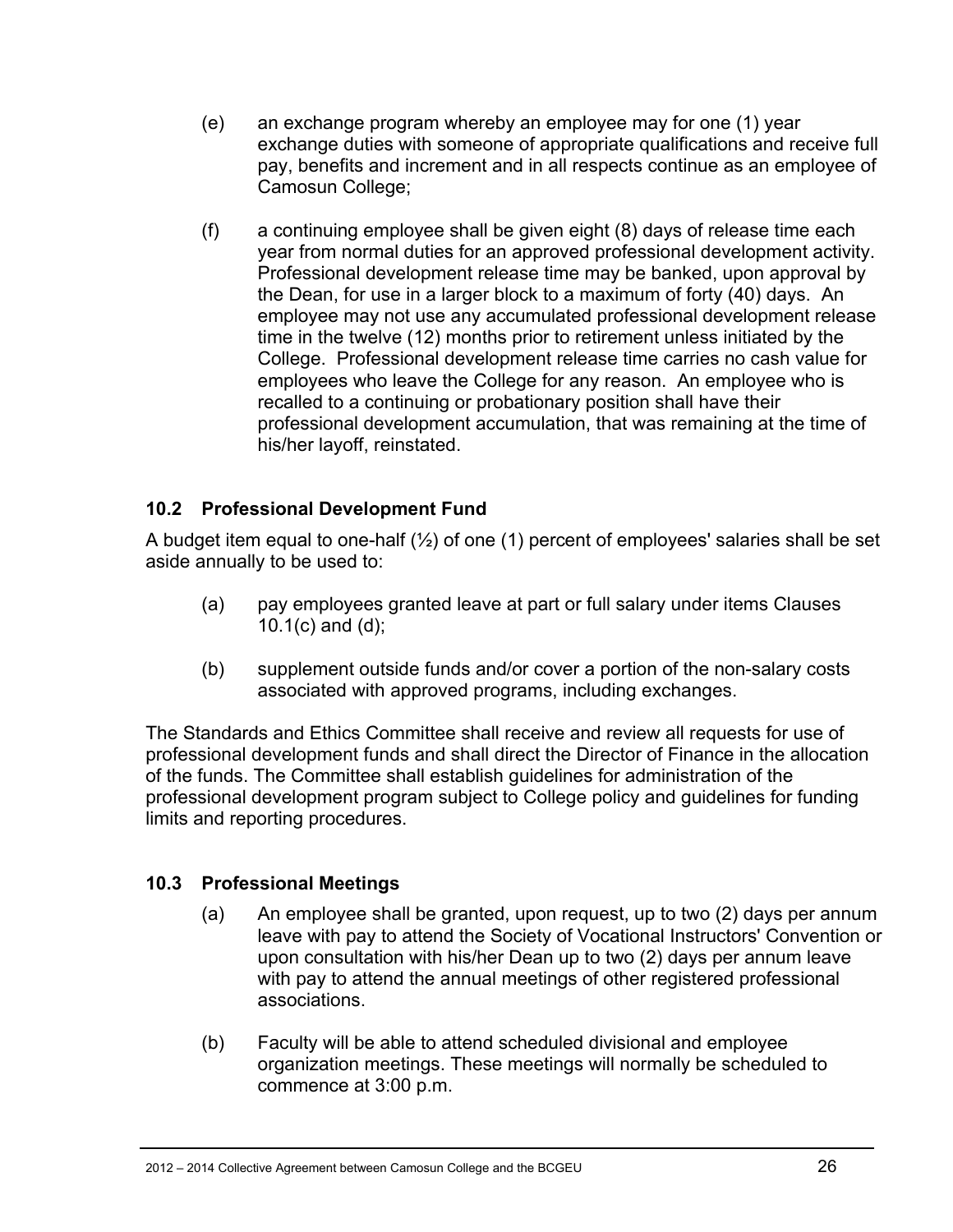### **10.4 Unassisted Leave**

Unless the request creates operational problems for the College, the College will grant an employee unassisted leave for a period of up to one year. Such a leave will be for any purpose deemed justifiable by the employee. If it involves experience of particular value to the College, such as industrial or business experience which does not lead to a change of placement on scale, the employee will receive an increment and accrue seniority during his/her absence providing these have been approved by the Vice President in writing prior to the commencement of the leave. Such approval will be conditional upon the leave being used essentially as planned. Under special circumstances a leave may be extended to a total of two (2) years. Since an employee's annual vacation and other benefits and entitlements will be reduced as a result of the unassisted leave, arrangements for any adjustments must be approved by the Dean before the leave begins.

# **ARTICLE 11 ― PUBLIC OR UNION OFFICE**

# **11.1 Seek Election**

Employees may seek election to municipal and school board offices, provided there is no conflict of interest and the duties of the office do not adversely affect the performance of the employee at the College.

# **11.2 Campaign**

There are no restrictions on employees engaging in political activities on their own time as campaign workers.

# **11.3 Leave**

If nominated as a candidate for election an employee shall be granted leave without pay to engage in the election campaign. If not elected, the employee shall be allowed to return to his/her position at the College. If elected, the employee shall be granted, upon written request, leave of absence without pay as follows:

- (a) for an employee elected, or appointed, to fulltime position in the Union, or any body with which the Union is affiliated, a period of one (1) year;
- (b) for an employee elected to public office a maximum of five  $(5)$  years.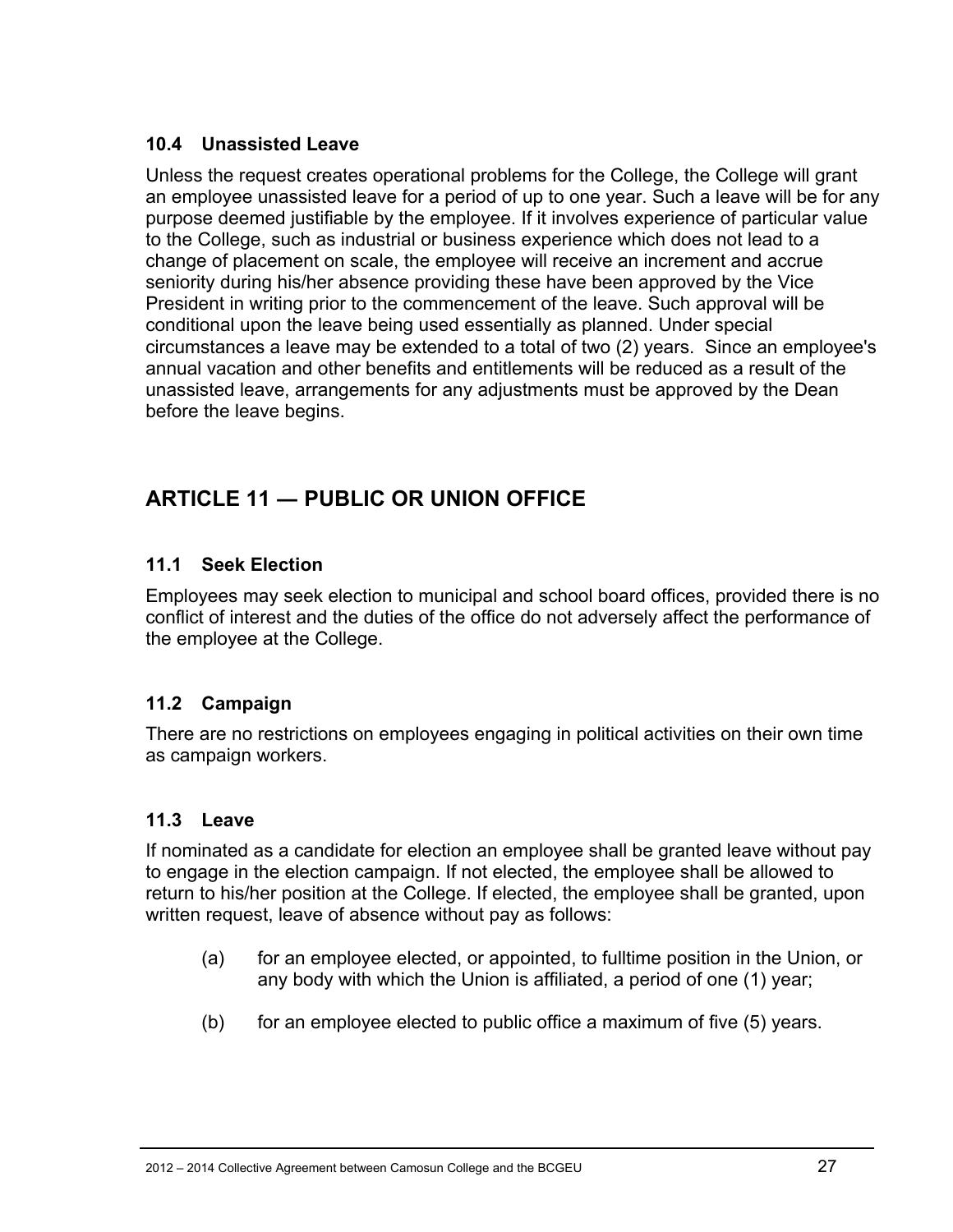# **ARTICLE 12 ― COURT APPEARANCES**

An employee shall be granted leave with pay when summoned as a witness or juror provided that such action is not occasioned by the employee's private affairs and provided that all pay in excess of travel and meal allowance is remitted to the College.

# **ARTICLE 13 ― BEREAVEMENT LEAVE**

- (a) In the case of bereavement in the immediate family an employee not on leave of absence without pay shall be entitled to special leave, at his/her regular rate of pay, from the date of death with, if necessary, allowance for immediate return traveling time. Such leave shall normally not exceed five (5) working days.
- (b) "Immediate family" includes spouse, children, children's spouse, step child, step child in law, siblings, parents, parents in law, step parents, step parents in law, grand parents, grand parents in law, grand children, nieces and nephews and any other person living in the same household who is dependent on the employee.

# **ARTICLE 14 ― PARENTAL LEAVE**

### **14.1 Maternity Leave**

- (a) Upon written request, leave of absence without pay and without loss of seniority shall be granted for pregnancy to a maximum of six (6) months. The employee returning to work after maternity leave shall provide the College with at least four (4) weeks notice and on return from maternity leave the employee shall be reinstated in all respects by the College to her former, or equivalent position, and with all rights and increments to wages, entitlements and benefits to which the employee would have been entitled had the leave not been taken.
- (b) The College shall not deny a pregnant employee the right to continue employment during the period of pregnancy when her duties can reasonably be performed. The College may require proof of the employee's capability to perform her normal work through the production of a medical certificate.
- (c) Maternity leave shall cover a period up to six (6) months before or after the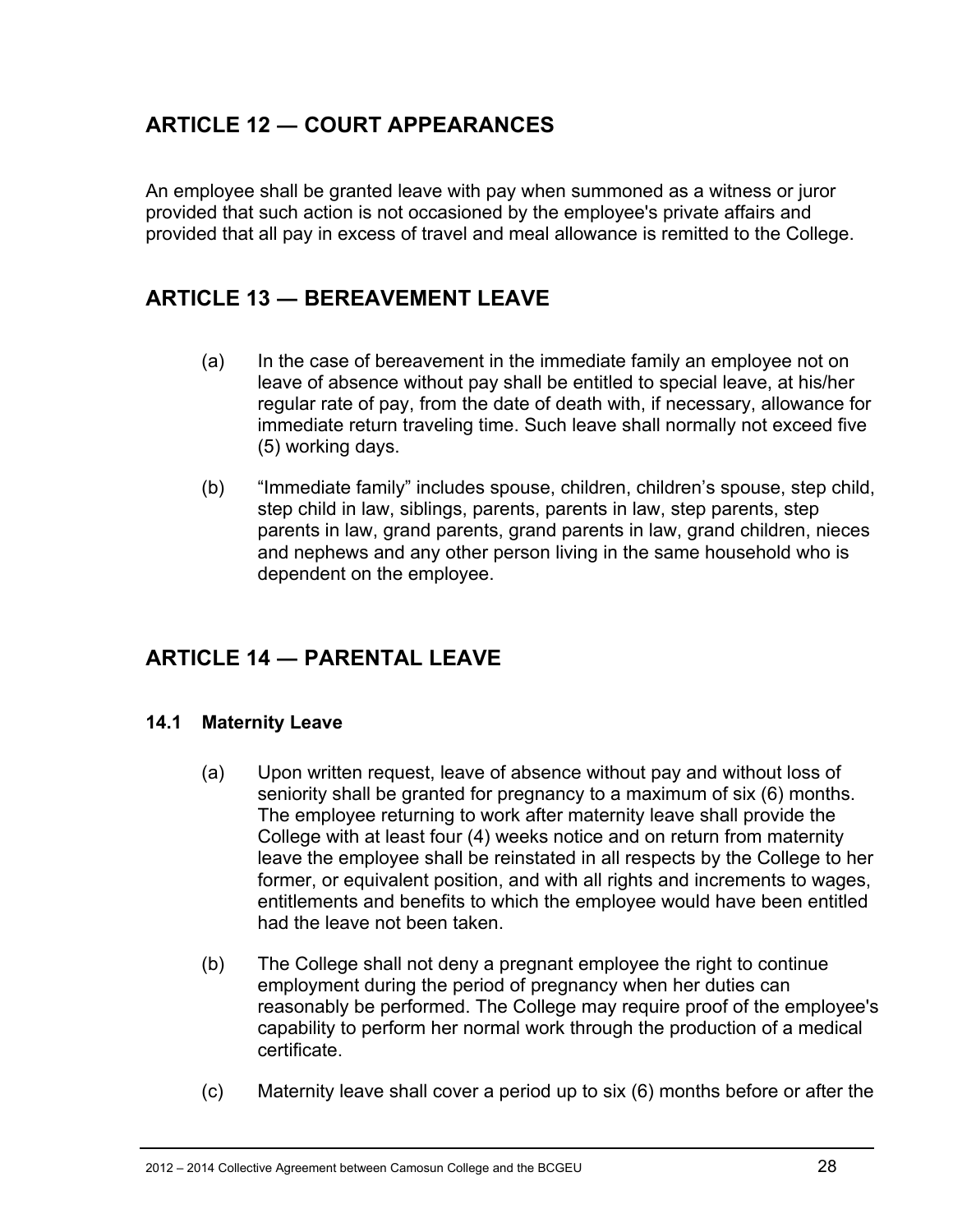birth of a child. Where a doctor's certificate is provided stating that a longer period of maternity leave is required for the employee's health reasons, an extension up to a maximum of one (1) additional year shall be allowed. General leave may be granted where additional leave is required because of the health of the newborn child.

- (d) Any probationary period shall be extended by the length of time the employee is on leave under this clause.
- (e) To a maximum of six (6) months, while on maternity leave, an employee shall retain and accumulate her full employment status in connection with seniority, sick leave, vacation and professional development provisions.
- (f) The services of an employee who is absent from work in accordance with this clause shall be considered continuous for the purpose of any pension, medical or other benefit plan and the College, where the employee elects to continue in the plan, shall continue to make payment to the plan in the same manner as if the employee were not absent.
- (g) While on unpaid maternity leave, an employee may access paid sick leave entitlements upon presentation of a medical certificate from a qualified medical practitioner.

### **14.2 Adoption Leave**

- (a) Upon request and furnishing proof of adoption, an employee shall be granted leave of absence without pay for up to six (6) months following the adoption of a child. On return from adoption leave the employee shall be reinstated in all respects by the College to his/her former, or equivalent position, and with all rights and increments to wages, entitlements and benefits to which the employee would have been entitled had the leave not been taken.
- (b) General leave may be granted where additional leave is required because of the health of the child.
- (c) Any probationary period shall be extended by the length of time the employee is on leave under this clause.
- (d) For a maximum of six (6) months, while on adoption leave, an employee shall retain and accumulate his/her full employment status in connection with seniority, sick leave, vacation and professional development provisions.
- (e) The services of an employee who is absent from work in accordance with this clause shall be considered continuous for the purpose of any pension,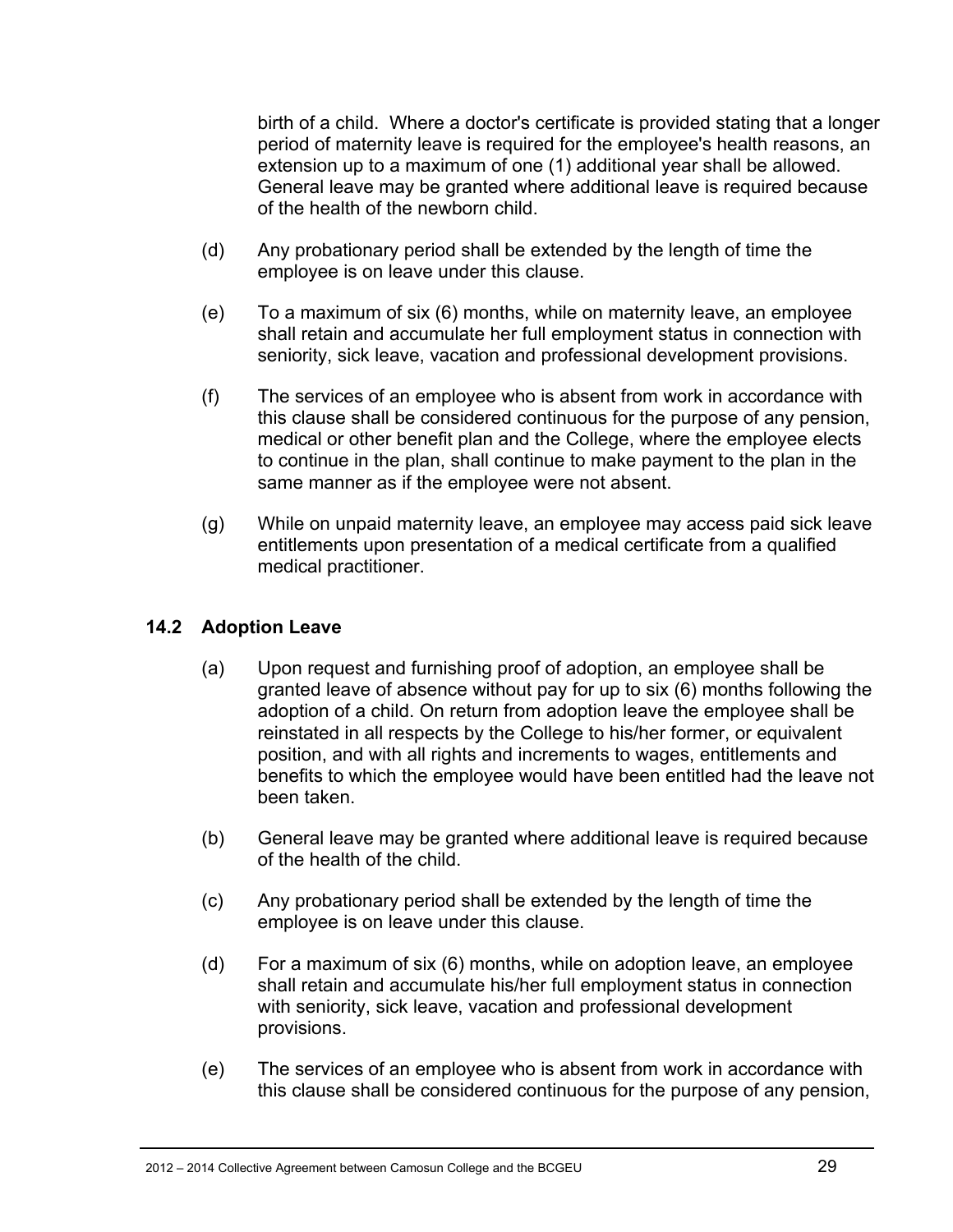medical or other benefit plan and, where the employee elects to continue in the plan, the College shall continue to make payment to the plan in the same manner as if the employee was not absent.

#### **14.3 Parental Leave**

- (a) Upon four (4) weeks written notice and submission of a medical certificate, an employee is entitled to a leave of absence without pay, and with continued accrual of seniority, sick leave, vacation and professional development provisions, for up to twelve (12) weeks for the mother and up to six (6) months for the father, in order to spend time with a new child.
- (b) The leave must begin:
	- (1) for the mother following eighteen (18) weeks of maternity leave under Clause 14.1;
	- (2) for the father within fifty-two (52) weeks of the child's date of birth.
- (c) Where the newborn child suffers from a physical, psychological or emotional condition and will be at least six (6) months of age before coming into the employee's actual care and custody, the employee shall be entitled to an additional period of parental leave of up to five (5) weeks.
- (d) On return from parental leave the employee shall be reinstated in all respects by the College to his/her former, or equivalent position, and with all rights and increments to wages, entitlements and benefits to which the employee would have been entitled had the leave not been taken.
- (e) Any probationary period shall be extended by the length of time the employee is on leave under this clause.
- (f) For a maximum of six (6) months, while on parental leave, an employee shall retain and accumulate his/her full employment status in connection with seniority, sick leave, vacation and professional development provisions.
- (g) The services of an employee who is absent from work in accordance with this clause shall be considered continuous for the purpose of any pension, medical or other benefit plan and, where the employee elects to continue in the plan, the College shall continue to make payment to the plan in the same manner as if the employee were not absent.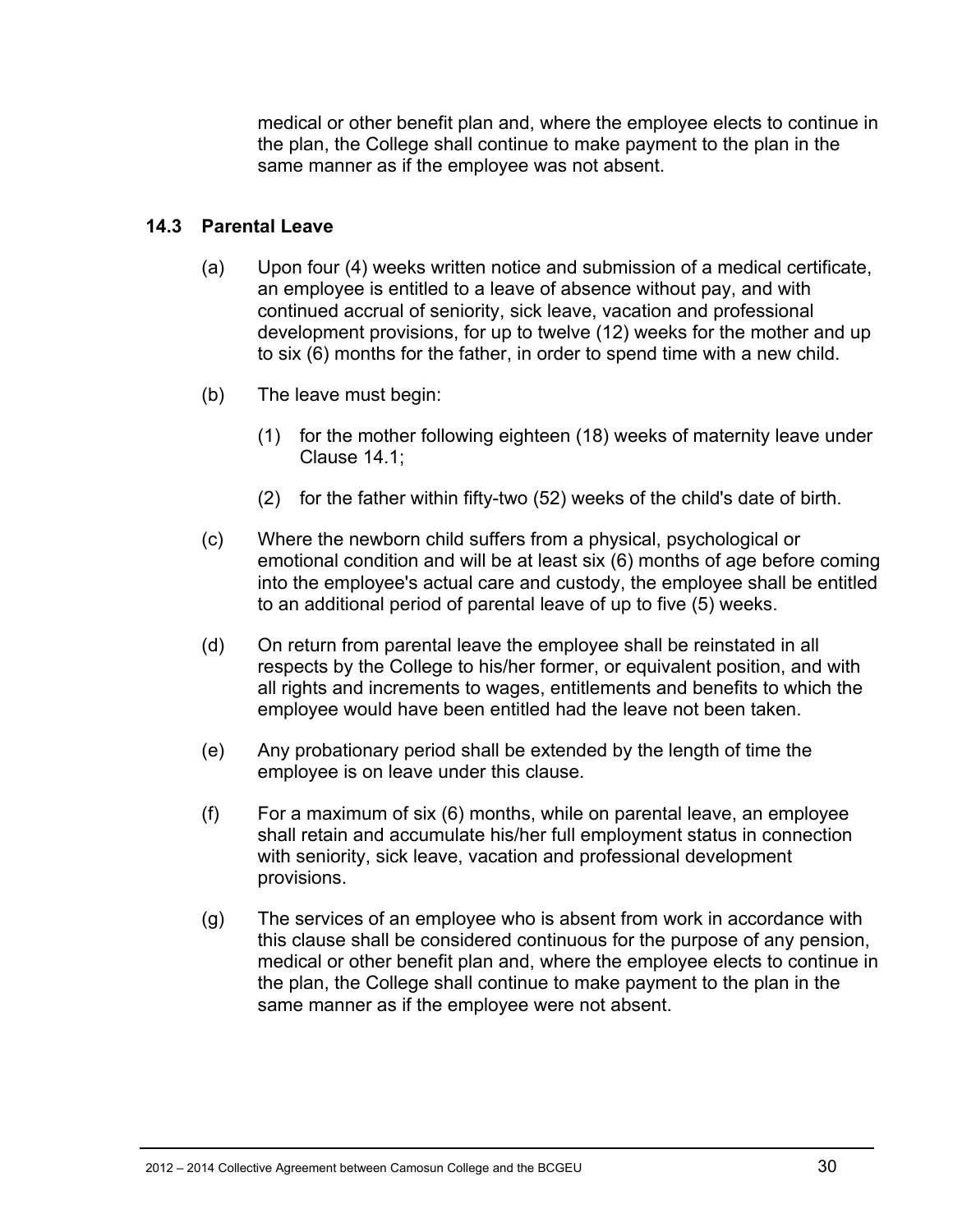### **14.4 Paternal Leave**

When necessary an employee shall be entitled to two (2) days paternal leave with pay.

### **14.5 Family Illness**

In the case of illness of a member of the immediate family of an employee, when no one at home other than the employee can provide for the needs of the ill person, the employee shall be entitled, after notifying his/her Dean, to use annual sick leave entitlements up to a maximum of three (3) days at any one time for this purpose.

### **14.6 Compassionate Leave**

In the case of a life threatening emergency within the immediate family that requires an employee's attendance, the employee shall be entitled, after notifying his/her Dean, to use annual sick leave entitlement up to a maximum of five (5) days at any one time for this purpose.

# **ARTICLE 15 ― SICK LEAVE**

### **15.1 Basic**

- (a) An employee is entitled to sick leave at the rate of one and one-half  $(1\frac{1}{2})$ days per month. An employee having a continuing appointment shall be credited with eighteen (18) days sick leave each year on the first day of April. A newly appointed employee shall be credited, on appointment, with sick leave for the remainder of the fiscal year, i.e. until March 31, at the rate of one and one-half (1½) days per month. A part-time employee is eligible for sick leave on a prorated basis which is calculated at the time it is required.
- (b) Term employees may accumulate and carry forward all unused sick leave to their future contracts when the break between contracts is six (6) months or less. Any break longer than six (6) months will cancel all previous sick leave credits.

### **15.2 Accumulation**

Unused sick leave shall be cumulative to a maximum of two hundred fifty (250) working days and credited to the employee's sick leave account. A statement of cumulated leaves, effective March 31 of each year, will be available in each division office. Upon retirement, as defined in the *Pension (College) Act*, the employee may either: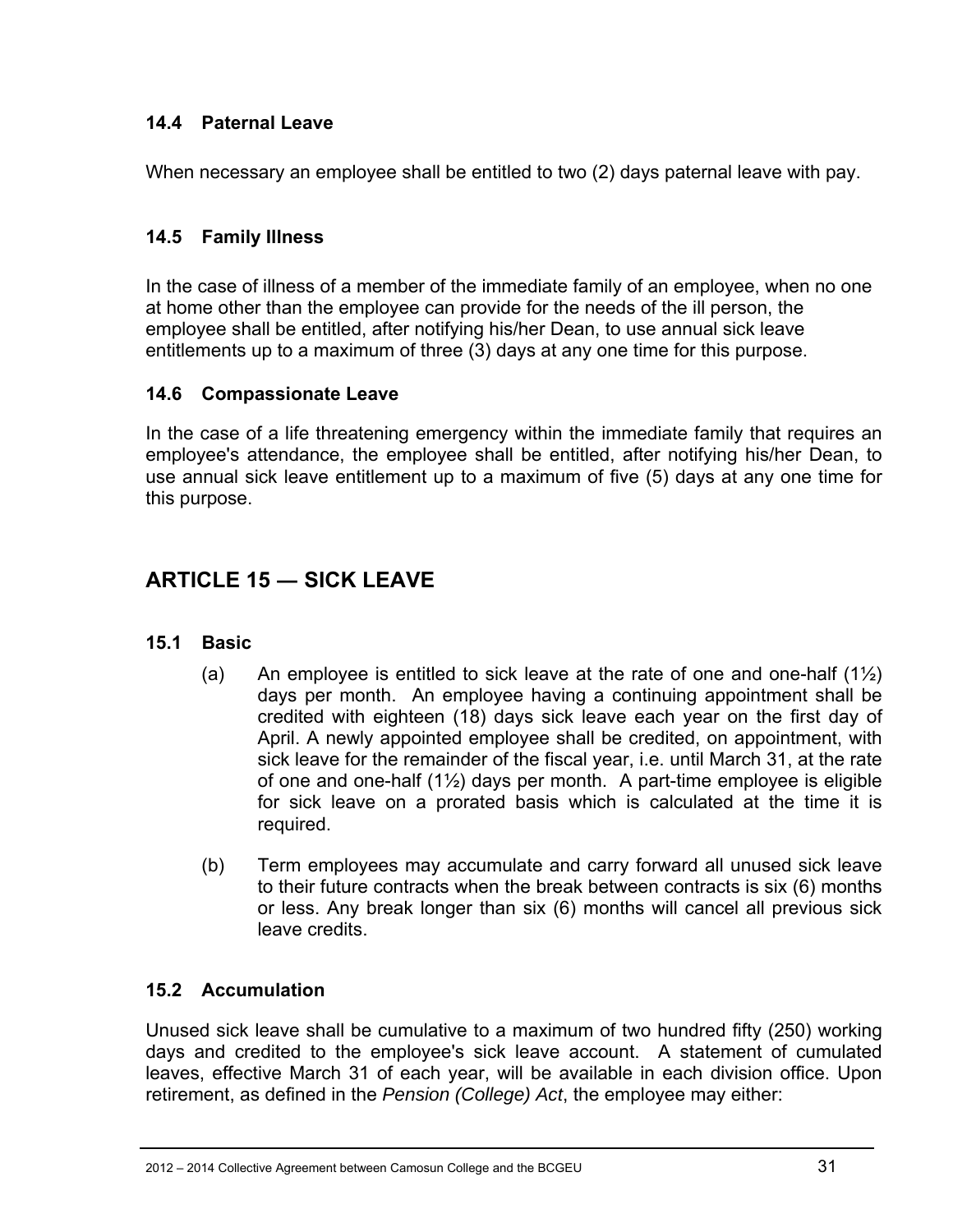- (a) convert his/her accumulated sick leave to cash on the basis of fifty (50%) percent of one two hundred fiftieth (1/250) of his/her annual salary per day, to a maximum of two hundred fifty (250) days of accumulated sick leave; or
- (b) use the sick leave to retire early on the basis of fifty (50%) percent of one (1) working day for each day's accumulation to a maximum of two hundred fifty (250) days of accumulated sick leave; or
- $(c)$  a combination of  $(a)$  and  $(b)$ ;
- (d) where an employee retires on less than full pension, the number of days which may be converted under (a), (b) and (c) above shall be actuarially reduced in the same proportion as is his/her pension;
- (e) deductions shall be made from sick leave entitlements in accordance with the following:
	- (1) all absences on account of illness or injury on a normal working day (exclusive of designated paid holidays) and subject to Clause 16, shall be charged against an employee's sick leave credits;
	- (2) there shall be no charge against an employee's sick leave credit when his/her absence on account of illness or injury is less than one-half day;
	- (3) where the period of absence on account of illness is more than onehalf day but less than one (1) full day, one-half day only shall be charged as sick leave.
- (f) in the event of death, accumulated sick leave will be paid in full to the employee's designated beneficiary as indicated in the group life insurance policy unless otherwise specified.

### **15.3 Sick Leave Bank**

- (a) Each fulltime employee who holds an appointment of one (1) year or longer or a continuing part-time employee having a workload of fifty (50%) percent or more, shall, on April 1 of each year, donate one day's sick leave from his/her sick leave entitlement to a sick leave bank until such time as there is in the bank a number of days equal to six times the number of such fulltime employees, as determined on that date.
- (b) Only those employees as described in (a) are entitled to draw from the bank.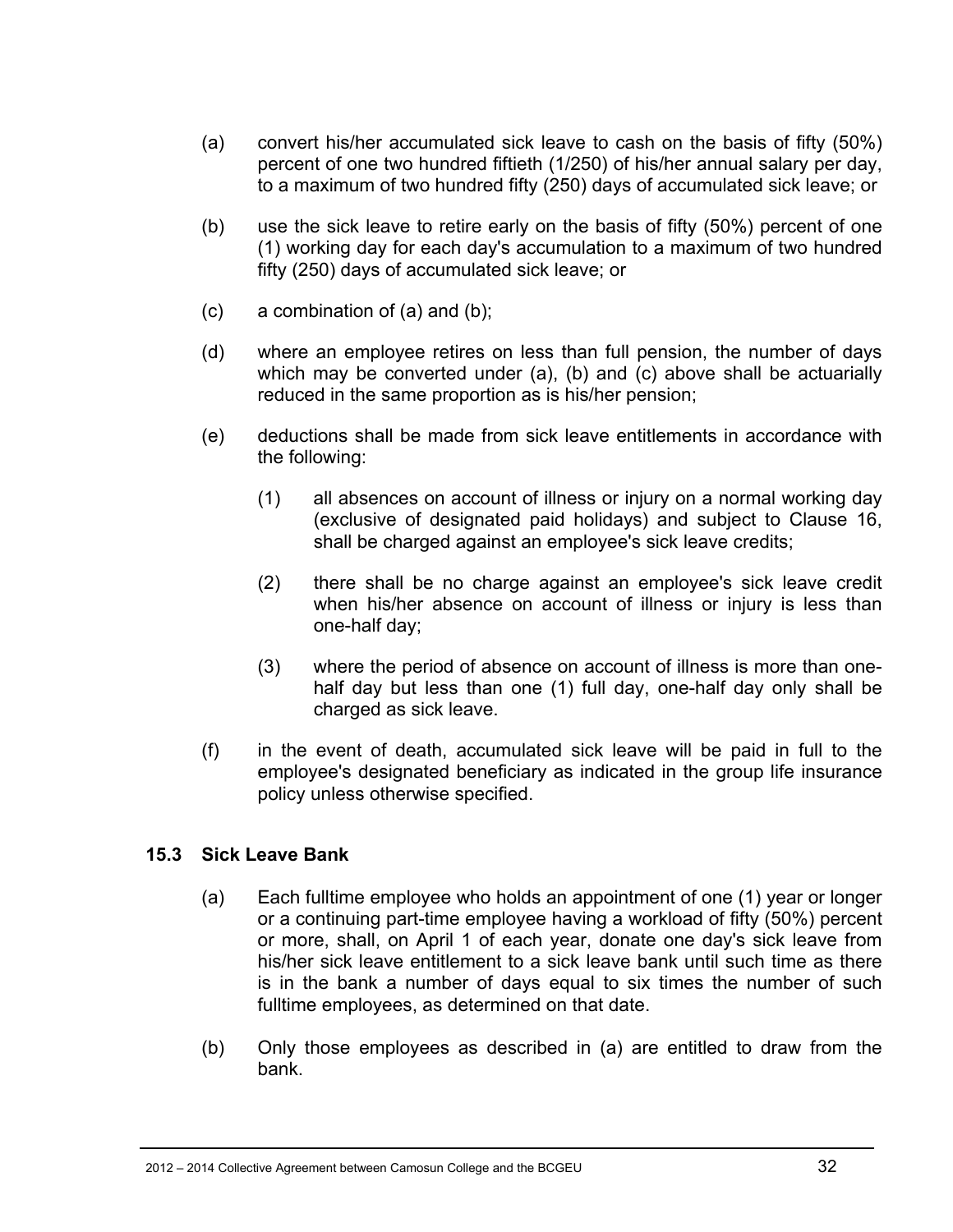- (c) An employee who has drawn from the bank may not begin to accumulate sick leave, until he/she has repaid the bank one-third of the amount, reckoned to the nearest multiple of three, which he/she has drawn from the bank.
- (d) An employee who exhausts his/her sick leave allotment and accumulation shall be entitled to additional days of sick leave only for those days of absence for which a qualified medical practitioner testifies that the employee was unable to attend to his/her duties at the College.
- (e) All requests for additional sick leave must be submitted in writing, together with the necessary medical certificates, to the Standards and Ethics Committee which shall make a recommendation to the Vice President, Education as to whether or not the employee is to be granted sick leave from the bank and, if applicable, the number of days to be granted. The Committee may not recommend that an employee receive more days from the bank than are necessary to qualify for Disability Insurance benefits.
- $(f)$  In the event that the bank is exhausted, the Union may levy each employee additional days of sick leave and shall be entitled to deposit such days in the bank.

# **ARTICLE 16 ― WORKER'S COMPENSATION BOARD AND OCCUPATIONAL HEALTH AND SAFETY**

### **16.1 Workers' Compensation Board**

The College shall maintain Workers' Compensation Board coverage for all employees.

Where an employee is on a Claim recognized by the Workers' Compensation Board, the employee shall be entitled to leave, at his/her regular rate of salary, up to a maximum of one hundred twenty-six (126) days for any one claim. Where an employee elects to claim leave with pay under this clause, the Compensation payments received by the employee from the Workers' Compensation Board, shall be remitted to the College. There shall be no deduction from an employee's sick leave as a result of this clause.

# **16.2 Occupational Health and Safety**

The BCGEU and the College agree that regulations made pursuant to the Workers' Compensation Act, Hazardous Products Act or any other statute of the Province of British Columbia pertaining to the working environment, shall be complied with. First Aid kits shall be supplied in accordance with the Occupational Health & Safety Regulation.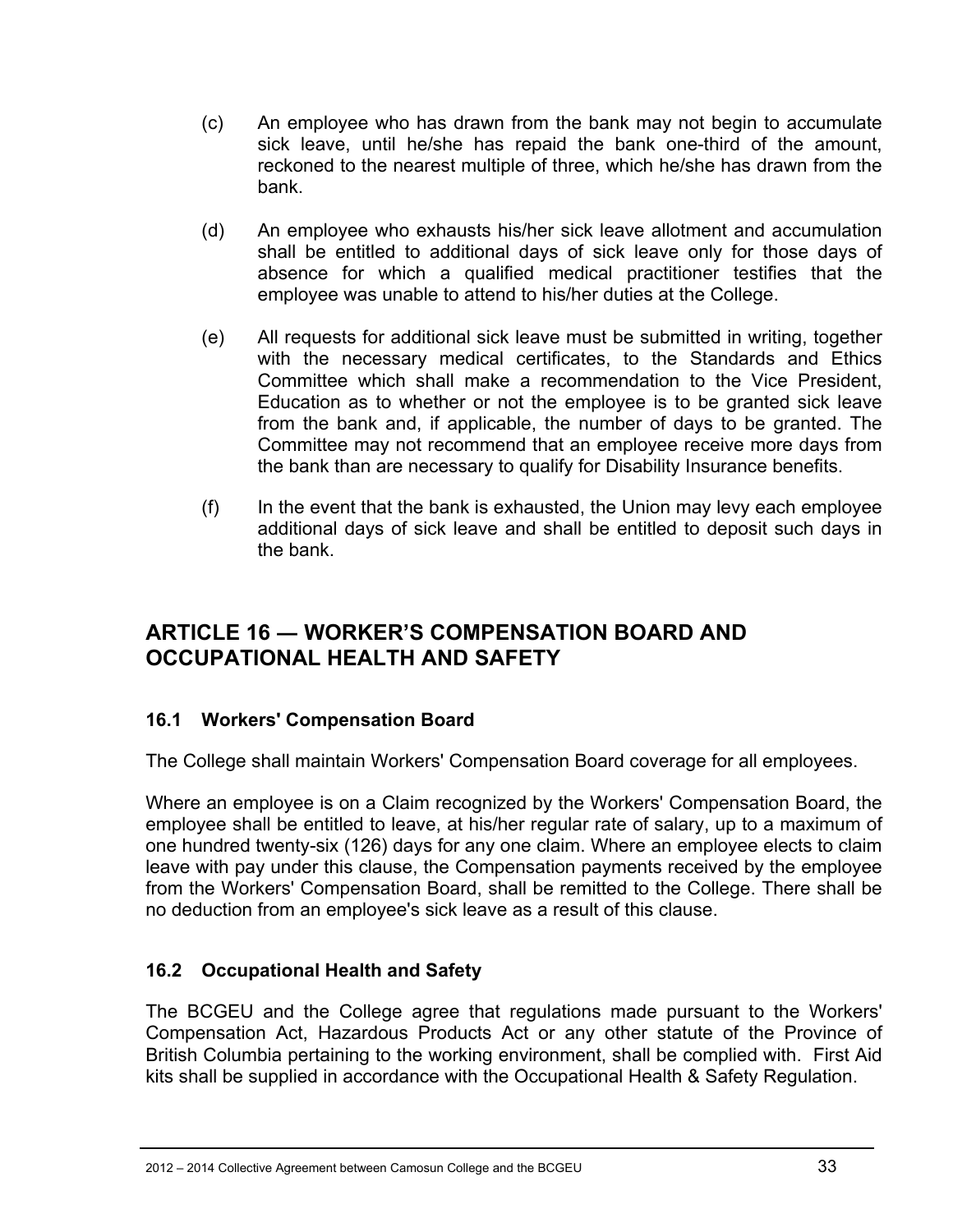All Faculty must attend a WHMIS Educational Seminar provided by the College within the first two months of employment. Faculty handling hazardous materials must attend a training session within the first two months of employment and prior to handling such materials.

(a) College Joint Occupational Safety and Health Committee

The College agrees to establish and maintain a College safety committee. The Joint Occupational Safety and Health Committee shall be composed of representatives from administration, each Union and each major campus. The BCGEU agrees to support the College in obtaining representatives to serve on the Committee.

The Joint Occupational Safety and Health Committee may establish subcommittees on any campus where it deems necessary.

This committee will meet at regular intervals to be determined by the membership and will make recommendations on unsafe, hazardous, or dangerous conditions with the aim of preventing and reducing risk of occupational injury and illness. A copy of all minutes of the Joint Occupational Safety and Health Committees shall be sent to the BCGEU local area office and the bargaining unit Chair. Employees who are representatives of the Joint Occupational Safety and Health Committee shall continue to receive the rate of pay they would have been receiving had they not been attending a Joint Occupational Safety and Health Committee meeting.

No employee shall be disciplined for refusal to work on a job which in the opinion of:

- (1) a member of the Joint Occupational Safety and Health Committee;
- (2) a person designated by the Joint Occupational Safety and Health Committee; or
- (3) a Safety Officer, after an on-site inspection and following discussion with the representative of the College, does not meet the standards established pursuant to the Workers' Compensation Act.

The employee shall return to the job when it is declared by the Joint Occupational Safety and Health Committee to meet the standards.

(b) Injury Pay Provision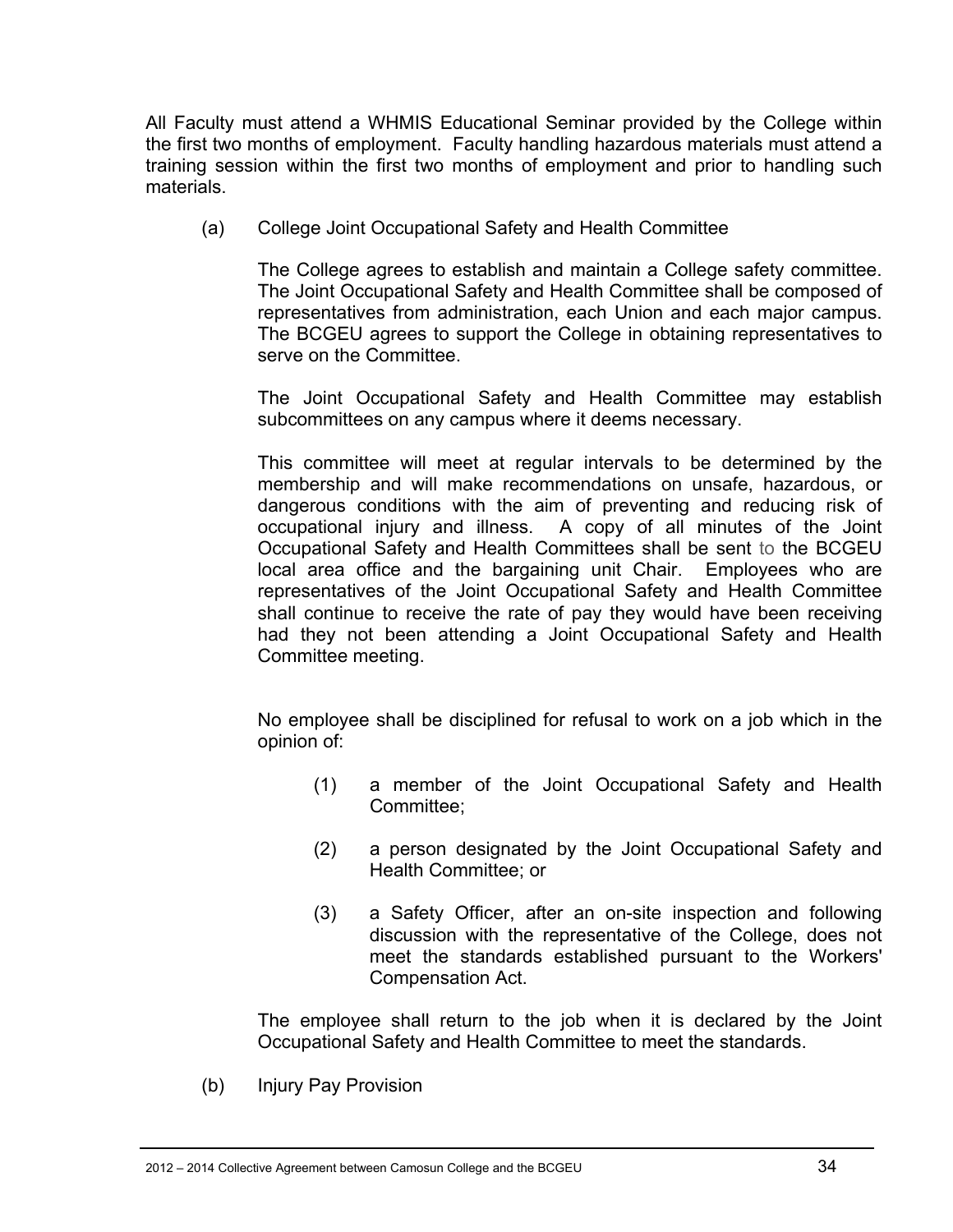An employee who is injured on the job during working hours and is required to leave for treatment or is sent home for such injury shall receive payment for the remainder of the shift without deduction from sick leave.

(c) Transportation of Accident Victims

Transportation to the nearest physician or hospital for employees requiring medical care as a result of an on-the-job accident shall be at the expense of the College.

(d) Investigation of Accidents

The Joint Occupational Safety and Health Committee shall be notified of each accident or injury to College employees engaged in College activities and shall investigate and report to the employees' Union and President on the nature and cause of the accident. In the event of a fatality, the College shall immediately notify the BCGEU local area office and the bargaining unit Chair of the nature and circumstances of the accident.

- (e) Occupational First Aid Requirements
	- (1) The BCGEU and the College agree that they shall comply with the Occupational First Aid Regulation made pursuant to the Workers' Compensation Act.
	- (2) Upon the advice of the Joint Occupational Safety and Health Committee the College shall designate an employee as the First Aid Attendant at each major campus.
	- (3) Where the College requires an employee to perform First Aid duties in addition to the normal requirements of the job, the cost of obtaining and renewing the Occupational First Aid Certificate shall be borne by the College, and, where necessary, leave to take the necessary courses shall be granted with pay.
	- (4) When a member of BCGEU agrees to act as the designated First Aid Attendant at any campus, the member shall receive the stipend that is normally paid by the College to First Aid Attendants.
- (f) Safety Courses
	- (1) The Joint Occupational Safety and Health Committee will keep itself informed of training programs sponsored by the Workers' Compensation Board or other agencies, and make recommendations for participation.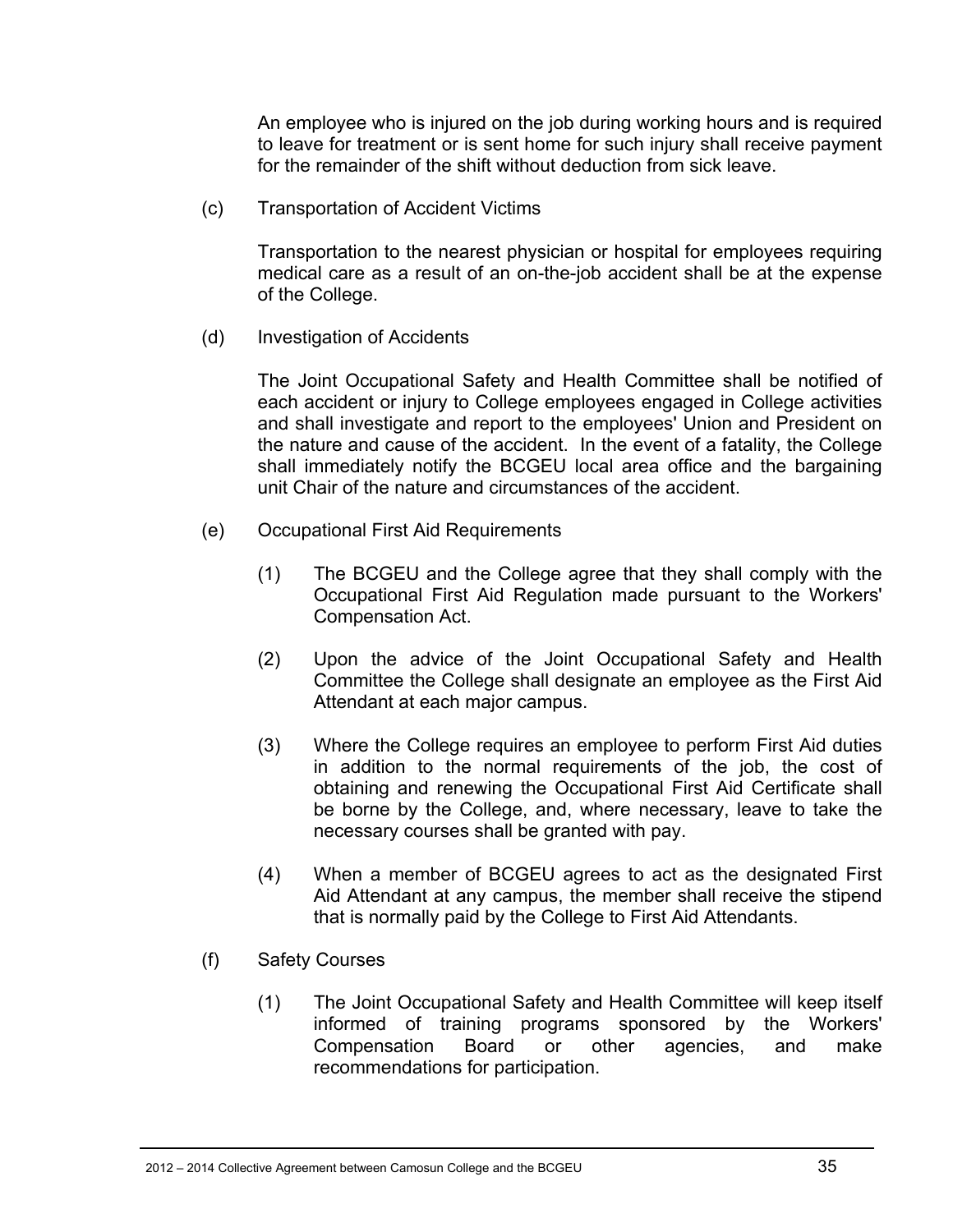(2) The College agrees that a one (1) day training course will be provided by the BCGEU. The College agrees to pay the salary for a maximum of two (2) committee members per year.

# **ARTICLE ― 17 BENEFITS**

### **17.1 Benefit Information**

- (a) All benefits except those provided as a result of the Employment Insurance Rebate shall be considered part of this Agreement.
- (b) Notwithstanding the foregoing, the Parties agree that the employee benefits will not change without mutual agreement.
- (c) Benefits shall be as set forth in an online manual. Hard copies will be available at convenient locations and for those who specifically need one.

#### **17.2 Medical Services**

Effective January 1, 1995, the College shall pay all of the costs of a Medical Services Plan and an Extended Health Benefit Plan for full-time employees with an appointment of one (1) full month or longer. Premiums for employees on less than fulltime appointments will be shared on a prorated basis. All administrative costs for these plans shall be borne by the Board. Subject to Clause 17.7, participation in this plan shall be a condition of employment for all employees holding appointments of fifty (50%) percent or greater unless covered in another plan. Appointments of less than fifty (50%) percent will also be granted coverage upon application to Human Resources.

#### **17.3 Dental Plan**

The College shall pay one hundred percent (100%) of the premium costs of a Dental Services Plan carried by Manulife Financial. Premiums for employees on less than fulltime appointments will be shared on a prorated basis. The Plan shall provide for payment of one hundred percent (100%) of costs for items listed under Plan A of Manulife Financial materials, seventy-five percent (75%) of costs for items listed under Plan B of Manulife Financial and fifty percent (50%) for items listed under Plan C of Manulife Financial. Each full-time employee who has a continuous appointment of ten (10) months or longer, or continuing part-time employee with an appointment of at least fifty percent (50%) is eligible to participate in the plan.

Participation of eligible employees in the plan shall be a condition of employment unless the employee is covered in another plan.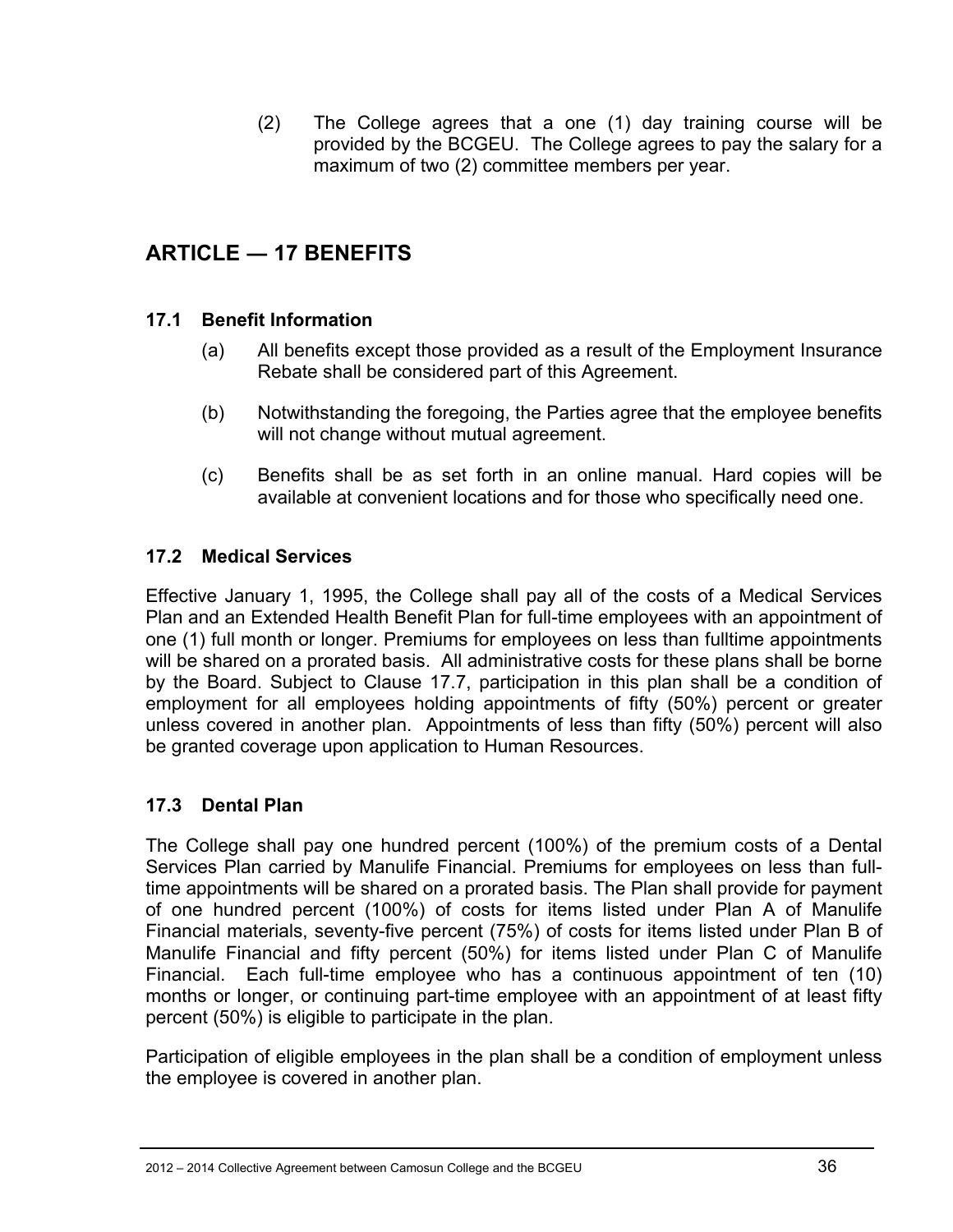### **17.4 Group Life**

The College shall pay one hundred percent (100%) of the premium costs of a group life insurance policy, which provides for three times annual salary on the death of an employee. Premiums for employees on less than full-time appointments will be shared on a prorated basis. Each full-time employee who has an appointment of four (4) months or longer, or continuing part-time employee with a workload of at least fifty percent (50%), is eligible to participate in the plan. Participation of eligible employees shall be a condition of employment.

### **17.5 Disability Plan**

Effective midnight March 31, 1995, the College shall pay all of the costs of a Group Disability Insurance Plan which provides for a monthly taxable income of two-thirds (66- 2/3 %) of gross monthly salary.

Administrative costs of this plan shall be borne by the College. Each full-time employee who has an appointment of four (4) months or longer, or continuing part-time employee with a workload of at least fifty percent (50%), is eligible to participate in the plan. Participation of eligible employees in this plan shall be a condition of employment. If an employee continues to be paid while awaiting receipt or adjudication of an LTD benefit such payment shall be considered an advance and will be repayable in full. Should full repayment not be immediately possible, Human Resources will agree on a repayment plan that is mutually acceptable to the College and the employee.

The employee in receipt of Disability Income benefits under the group plan will have the opportunity to participate during a period not exceeding five (5) years in College benefit plans, as applicable but will be required to pay one hundred percent (100%) of the premium costs thereof. The employee in receipt of Disability Income benefits under the group plan will be entitled to return to the employ of the College during a period not exceeding five (5) years upon submission of a medical certificate indicating fitness for work.

Should a single illness exceed ninety (90) calendar days in duration, an eligible employee must apply for disability insurance benefits in accordance with the terms of the plan.

Seniority shall continue to accumulate during the period of disability to a maximum of five (5) years.

# **17.6 Employee Assistance Program**

Where there is in place an Employee Assistance Program jointly agreed to by the College and BCGEU, participation by BCGEU members shall be a condition of employment.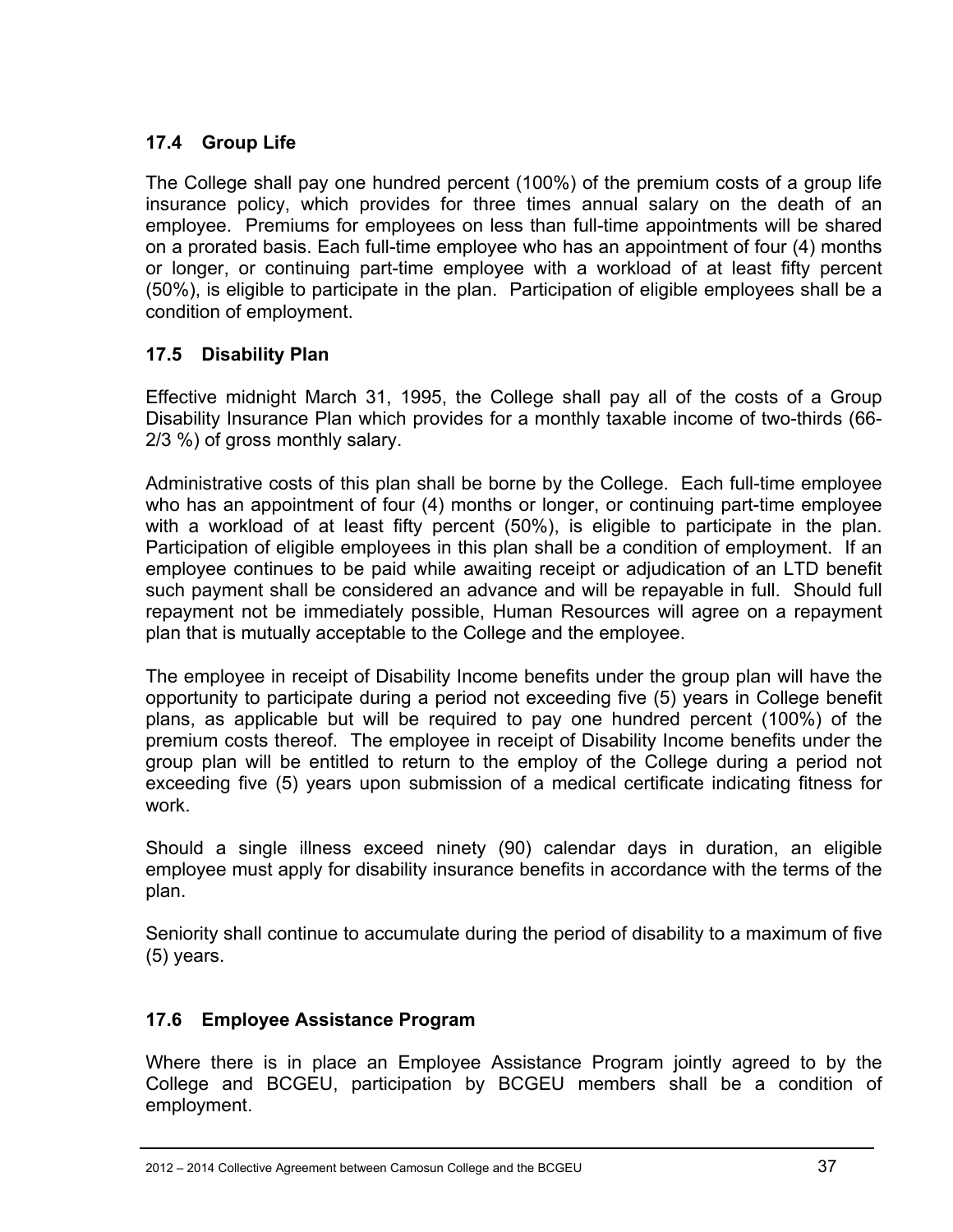### **17.7 Coverage for Part-Time and Term Appointments**

Employees with appointments of more than one (1) month shall be entitled to receive medical benefits. In the case where successive term appointments result in a term of uninterrupted employment of more than four (4) months, the employee shall be eligible for group life and disability benefits from the date of the beginning of the contract which results in the total period of employment exceeding four (4) months.

All successive appointments and all appointments which are split by a period of ten (10) days or less shall be included as uninterrupted employment.

A continuing employee who has been laid off as defined in Clause 3.5(a), and who is recalled to term employment, will continue to be entitled to all benefit plan coverages.

#### **17.8 Professional Fees**

The College will reimburse continuing BCGEU employees any professional fees that the employee is required to obtain to carry out their duties as an instructor.

# **ARTICLE 18 ― RETIREMENT**

### **18.1 Early Retirement**

A fulltime faculty member, in order to facilitate gradual retirement, may, upon reaching the age of fifty-five (55), apply for status as a continuing part-time employee, with the percentage of work load to be mutually acceptable to the College and the employee, but not less than fifty percent (50%). Salary and benefits shall be prorated in accordance with the percentage of workload.

### **18.2 Early Retirement Incentive**

In those departments in which a reduction in staff is required, a faculty member shall be eligible to apply for an early retirement incentive providing he/she meets the following conditions:

- (a) is age fifty-five (55) or over;
- (b) has a minimum of ten (10) years pensionable service with the College;
- (c) holds a continuing appointment at the College.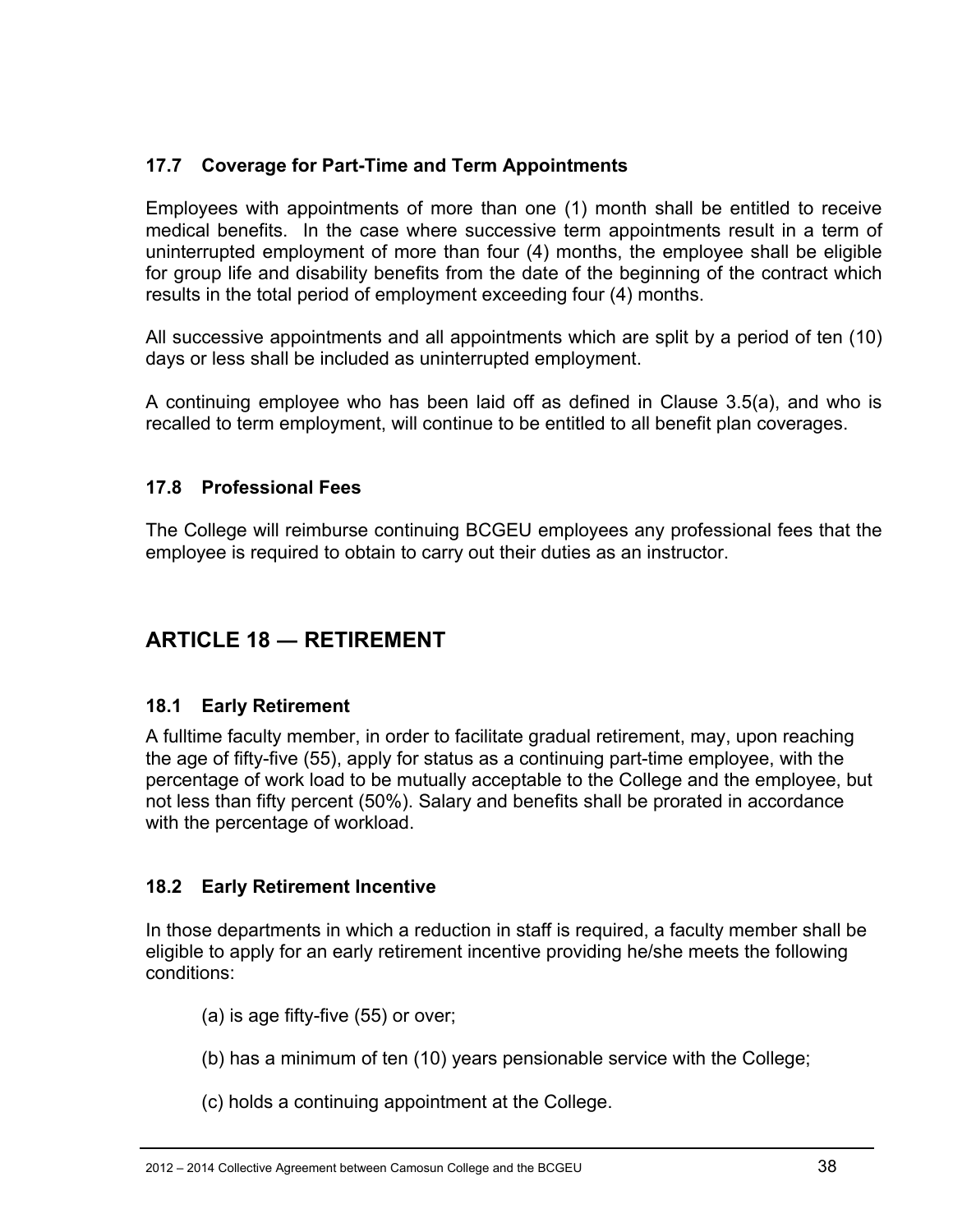A faculty member who opts to take early retirement shall be paid a retirement incentive of ten percent (10%) of his/her annual salary times the number of years remaining until age sixty-five (65) to a maximum of one (1) year's salary, in addition to all other retirement benefits. An employee who, upon joining the College, requested and was granted by the Board exemption from participation in the *College Pension Plan*, may apply to the Board for permission to be included in this clause.

Where this clause is applied, Clause 3.3 will not be applied.

# **ARTICLE 19 ― PARKING**

The College shall provide parking near the place of employment at no cost to the employee.

# **ARTICLE 20 ― INDEMNITY**

Except where a joint Union/College Committee considers that there has been flagrant or willful negligence on the part of an employee, the College agrees not to seek indemnity against an employee whose actions result in a judgment against the College. The College agrees to pay any judgment against an employee arising out of the performance of his/her duties. The College also agrees to pay any legal costs incurred in the proceedings.

# **ARTICLE 21 ― RESOLUTION OF DISPUTES**

#### **21.1 Union Representation**

- (a) The Union has a right to represent its members in dealings with the College related to the administration of this agreement. It will determine how and under what conditions it will assist a member in preparing and presenting any grievance in accordance with grievance procedures outlined in the contract.
- (b) An employee shall have the right to have a Union representative present at any discussion with administration**,** which the employee believes might be the basis of disciplinary action. Where administration intends to interview an employee for disciplinary purposes, the administration shall make every effort to notify the employee in advance of the purpose of the interview in order that the employee may contact a Union representative, providing that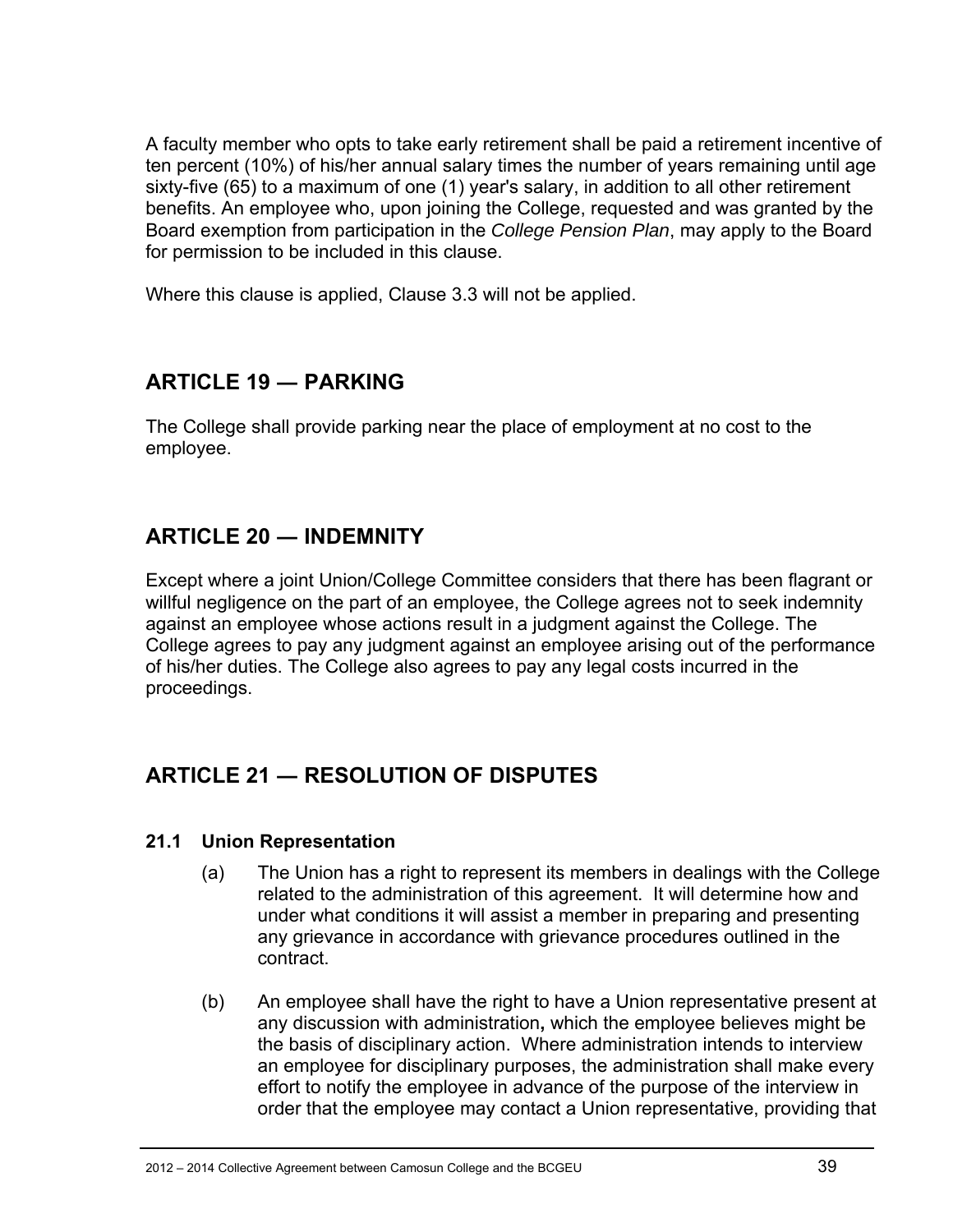this does not result in an undue delay of the appropriate action being taken.

### **21.2 Grievance Procedure**

The College and the Union recognize that grievances may arise concerning:

- (a) differences between the Parties respecting the interpretation, application, operation, or any alleged violation of a provision of this Agreement, including a question as to whether or not a matter is subject to arbitration; or
- (b) the dismissal, discipline, or suspension of an employee bound by this Agreement.

An employee who wishes to present a grievance at Step 1 of the grievance procedure, in the manner prescribed in Clause 21.3, must do so no later than thirty (30) days after the date on which he/she was notified orally or in writing, of the action or circumstances giving rise to the grievance, or on which he/she first became aware of the action or circumstances giving rise to the grievance.

In the case of a dispute arising from an employee's dismissal or suspension, the grievance may commence at Step 2 of the grievance procedure within thirty (30) days of the employee receiving notice of dismissal or suspension.

# **21.3 Step 1**

Before a written grievance can be submitted at Step 2 of the grievance procedure, every effort shall be made to settle the dispute at Step 1.

- (a) The aggrieved employee shall request a discussion with the administrator and shall specify that this is Step 1 of a grievance and the nature of the grievance. The employee has the right to have a Union representative present at such a meeting.
- (b) The administrator will have seven (7) days to investigate the matter and respond.

# **21.4 Step 2**

An employee who wishes to pursue a grievance at Step 2 must do so within fourteen (14) days of having received the response from Step 1. The grievance will be submitted on the appropriate form setting out the nature of the grievance and the circumstances from which it arose, and the remedy sought.

The grievance will then be reviewed by a committee of two representatives of the Union, one of whom will be the staff representative or designate and the other designated by the staff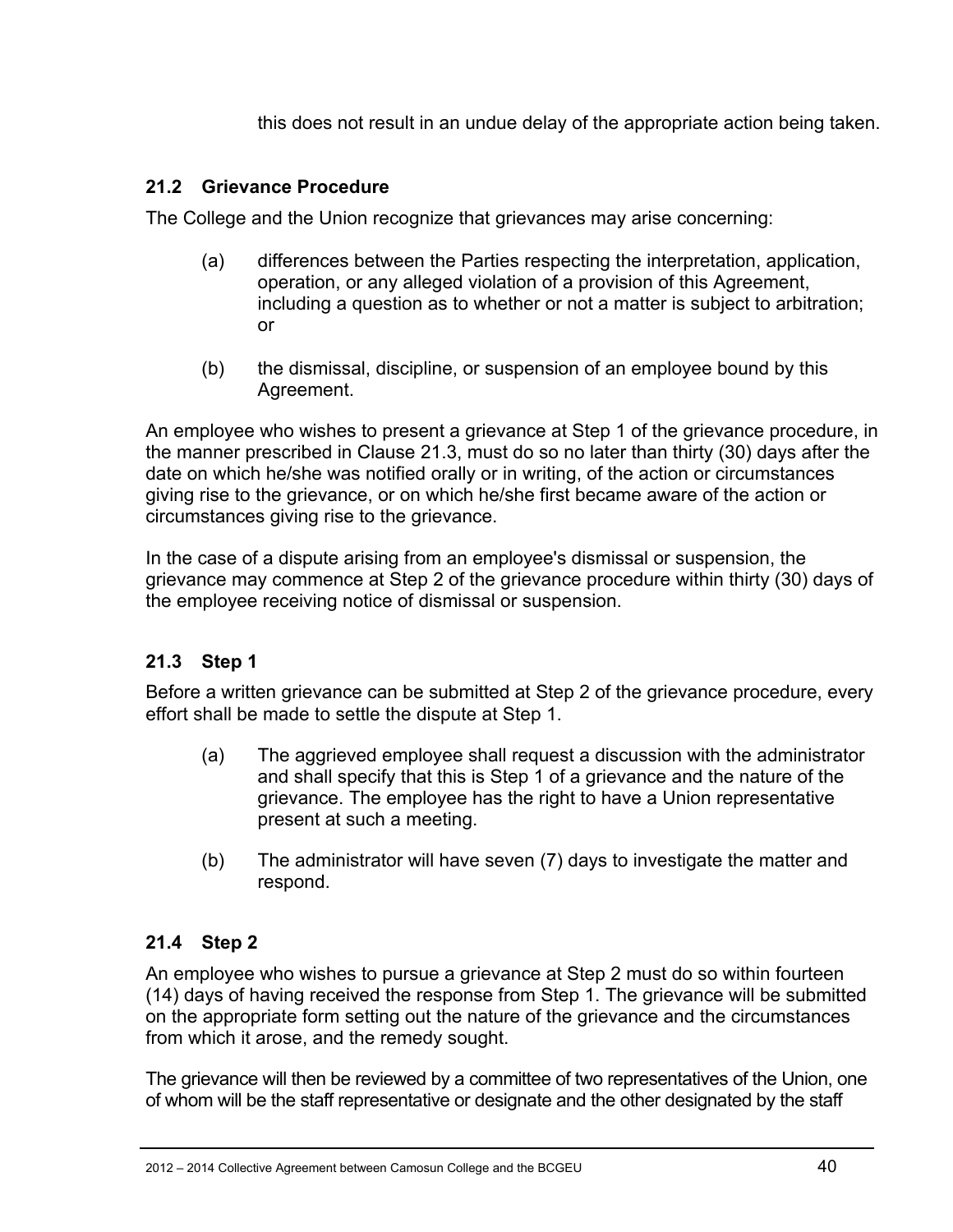representative, and two representatives of the College, one of whom shall be the President or designate. The Committee must meet to review the grievance within fourteen (14) days of its receipt. The College will respond in writing following the committee's review. If there is no resolution within thirty (30) days from the date of the first committee review meeting, the matter may be referred to arbitration.

### **21.5 Time Limit to File to Arbitration**

Failing satisfactory settlement at Step 2, the Union President or designate may inform the College of intent to submit the dispute to arbitration within:

- (a) Fourteen (14) days after the College decision has been received; or
- (b) Fourteen (14) days after the College decision was due.

### **21.6 Administrative Provisions**

- (a) Grievances and replies at Step 2 of the grievance procedure and notification to arbitrate shall be by registered mail or facsimile (original to follow in regular mail).
- (b) Grievances, replies, and notification shall be deemed to be presented on the day on which they are registered or sent by facsimile, and received on the day they were delivered to the appropriate office of the College or the Union.
- (c) In the event of a dispute, strike, lockout, or other work stoppage in the Canada Post Office within British Columbia, this section shall not apply.

### **21.7 Single Arbitrator**

When a party has requested that a grievance be submitted to Arbitration, the grievance shall be submitted to a mutually agreed upon Arbitrator.

### **21.8 Single Arbitrator Procedure**

The Arbitrator may determine his own procedure in accordance with due process and shall give full opportunity to all Parties to present evidence and make representations. He shall hear and determine the difference or allegation and shall render a decision within thirty (30) days of the conclusion of the Hearing.

### **21.9 Decision of Arbitrator**

The Decision of the Arbitrator shall be final, binding, and enforceable on the Parties. The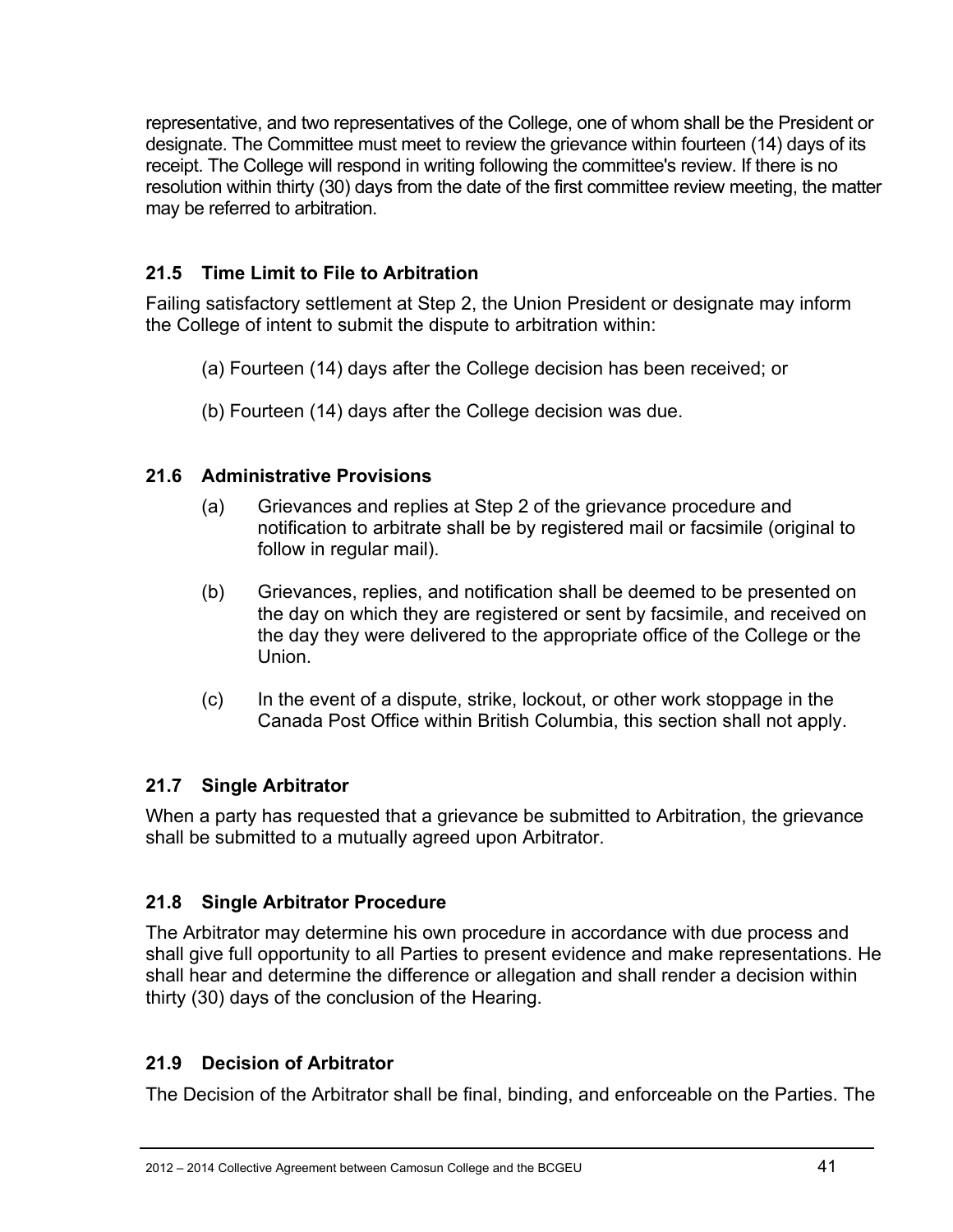Arbitrator shall have the power to dispose of a discharge or discipline grievance by any arrangement which he/she deems just and equitable. However, the Arbitrator shall not have the power to change this Agreement or to alter, modify, or amend any of its provisions.

### **21.10 Disagreement on Decision**

Should the Parties disagree as to the meaning of the Arbitrator's decision, either party may apply to the Arbitrator to clarify the decision, which he/she shall make every effort to do within seven (7) days of receipt of such application.

# **21.11 Expenses of Arbitrator**

Each party shall pay one half  $(\frac{1}{2})$  of the fees and expenses of the Arbitrator.

# **21.12 Deviation from Grievance Procedure**

The College agrees that after a grievance has been initiated by the Union, the College's representatives will not enter into discussion or negotiation with respect to the grievance either directly or indirectly with the aggrieved employee without the consent of the Union.

In the event that after having initiated a grievance through the grievance procedure, an employee endeavours to pursue the same grievance through any other channel, then the Union agrees that pursuant to this clause the grievance shall be considered to have been abandoned.

# **21.13 Policy Grievance**

Where either party to this Agreement disputes the general application, interpretation, or alleged violation of a clause of this Agreement, the dispute shall be discussed initially with the College or the Union, as the case may be, within thirty (30) days of the occurrence. Where no satisfactory agreement is reached within a further thirty (30) days, either party may submit the dispute to arbitration as identified in Clause 21.7.

# **21.14 Technical Objections to Grievances**

It is the intent of both Parties to this Agreement that no grievance shall be defeated merely because of a technical error other than time limitation in processing the grievance through the grievance procedure. To this end an Arbitrator shall have the power to allow all necessary amendments to the grievance and the power to waive formal procedural irregularities in the processing of a grievance in order to determine the real matter in dispute and to render a decision according to equitable principles and the justice of the case.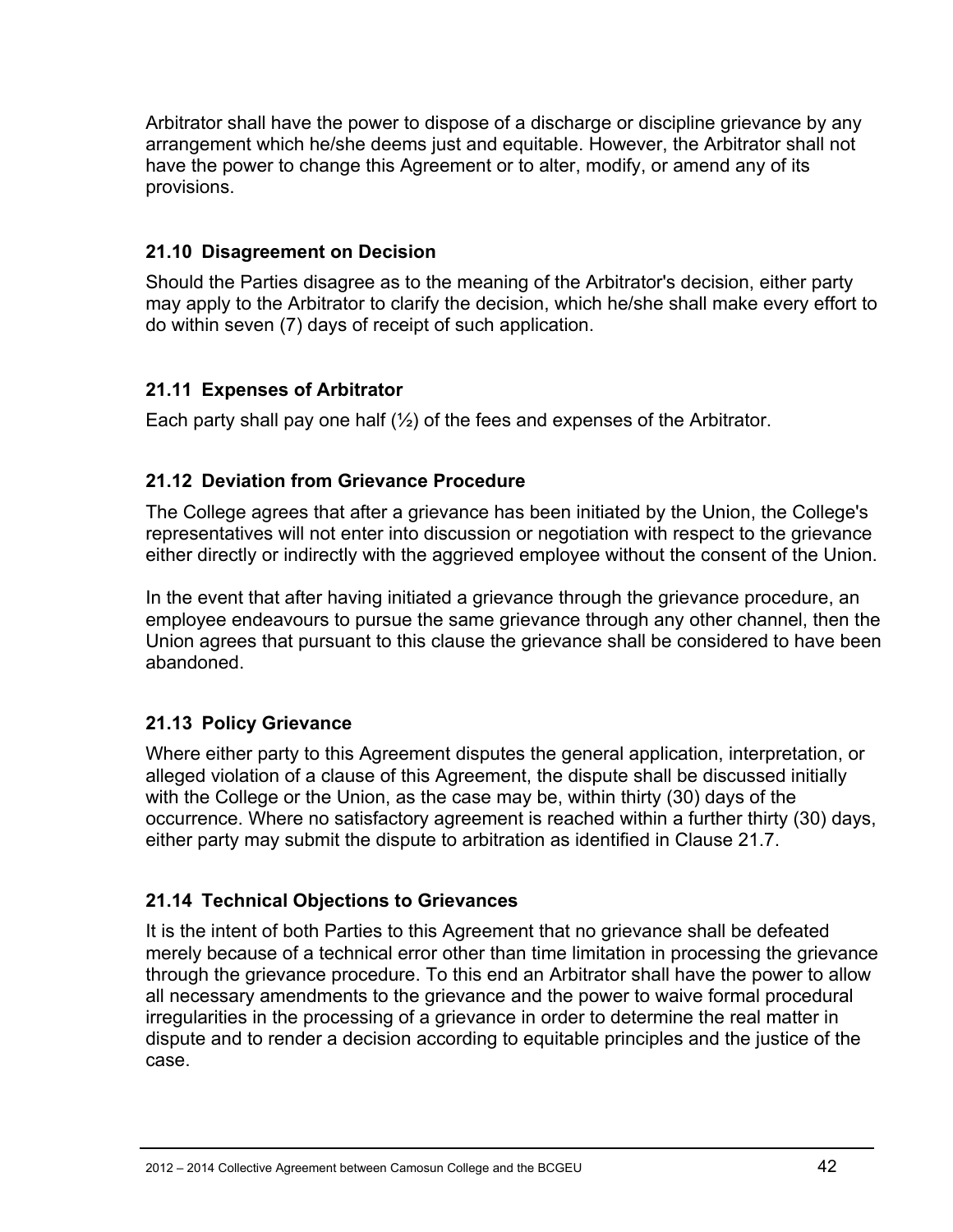### **21.15 Effective Date of Settlements**

Settlements reached at any step of the grievance procedure in this clause, other than Clause 21.13, shall be applied retroactively to the date of the occurrence of the action or situation which gave rise to the grievance, but not prior to the effective date of the Agreement in effect at the time of the occurrence or the date set by an Arbitrator, unless another date is agreed upon by both Parties.

# **21.16 Amending Time Limits**

The time limits fixed in the grievance and arbitration procedure may be altered by mutual consent of the Parties, but the same must be in writing.

# **ARTICLE 22 ― UNION MEMBERSHIP AND DUES**

# **22.1 Bargaining Unit Definition**

The bargaining unit shall include full-time and part-time instructors (as described in the certification statement of BCGEU Local 701 Camosun College) employed by the College to teach vocational, technical and trades training programs or courses.

# **22.2 Membership**

All employees covered by this Agreement shall as a condition of employment, hold and maintain membership in the Union except where exempted and as outlined under the Labour Relations Code.

# **22.3 Union Recognition and Rights**

The Union agrees that any activities relevant to the administration of the Collective Agreement or other Union activities, which must be conducted during working hours, will be carried out in a professional manner with primary consideration to instructional duties. Where the College feels that such activities are interfering inappropriately with instructional duties, the Parties agree to meet and resolve the matter.

# **22.4 Dues**

The College agrees to deduct each month from the monthly salary of each employee, one-twelfth (1/12) of the total annual Union dues as determined by the Union, and any special levies which the Union may determine as authorized by its Constitution. This sum will be transmitted to the Union without delay, and this sum will be shown on the T4 slip, after the Union has confirmed receipt of these dues.

All deductions shall be remitted to the President of the Union not later than twenty-eight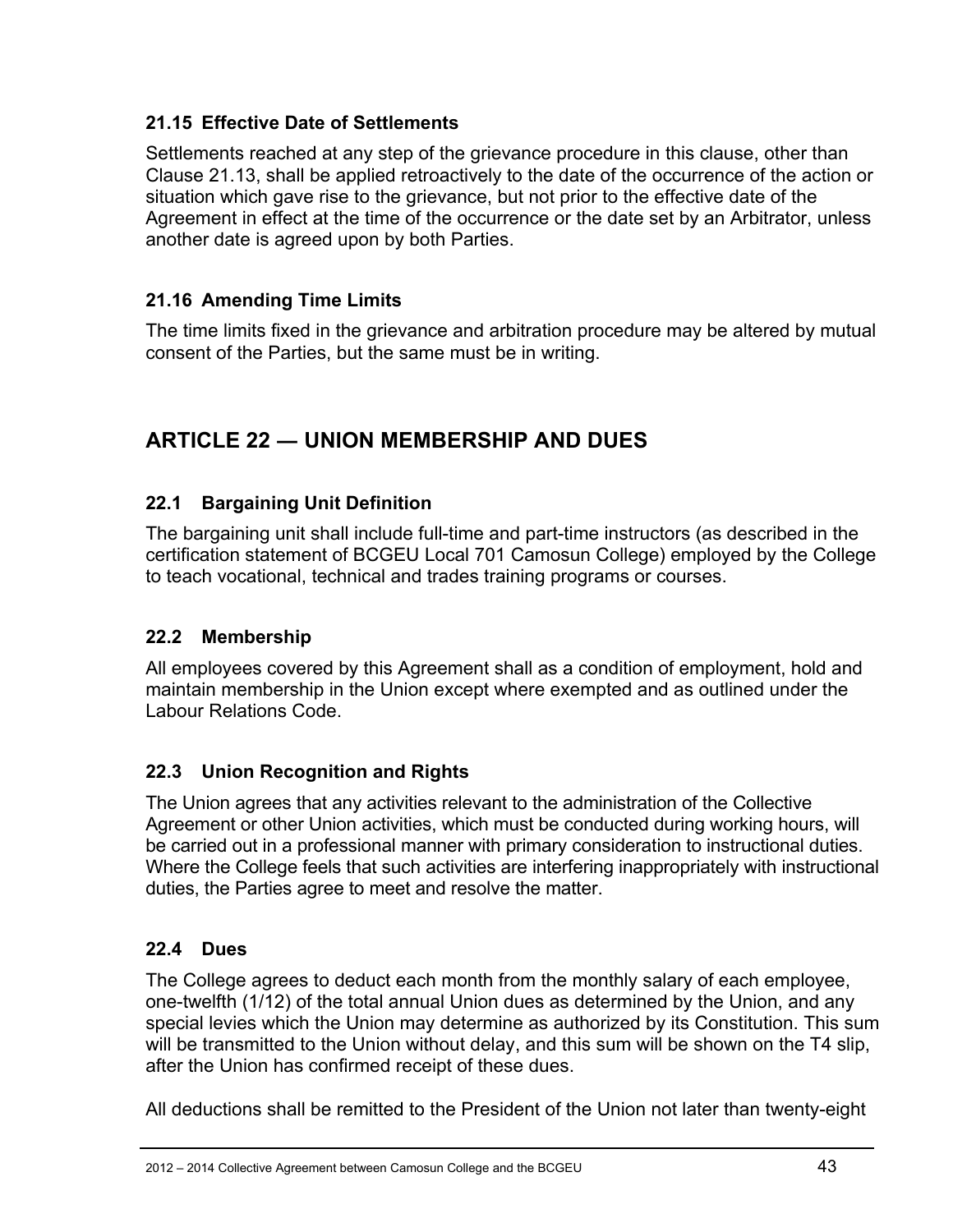(28) days after the date of deduction and the College shall also provide a list of names of those employees from whose salaries such deductions have been made together with the amounts deducted from each employee.

# **ARTICLE 23 ― UNION RIGHTS**

### **23.1 Individual Agreements**

No employee, covered by this Agreement shall be required, or permitted, to make a written or oral agreement with the College, or its representatives, which may conflict with this Agreement.

### **23.2 Fair Treatment**

The College and the Union agree that there shall be no discrimination, restriction, or coercion exercised or practised with respect to any employee for reason of membership or activity in the Union.

# **23.3 Leave for Union Business**

Leave for Union business will not affect employee's *"non-contact time".* To facilitate the administration of this section when leave is granted, the employee will continue to be paid at the normal rate and the Union shall reimburse the College for salary and benefit costs. Leave of absence granted under this clause shall include sufficient travel time. The Union shall provide the College with reasonable notice prior to the commencement of leave under this clause. The College agrees that any of the leaves of absence identified below shall not be unreasonably withheld.

Approved leave of absence will be granted:

- (a) to an elected or appointed representative of the Union to attend conventions of the Union and bodies to which the Union is affiliated;
- (b) for elected or appointed representatives of the Union to attend to Union business which requires them to leave their general work area;
- (c) for employees who are representatives of the Union on a bargaining committee to attend meetings of the bargaining committee;
- (d) to employees called by the Union to appear as witnesses before an arbitration board;
- (e) for up to three employees on the bargaining committee of the Union to carry on negotiations with the College. In this case, the Union shall only be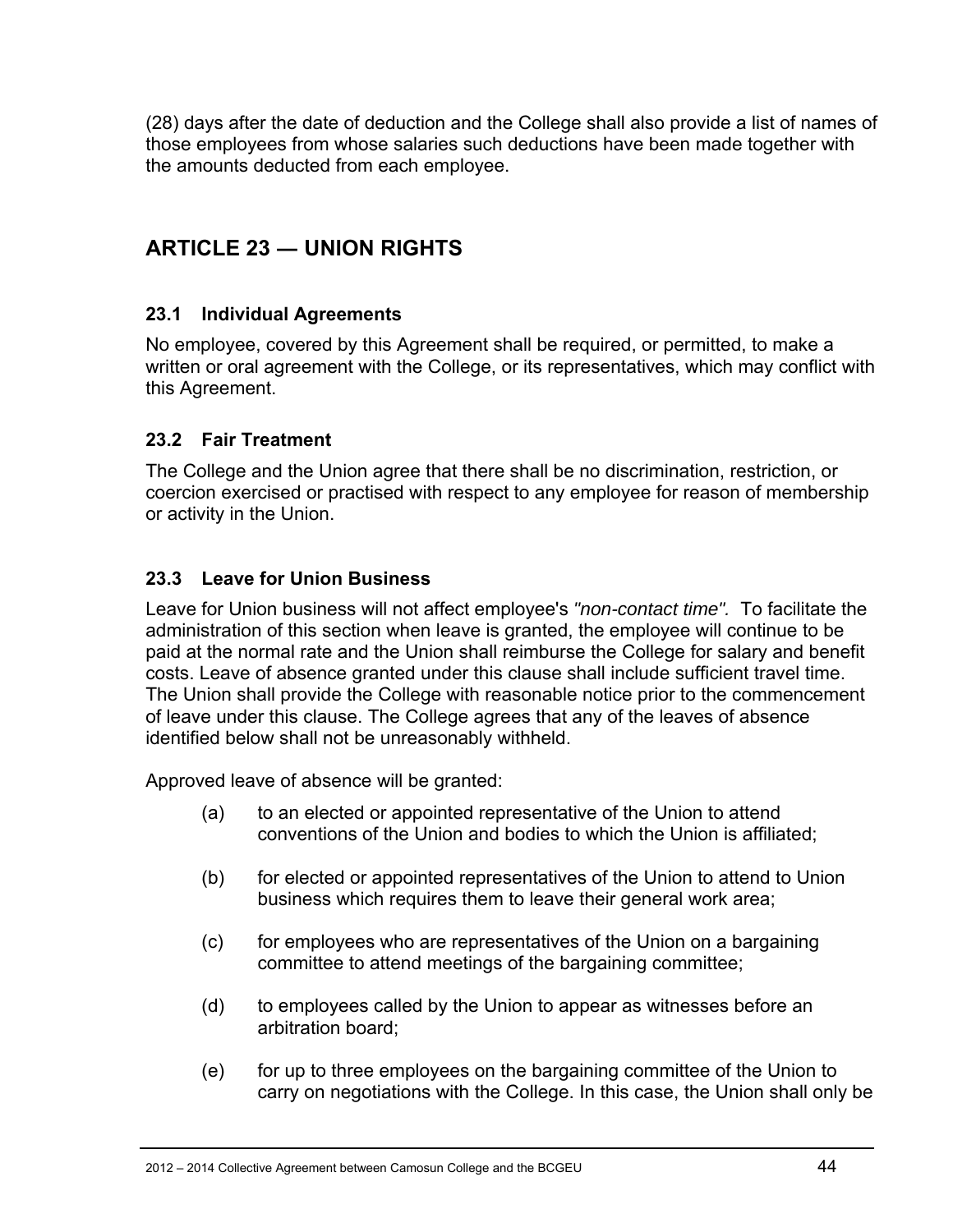required to reimburse the College for salary and benefit costs if substitute instructors are required.

### **23.4 Picket Lines**

All employees covered by the Agreement shall have the right to refuse to cross a picket line arising out of a dispute as defined in the *Industrial Relations Act*. Any employee failing to report for duty shall be considered to be absent without pay.

# **ARTICLE 24 ― SAFEGUARD AGAINST SALARY REDUCTIONS**

- (a) No person covered by this Agreement shall have his/her current rate of salary or allowance reduced by the application of this Agreement.
- (b) Notwithstanding Section 2 of the *Employment Standards Act* where this Agreement is silent the College agrees to apply the provisions of the *Employment Standards Act*.

# **ARTICLE 25 ― USE OF TERMS**

Whenever the singular or masculine is used in the Agreement, it shall be considered as if the plural or feminine has been used where the context requires.

# **ARTICLE 26 – EMPLOYEE APPRAISAL**

### **26.1 Evaluation Reports**

- (a) Where a formal appraisal of an employee's performance is carried out, the employee shall be given sufficient opportunity after the interview to read and review the appraisal.
- (b) Provision shall be made on the evaluation form for an employee to sign it. The form shall provide for the employee's signature in two places, one indicating that the employee has read and accepts the appraisal, and the other indicating that the employee disagrees with the appraisal. The employee shall sign in one of the places provided. No employee may initiate a grievance regarding the contents of an evaluation report unless the signature indicates disagreement with the appraisal.
- (c) An employee shall, upon request, receive a copy of this evaluation report at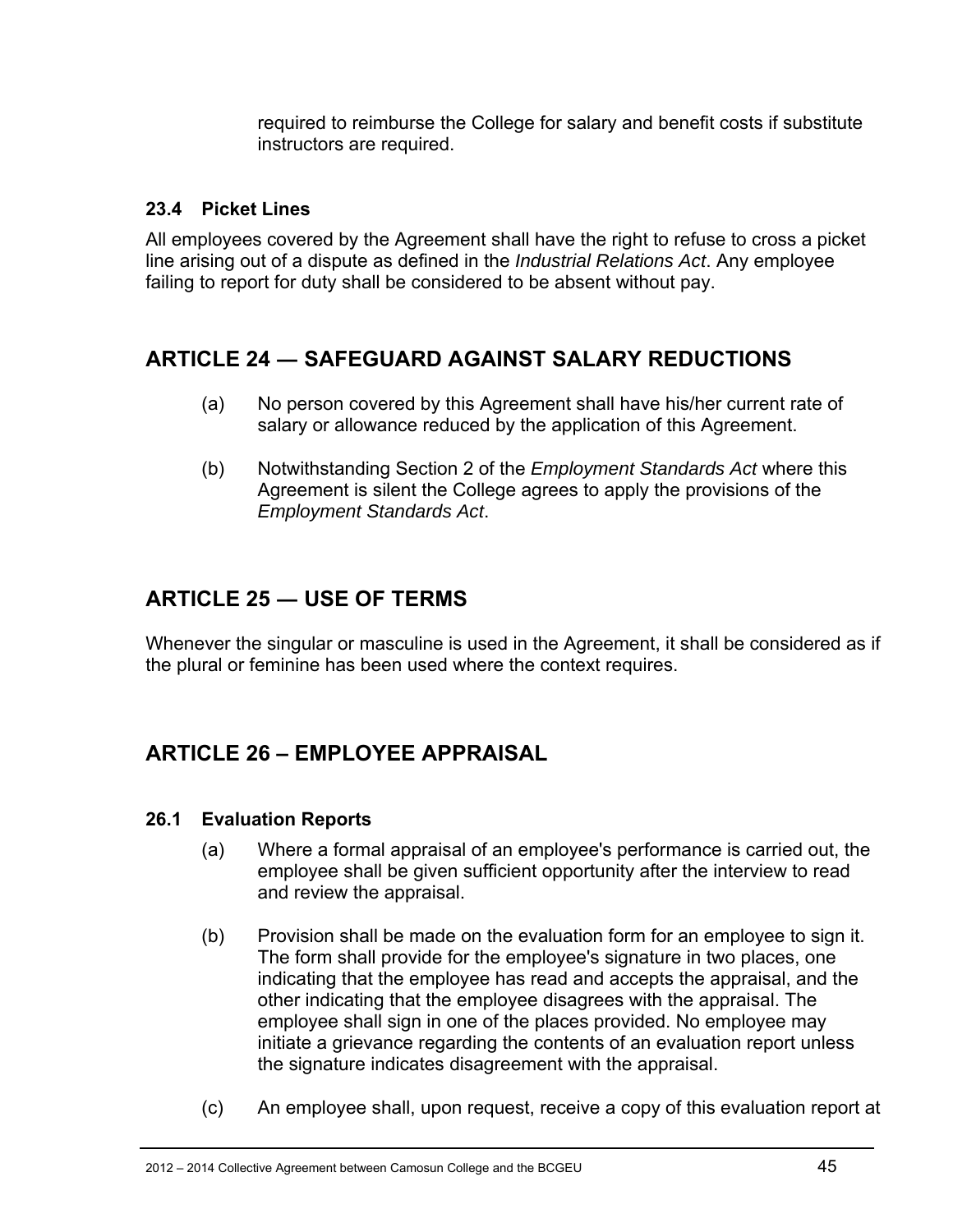the time of signing. An evaluation report shall not be changed after an employee has signed it, without the knowledge of the employee, and any such changes shall be subject to the grievance procedures of this Agreement.

(d) An employee shall have the right to request a formal appraisal, providing that at least six (6) months have elapsed since the last appraisal and that the Dean has agreed to the timing of the appraisal.

### **26.2 Distribution**

The completed appraisal shall be available only to the employee, his/her Chair, his/her Dean, the Vice President, Education, the President**,** and when appropriate to members of the College's Human Resources department. In the event of a dispute or legal action, the appraisal shall be available to the Joint Labour (BCGEU) Management Committee, an arbitration board and the College's legal counsel.

### **26.3 Personnel Files**

- (a) The President of the Union or designate shall be entitled, upon the written authority of an employee, to review the employee's personnel file(s) maintained in the Human Resources Department Office.
- (b) With reasonable notice given the College, an employee shall be permitted to review their personnel file(s).
- (c) The College will not disclose or use for other than authorized purposes personnel file information without the employee's written consent, unless required by law.
- (d) The College shall take reasonable precautions to ensure the reliability and security of personnel files.
- (e) Personnel files shall include all files pertaining to the employee maintained by the Human Resources Office.

# **ARTICLE 27 ― TECHNOLOGICAL CHANGE**

- (a) An employee shall be considered displaced by technological change when his/her services are no longer required in the same capacity as a result of change in the method of operation or equipment.
- (b) The College agrees to take all reasonable steps so that an employee shall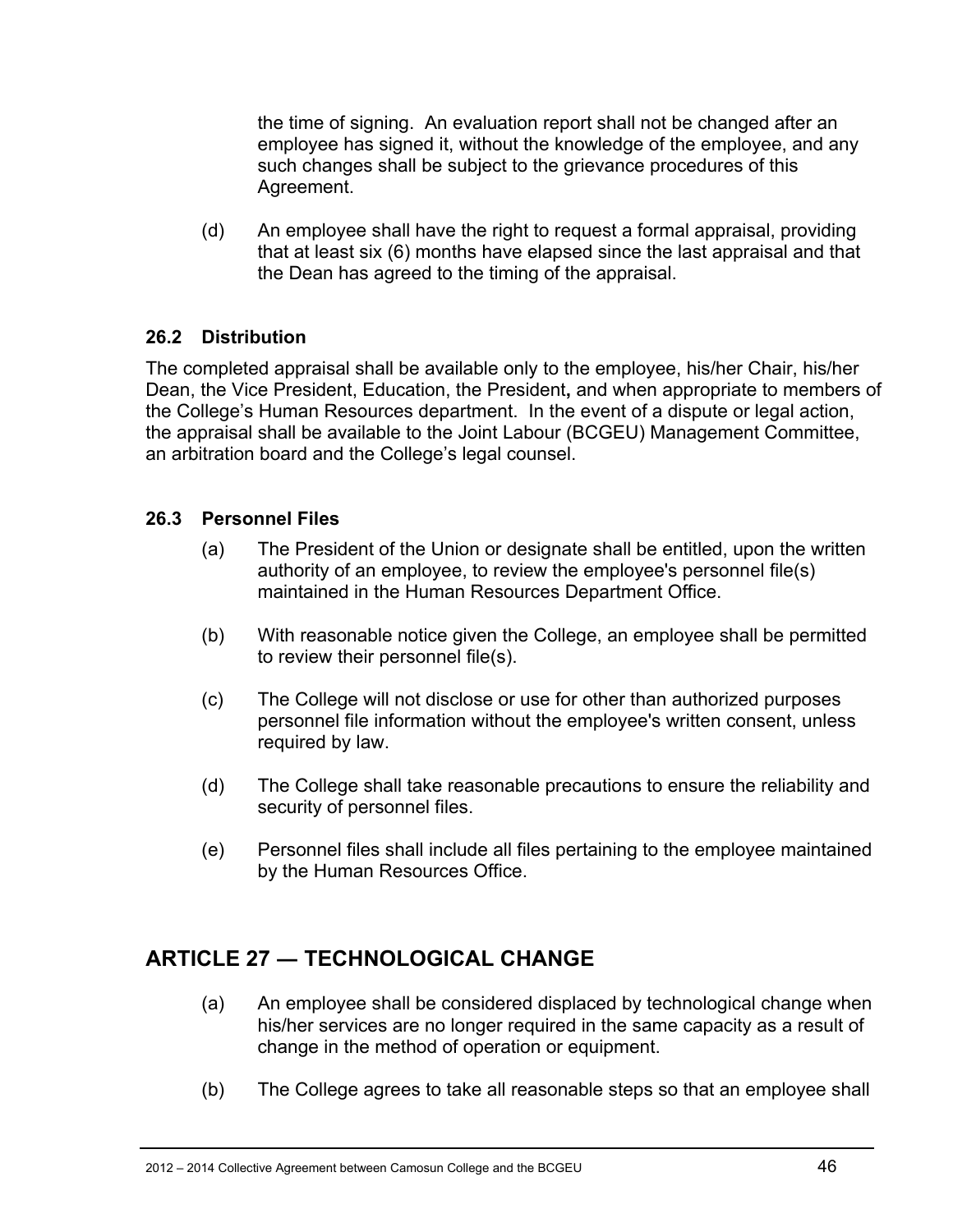not lose employment because of technological change. Every reasonable effort will be made by the College to utilize normal turnover of employees, to the extent that it arises during the period in which changes occur, to absorb employees displaced because of such change or changes. However, when necessary to reduce staff, it will be done as outlined in Clause 3 of the Agreement.

(c) Where the introduction of a technological change substantially alters the method of presentation or the content of an existing course, faculty members who may have responsibility for the course shall be consulted before the intended change is implemented.

# **ARTICLE 28 ― SENIORITY**

#### **28.1 Accumulation of Seniority**

- (a) Service seniority shall be defined as the length of continuous service with the College since the last date of hiring plus the aggregate length of all periods of employment with the College after April 1, 1980, where no break in service exceeds two (2) years. Such service seniority shall include all continuous service with the Public Service of British Columbia prior to the Meld which took place October 1, 1975.
- (b) Seniority shall continue to accumulate when an employee is on training leave, in accordance with Clause 3.3(a) or where the employee has been approved for accrual of seniority under Clause 10.4.
- (c) Employees on maternity, adoption, or parental leave shall continue to accumulate seniority.
- (d) If a continuing employee terminates their employment as a result of a decision to raise a dependent child (children), and is reemployed, upon application he/she shall be credited with length of service accumulated at the time of termination. The following conditions shall apply:
	- (1) the employee must have been a continuing employee with at least three (3) years of service seniority at the time of termination;
	- (2) the resignation must indicate the reason for termination;
	- (3) the break in service shall be for no longer than six (6) years; and during that time the employee must not have been engaged in remunerative employment for more than six (6) months;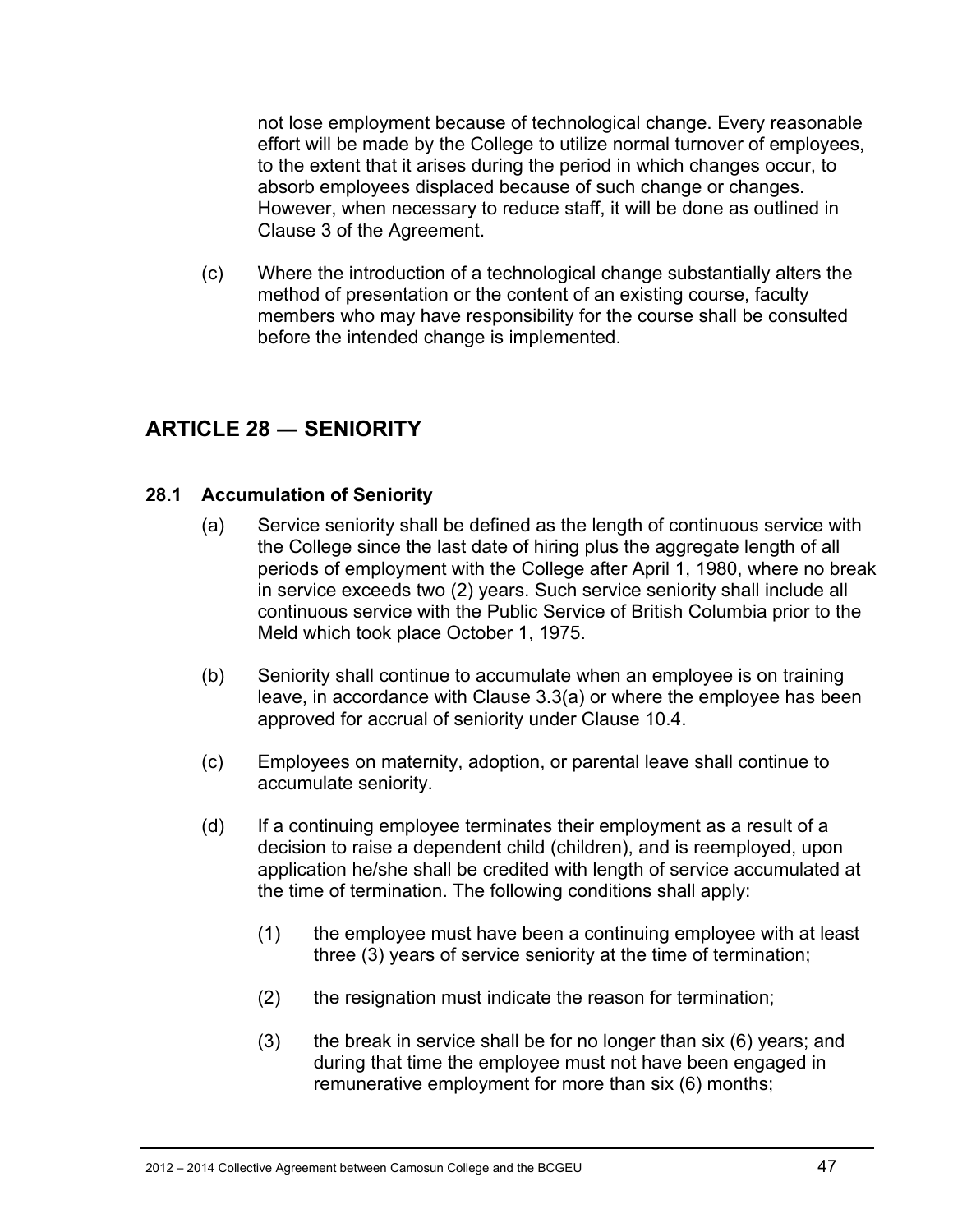- (4) the previous length of service shall not be reinstated until successful completion of the probationary period on reemployment.
- (e) A continuing employee who resigns his/her position and within sixty (60) days is reemployed as a continuing employee, shall upon application be credited with length of service accumulated at time of termination.
- (f) The College shall publish on November 1 of each year a seniority list of its continuing employees, including, for fulltime employees, the date of the next salary experience increment.

### **28.2 Loss of Seniority**

An employee shall lose his/her seniority in the event that:

- (a) he/she is discharged for just cause;
- (b) he/she voluntarily terminates his/her employment or position;
- (c) he/she is on layoff and their recall period as outlined in Clause 3.5(a) has expired;
- (d) he/she is unavailable or declines two (2) offers of reemployment in which the duration and nature of work is similar to that which he/she carried out prior to layoff.

# **ARTICLE 29 ― POST RETIREMENT EMPLOYMENT**

- (a) Following retirement from the College, a previous employee may be appointed to a post-retirement position in his/her previous department. With the approval of the appropriate vice-president, the search to fill a specified post-retirement position may be restricted to retired faculty. The post-retirement appointment shall be for a period of two years, unless otherwise agreed to by the Employer and the employee. Appointments may be extended subject to mutual agreement between the College and the employee.
- (b) An employee who has retired and is subsequently appointed to a post-retirement position may work up to a fifty percent (50%) work load. Should an employee who has retired and who was in receipt of an early retirement incentive from the College be appointed to a post-retirement position prior to the period of time covered by the early retirement incentive, the employee shall repay the portion of the early retirement incentive covering the period of time subsequent to assuming the post-retirement position.
- (c) An employee covered by this article shall have the same health and welfare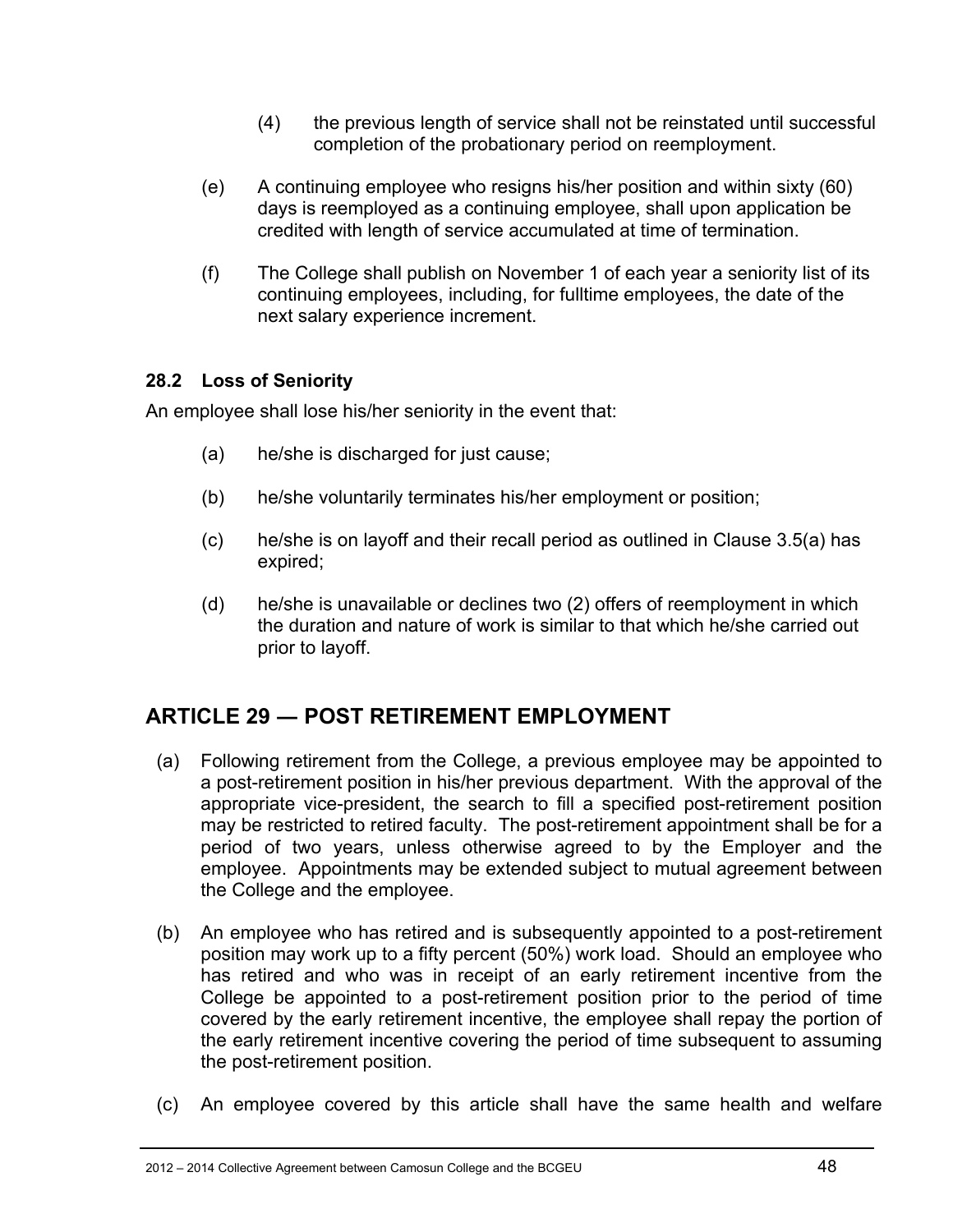benefit entitlement and rights under the Collective Agreement as continuing part time faculty members, except the right to revert to a full-time position under Article 1.3(b); the right to a continuing position under Letter of Understanding #2, and layoff provisions under Article 3.2, 3.3, 3.4, 3.5(a), and the obligation to donate or the right to withdraw from the Sick Leave bank under Article 15.3 or under Letter of Agreement #1 as it relates to Article 15.3.

- (d) If the appropriate Dean agrees, an employee covered by this article may participate in approved professional development activities.
- (e) An amount equal to the College's contribution to the College Pension Plan for the workload of the post-retirement position will be paid by the College to an employee nominated RRSP. This contribution shall continue to the same age as College Pension Plan contributions are required to be made by the College on behalf of faculty members not covered by this Article. The contribution under this Article is not available to and will not be paid to an employee covered by this article for whom the College is making contributions to the College Pension Plan.
- (f) If any provision of the Article conflicts with the terms of the College Pension Plan, then that provision will be deemed to be null and void and the parties will negotiate a provision to substitute for the provision rendered null and void which does not conflict with the College Pension Plan. All other provisions of this article will remain in full force and effect.

# **ARTICLE 30 ― COPIES OF COLLECTIVE AGREEMENT**

The Union and College agree to share equally the cost of producing copies of the Collective Agreement for distribution to all members. The document shall be printed by the College Print Shop.

# **ARTICLE 31 ― TERM OF AGREEMENT**

### **31.1 Term**

This agreement shall be binding and remain in full force and effect from the first day of April, 2012 to and including March 31, 2014 and shall continue from year to year thereafter, unless either party exercises its rights to commence collective bargaining as provided for in the Statutes of the Province of British Columbia.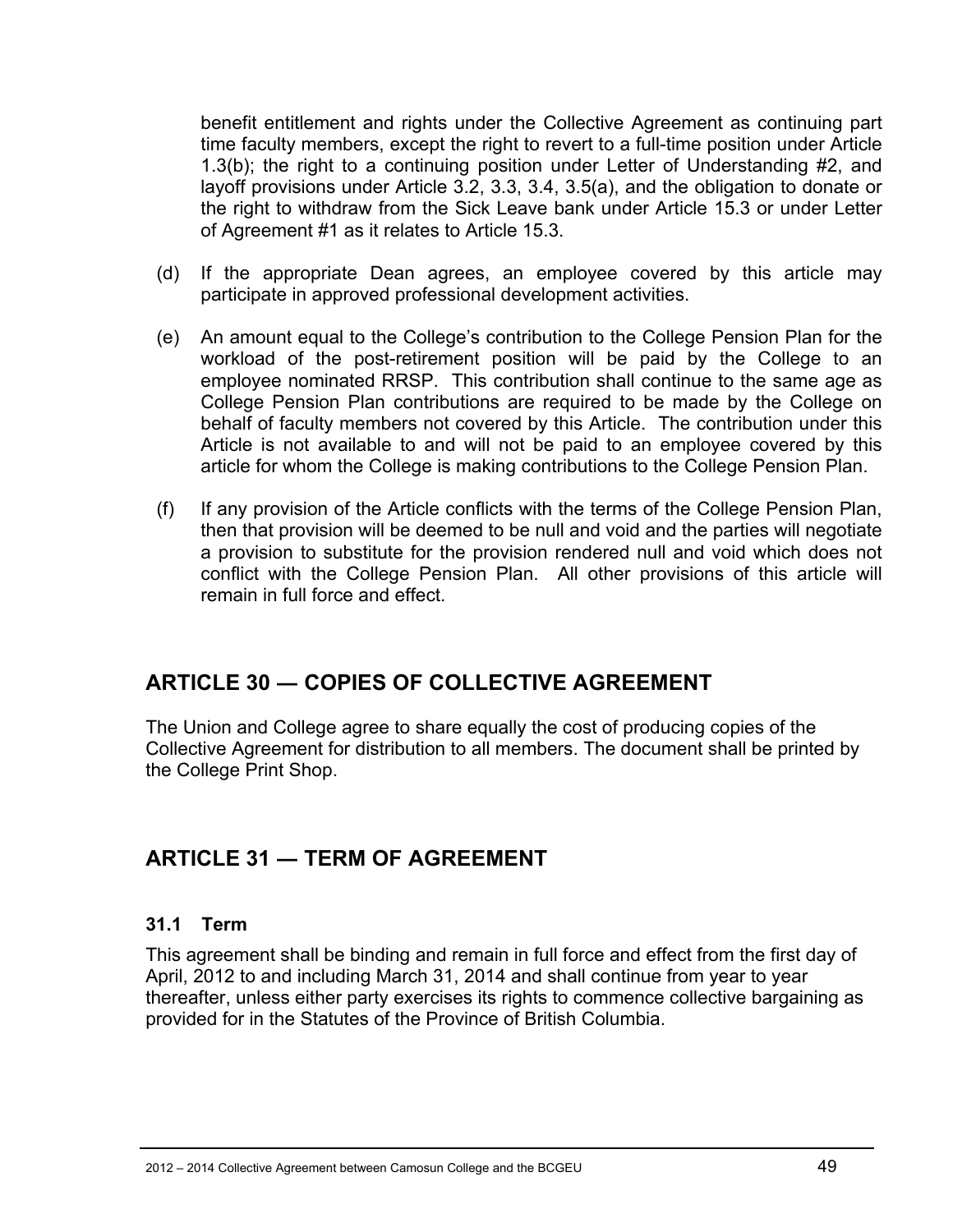#### **31.2 Extension of Anniversary Date**

If negotiations extend beyond the anniversary date of the Agreement, both Parties shall adhere fully to the provisions of this Agreement during the period of bona fide collective bargaining.

#### **31.3 Revisions to Agreement**

All revisions to the Agreement mutually agreed upon shall, unless otherwise specified, apply retroactively to the expiry date.

#### **SIGNED ON BEHALF OF:**

| <b>Camosun College</b>                           | <b>BCGEU</b>                                  | <b>PSEA Board</b><br>of Directors |
|--------------------------------------------------|-----------------------------------------------|-----------------------------------|
| Kathryn Laurin<br>President                      | Darryl Walker<br>President                    | John Bowman<br>Chair              |
| Date                                             | Date                                          | Date                              |
| Peter Sanderson<br>Acting Executive Director, HR | Steve Iverson<br><b>Bargaining Unit Chair</b> |                                   |
| Date                                             | Date                                          |                                   |
|                                                  | Lori Strom<br><b>Staff Representative</b>     |                                   |
|                                                  | Date                                          |                                   |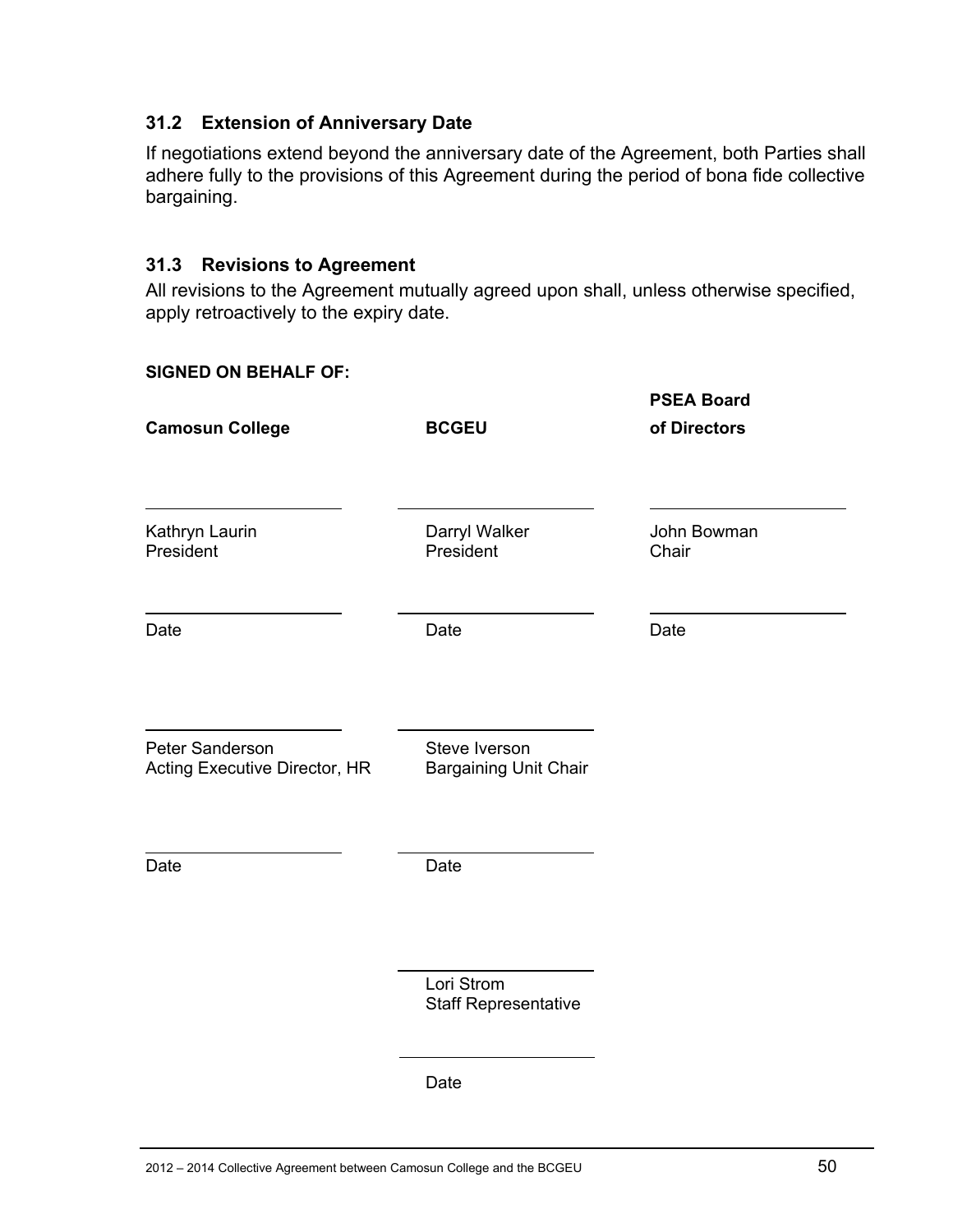# **APPENDIX A**

### **STANDARDS AND ETHICS COMMITTEE**

#### **1. MEMBERSHIP**

The Committee shall consist of:

- (a) one (1) BCGEU member elected from the Health & Human Services Division;
- (b) five (5) BCGEU members elected from the Interurban Campus;
- (c) two (2) Deans.

#### **2. TERMS OF OFFICE**

The members of the Committee shall serve from April 1 until the following March 31. Members may serve additional terms.

#### **3. CHAIRPERSON OF THE COMMITTEE**

The Chairperson shall be elected by the members of the Committee.

#### **4. DUTIES OF THE COMMITTEE**

- (a) To establish a Code of Standards and Ethics.
- (b) To direct the Bursar in the allocation of professional development funds subject to College policy and guidelines for funding limits and reporting procedures.
- (c) To review request for additional sick leave and to make recommendations to the Vice President, Education concerning withdrawals from the Sick Leave Bank.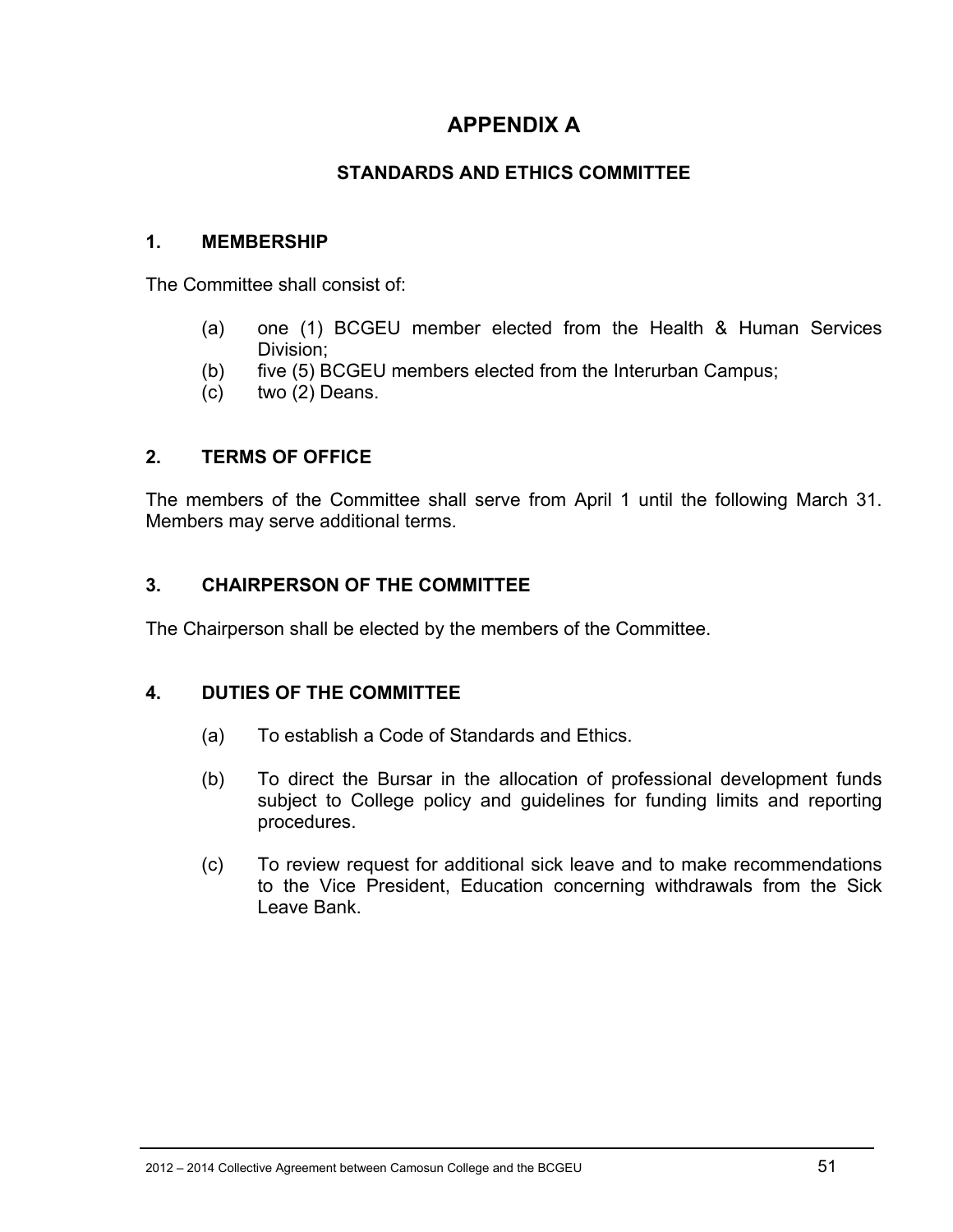# **APPENDIX B**

# **PROVINCIAL SALARY SCALE INCLUDING 2% STIPEND**

|                | 01-Apr-2012 | 31-Dec-2012 | 01-Apr-2013 | 01-Sept-2013 | 01-Jan-2014 |
|----------------|-------------|-------------|-------------|--------------|-------------|
| <b>STEP</b>    | to          | to          | tο          | to           | to          |
|                | 30-Dec-2012 | 31-Mar-2013 | 31-Aug-2013 | 31-Dec-2013  | 31-Mar-2014 |
| 1              | \$84,896    | \$85,744    | \$86,602    | \$87,468     | \$88,343    |
| $\overline{2}$ | \$79,529    | \$80,325    | \$81,129    | \$81,940     | \$82,759    |
| 3              | \$74,081    | \$74,821    | \$75,570    | \$76,326     | \$77,089    |
| 4              | \$71,048    | \$71,759    | \$72,477    | \$73,202     | \$73,935    |
| 5              | \$68,446    | \$69,131    | \$69,822    | \$70,521     | \$71,226    |
| 6              | \$65,844    | \$66,503    | \$67,168    | \$67,840     | \$68,519    |
| $\overline{7}$ | \$63,242    | \$63,874    | \$64,513    | \$65,158     | \$65,809    |
| 8              | \$60,639    | \$61,246    | \$61,858    | \$62,476     | \$63,101    |
| 9              | \$58,037    | \$58,617    | \$59,204    | \$59,795     | \$60,393    |
| 10             | \$55,435    | \$55,989    | \$56,549    | \$57,114     | \$57,685    |
| 11             | \$52,833    | \$53,361    | \$53,895    | \$54,433     | \$54,978    |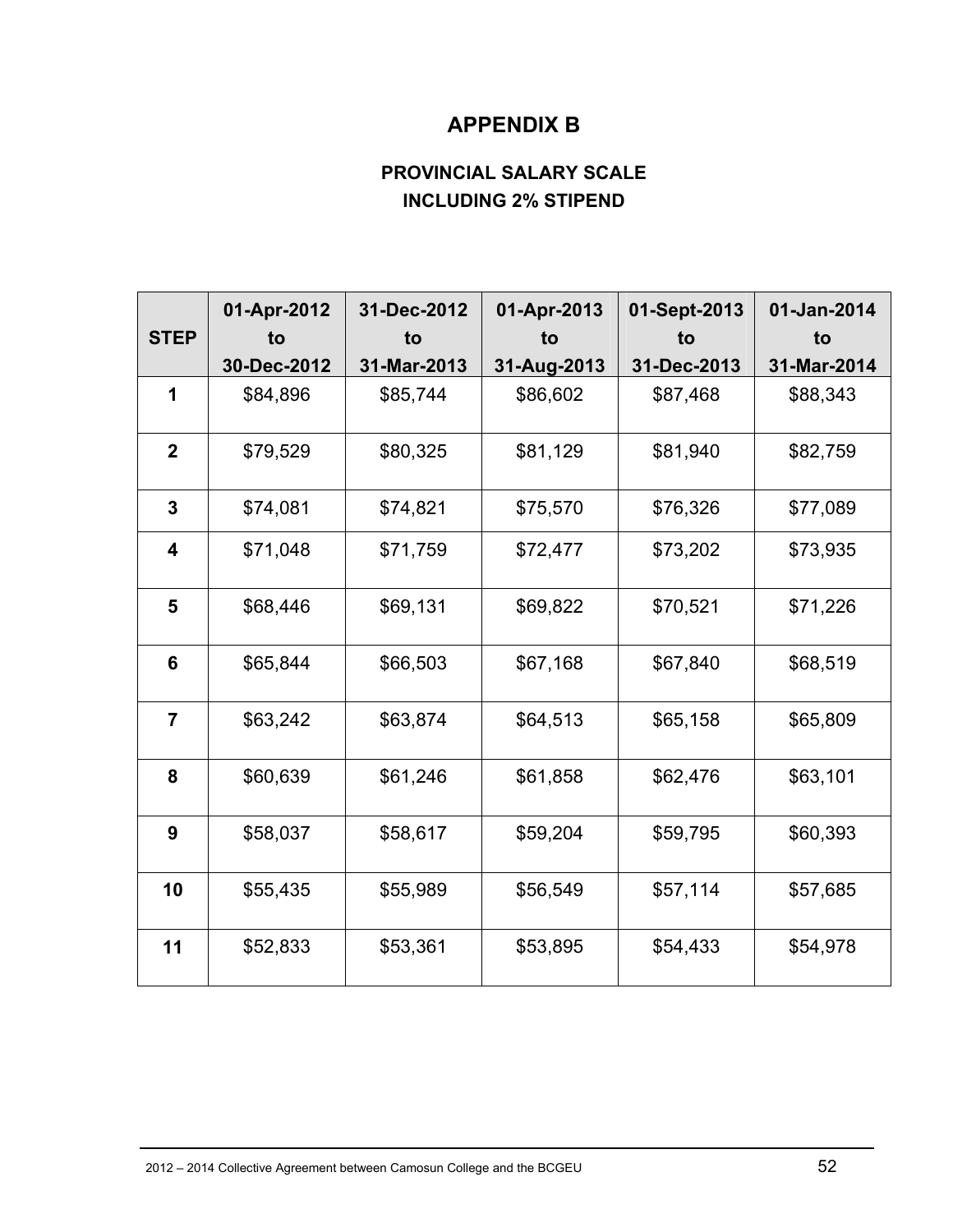### **BCGEU CHAIR STIPEND:**

| <b>Chair</b>   | 01-Apr-2012 | 31-Dec-2012 | 01-Apr-2013 | $01$ -Sept-2013 | 01-Jan-2014 |
|----------------|-------------|-------------|-------------|-----------------|-------------|
| <b>Stipend</b> | tΟ          | tΟ          | tΟ          | īΟ              | to          |
|                | 30-Dec-2012 | 31-Mar-2013 | 31-Aug-2013 | 31-Dec-2013     | 31-Mar-2014 |
|                | \$3,537     | \$3,572     | \$3,608     | \$3,644         | \$3,680     |

# **Step 2A equals :**

| <b>STEP</b> | 01-Apr-2012 | 31-Dec-2012 | 01-Apr-2013 | 01-Sept-2013 | 01-Jan-2014 |
|-------------|-------------|-------------|-------------|--------------|-------------|
|             | tΟ          | tΩ          | tΟ          | īΟ           | to          |
|             | 30-Dec-2012 | 31-Mar-2013 | 31-Aug-2013 | 31-Dec-2013  | 31-Mar-2014 |
| 2A          | \$79,080    | \$79,870    | \$80,669    | \$81,476     | \$82,291    |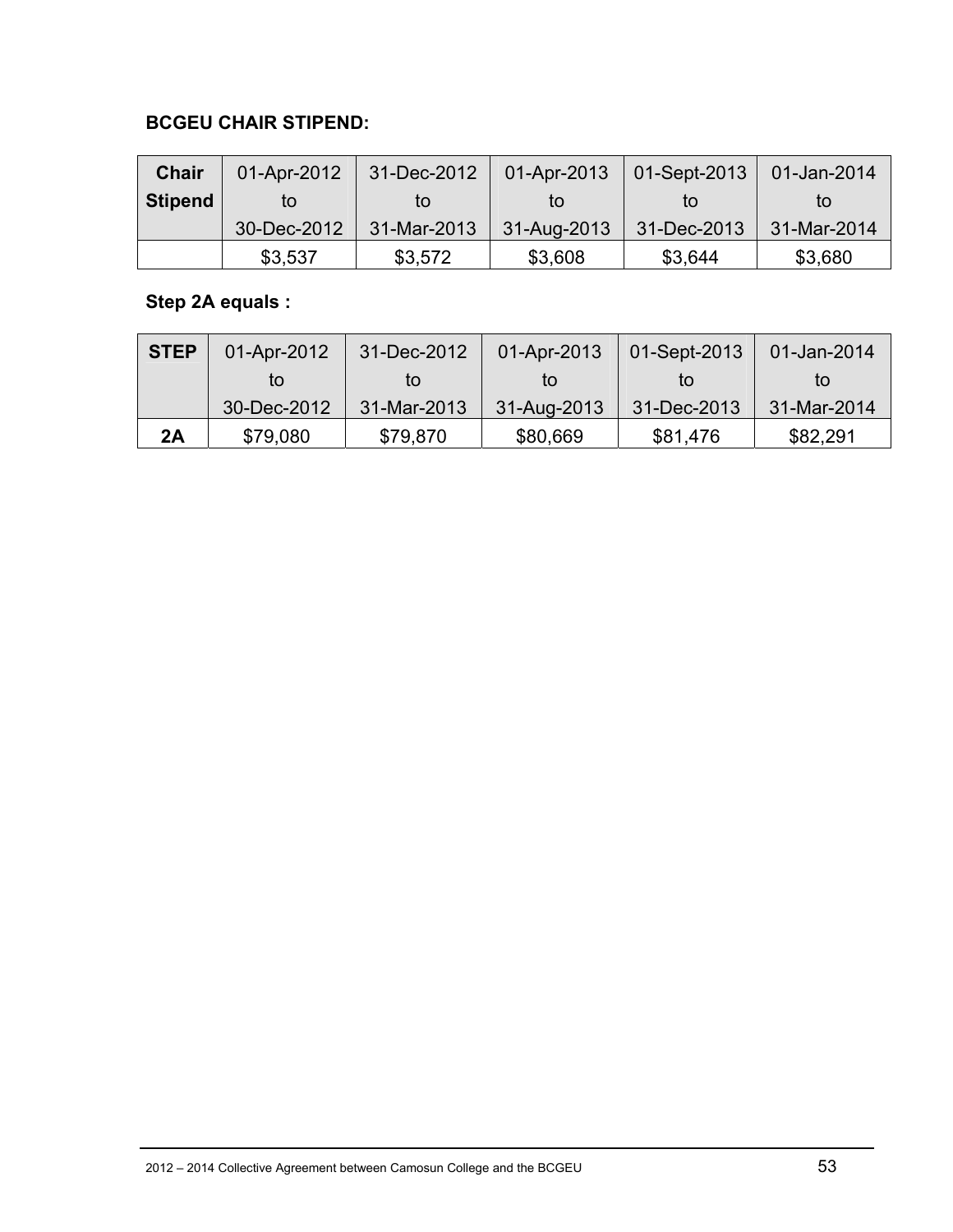# **APPENDIX C**

# **REDUCTION IN STAFF FLOWCHART**

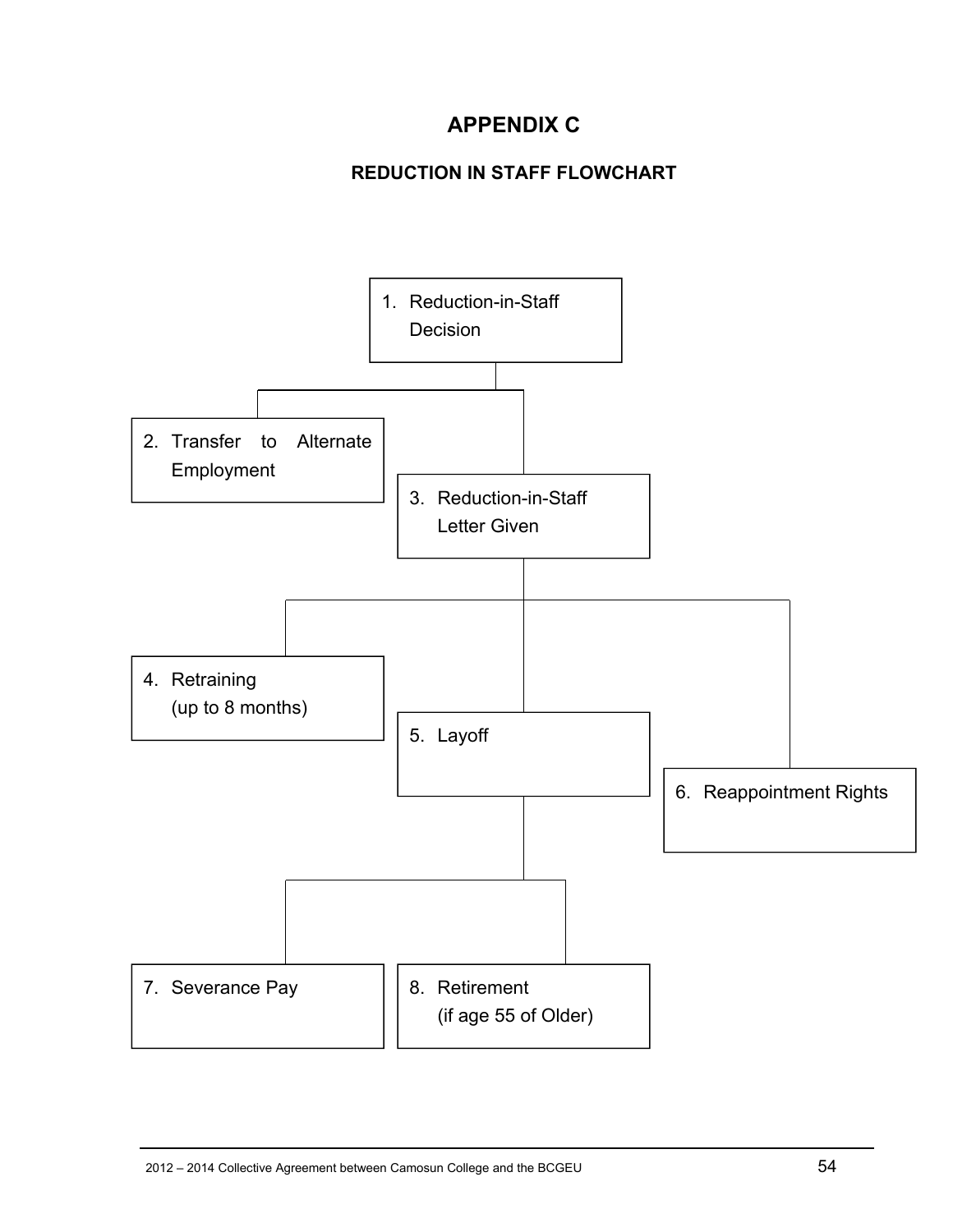# **FLOWCHART ACTIVITY DESCRIPTION**

- 1. Reduction in staff due to changes in enrolment, deletion of a program, technological change or for budgetary reasons. [Clause 3.1] Individual is identified based on seniority within a department, discipline or specialty. [Clause 3.2]
- 2. Employee is transferred if there is an available position for which he is well qualified. [Clause 3.2(a)]

OR

- 3. Reduction in staff letter is sent by the President giving four (4) months of notice excluding annual holidays. [Clause 3.1] Letter specifies reasons for layoff.
- 4. Employee with at least five (5) years of service may receive up to eight (8) months of paid leave to retrain if there is an available position. [One currently unfilled or confirmed to become vacant within retraining period.] Program of retraining is developed in consultation with employee. [Clause 3.3(a)]

### OR

- 5. If a retraining opportunity does not exist, employee is laid off at end of notice period.
- 6. A laid off employee may choose to retain recall rights for reappointment should suitable vacancies arise. Length of term of recall rights is governed by length of seniority. [Clause 3.5(a)]

# OR

7. A laid off employee may choose to forfeit all recall rights and receive a severance payment of one-half (½) of one (1) month's salary for each fulltime equivalent year of service to a maximum of six (6) months of pay. [Clause 3.5(b)]

# OR

8. An employee between the ages of 55 and 64 may choose to retire. In addition to pension benefits, the employee receives up to six (6) months pay as severance [Clause 3.5(b)], and a payout of one-half  $(\frac{1}{2})$  of accumulated sick leave entitlement. [Clause 15.2]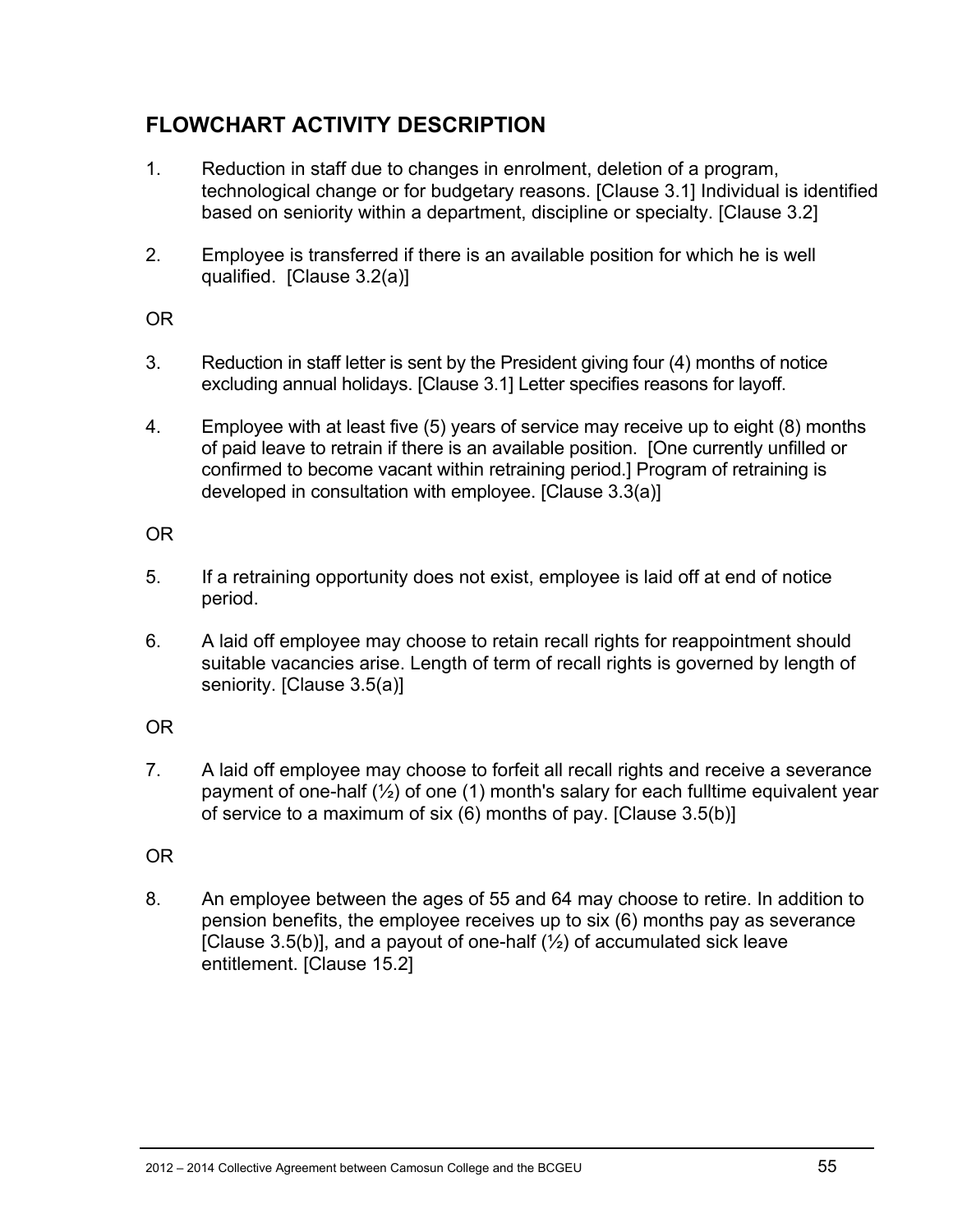# **APPENDIX D**

### **ADVANCED PLACEMENT**

A joint faculty administration committee will process and review all applications related to Appendix D and shall forward their recommendation to the Vice President, Education. The committee will be comprised of the Bargaining Unit Chair, and another member to be selected by the chair and two representatives from College administration.

This clause only applies to faculty already employed on probationary or continuing appointments.

An employee will be eligible for an increment upon submission of one or more of the following:

- 1. Presentation of a transcript from a recognized College or University showing successful completion of the equivalent of one academic year of fulltime study relevant to the College role of the faculty member.
- 2. Presentation of documentation showing an accumulated total of four hundred twenty (420) hours of participation in relevant formal learning situations (classroom, laboratories...) in which some form of participant evaluation occurred.
- 3. Presentation of documentation showing a cumulated total of eight hundred forty (840) hours of work experience and/or private study relevant to the professional field of the faculty member.
- 4. Completion of another combination of study and/or research, and/or work experience which was preplanned and approved by a committee struck by the President which includes the appropriate Dean and a member of the faculty.
- 5. Presentation of documentation showing successful completion of a second Journeyman Certificate, earned following an indentured apprenticeship, or professional qualifications or Journeyman Certificate resulting from study/experience equivalent to either 1, 2 or 3 above, or prorated combination, in a trade area relevant to the professional field of the faculty member. This qualification must be sanctioned by a government licensing agency.

An increment will not be awarded under Clause 5.1(b) when the same activity or activities, which are to a large extent duplicated, have previously been applied in the determination of category or step placement.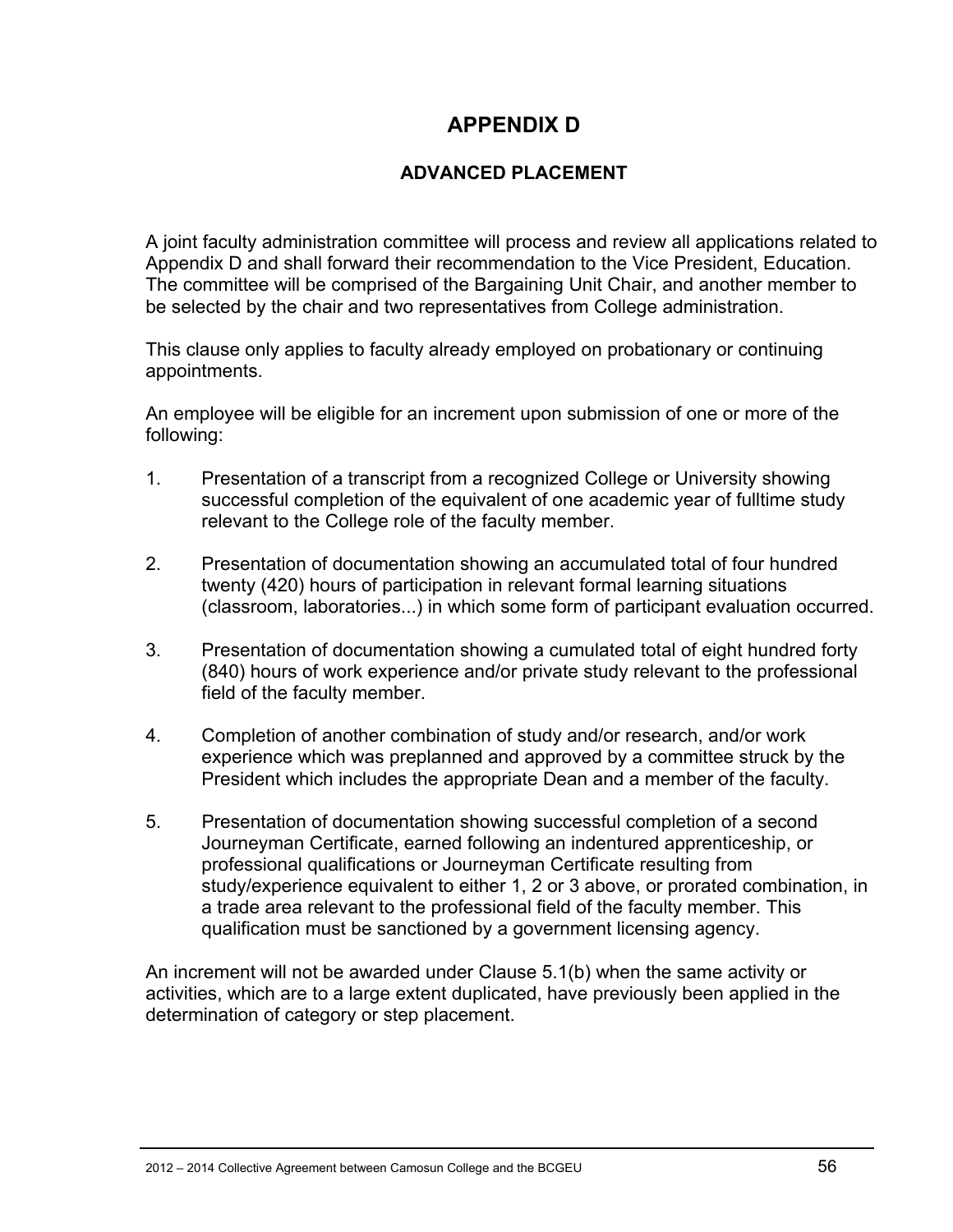# **LETTER OF UNDERSTANDING #1**

between

#### CAMOSUN COLLEGE

and

#### B.C. GOVERNMENT AND SERVICE EMPLOYEES' UNION

# **Re: Family Illness (Clause 14.5) Compassionate Leave (Clause 14.6) and Sick Bank Donations (Clause 15.3)**

It is hereby agreed that the maximum personal sick leave time that may be used for Family Illness and Compassionate Leave is five (5) days per year in total. It is further agreed that the donation to the Sick Bank may not exceed one (1) day per year. This will result in assurance of at least twelve (12) days of sick leave for an employee's own use out of an annual grant of eighteen (18) days.

It is further understood that where any employee requires further days for family illness or compassionate leave, up to the maximum number of days allowed within each of the relevant clauses, such extra days may be obtained through application to the Sick Leave Bank.

#### **SIGNED ON BEHALF OF:**

| <b>CAMOSUN COLLEGE</b>                           | <b>BCGEU</b>                                  |
|--------------------------------------------------|-----------------------------------------------|
| Kathryn Laurin<br>President                      | Lori Strom<br><b>Staff Representative</b>     |
| Date                                             | Date                                          |
| Peter Sanderson<br><b>Executive Director, HR</b> | Steve Iverson<br><b>Bargaining Unit Chair</b> |
| Date                                             | Date                                          |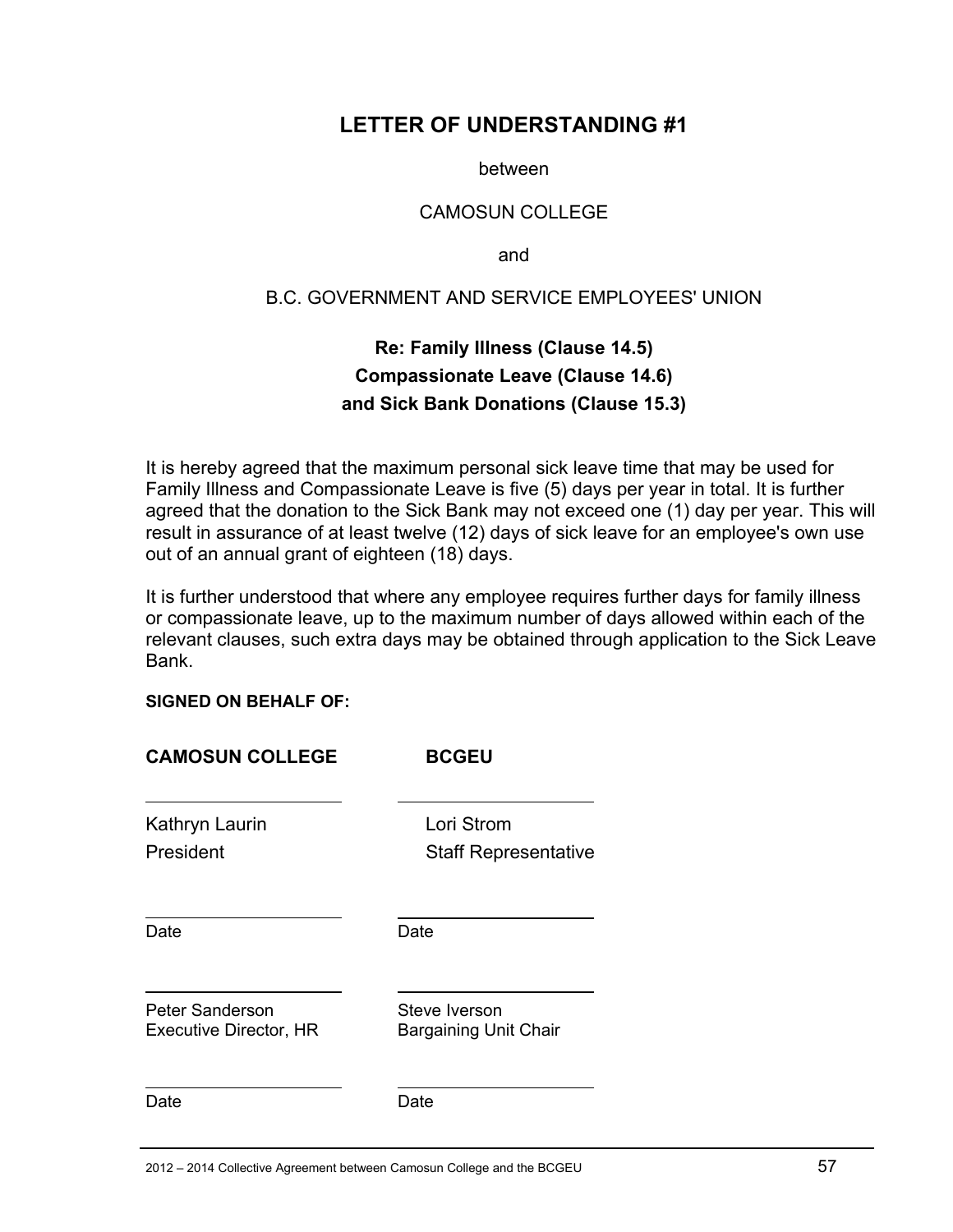# **LETTER OF UNDERSTANDING #2**

#### between

#### CAMOSUN COLLEGE

#### and

### B.C. GOVERNMENT AND SERVICE EMPLOYEES' UNION

### **Re: Principles of Agreement**

# **for the Implementation of Article 6 – Common Agreement (Regularization) between Camosun College and BCGEU Vocational Instructors: Regularization**

It is the desire of the Parties to facilitate conversion of eligible vocational instructors to regular appointment. Consequently, the Parties agree to this *Letter of Understanding* outlining the principles for regularization.

#### **Appointment Categories**

Employees shall be appointed to one of the following two appointment categories:

- 1. Continuing (full-time or part-time)
- 2. Term (non-regular)

### **Conversion to a Regular Appointment**

- 1. A term (non-regular) employee shall be reviewed for conversion to a continuing appointment when:
	- a. An employee has worked at least two consecutive years at a workload of 50% or greater (18 full-time equivalent weeks or greater) in each of two consecutive years; or
	- b. An employee has performed a workload of at least 120% (at least 43 fulltime equivalent weeks) over at least two consecutive years; and
	- c. The employee has received a satisfactory evaluation. An employee will be deemed to have received a satisfactory evaluation if one has not been undertaken by the College;
- 2. The employee shall be converted if there is a reasonable expectation of an ongoing workload assignment for which the employee is qualified, of at least 50%, in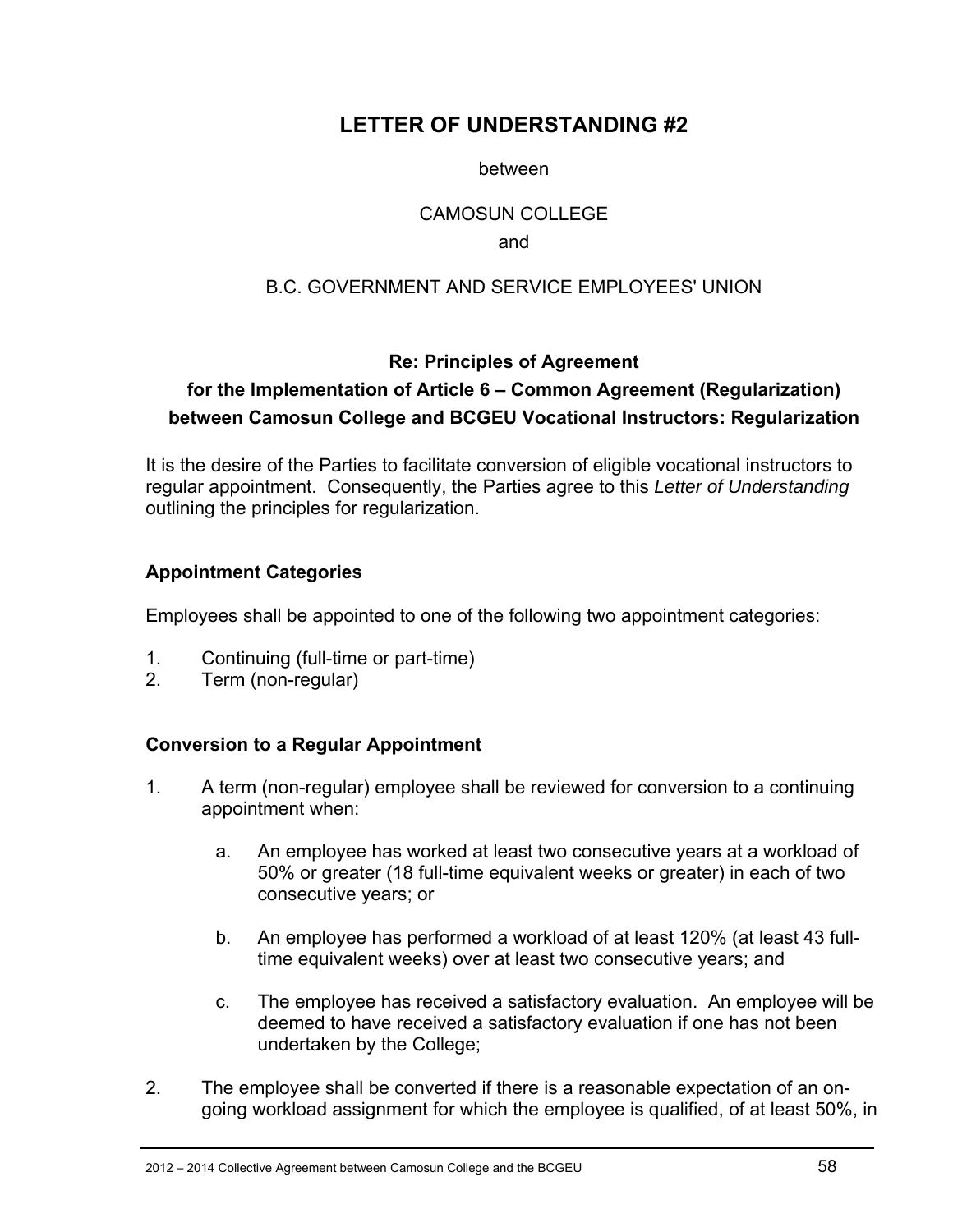the year immediately subsequent to that in which the conversion arises.

- 3. The employee's conversion to a Continuing appointment will become effective on the first day of the month following the date on which the employee meets the conversion criteria. Salary and College-paid benefits will begin on the date on which the available on-going workload begins.
- 4. Regularization will be a standing item on the Joint Labour Management Committee meeting agenda.

#### **SIGNED ON BEHALF OF:**

| <b>CAMOSUN COLLEGE</b>                                  | <b>BCGEU</b>                                  |
|---------------------------------------------------------|-----------------------------------------------|
| Kathryn Laurin<br>President                             | Lori Strom<br><b>Staff Representative</b>     |
| Date                                                    | Date                                          |
| <b>Peter Sanderson</b><br><b>Executive Director, HR</b> | Steve Iverson<br><b>Bargaining Unit Chair</b> |
| Date                                                    | Date                                          |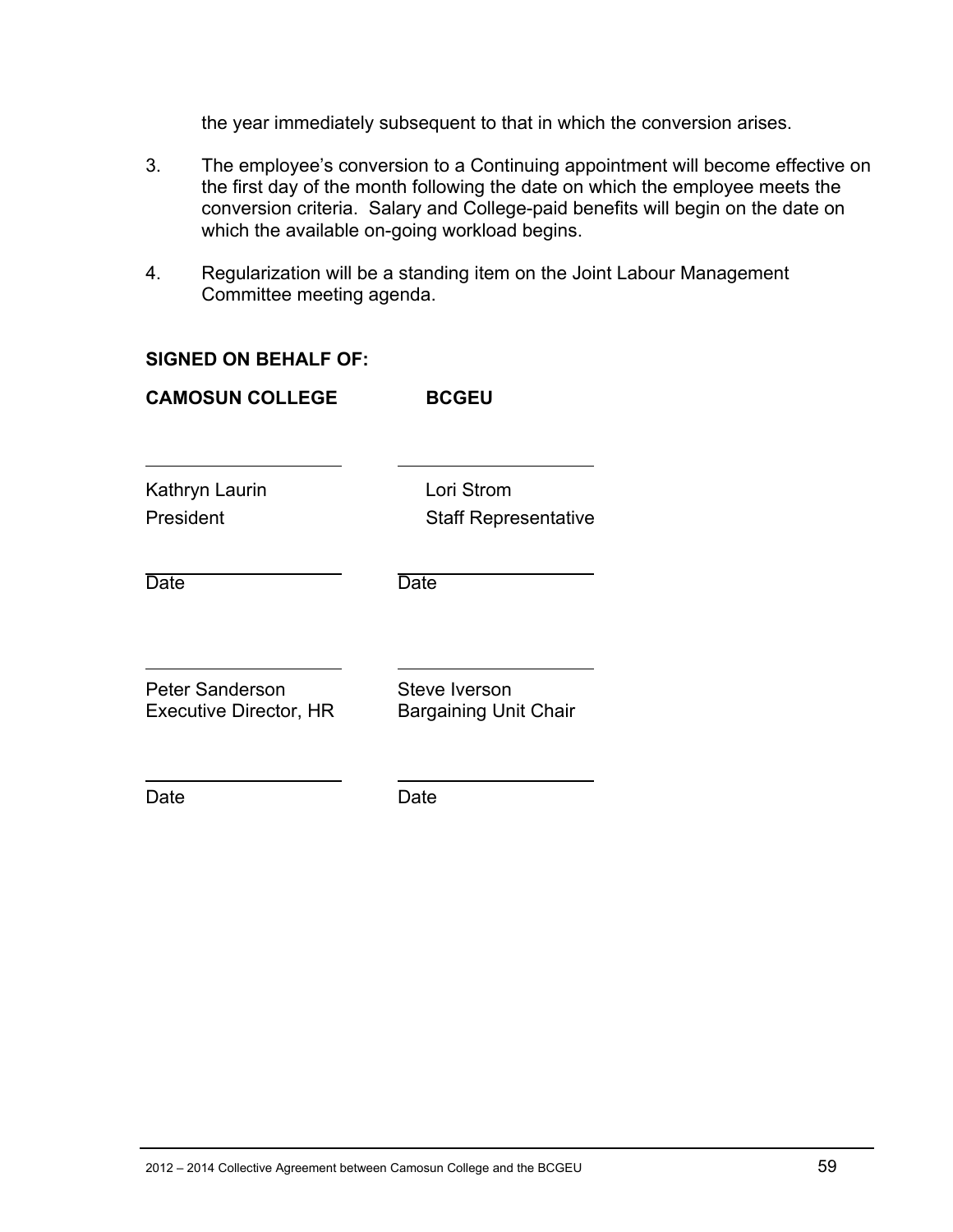# **LETTER OF UNDERSTANDING #3**

between

#### CAMOSUN COLLEGE

and

#### B.C. GOVERNMENT AND SERVICE EMPLOYEES' UNION

#### **AS PER THE COMMON AGREEMENT**

#### **Re: Article 14 – Maternity and Parental Leave and regarding Supplemental Employment Benefit Plan for Maternity and Parental Leave**

Effective April 1, 2002, when on maternity or parental leave, an employee will receive a supplemental payment added to Employment Insurance benefits as follows:

- (a) For the first two (2) weeks of maternity leave an employee shall receive one hundred percent (100%) of her salary calculated on her average base salary.
- (b) For a maximum of fifteen (15) additional weeks of maternity leave the employee shall receive an amount equal to the difference between the Employment Insurance benefits and ninety-five percent (95%) of her salary calculated on her average base salary.
- (c) For up to a maximum of thirty-five (35) weeks of parental leave, the biological mother shall receive an amount equal to the difference between the Employment Insurance benefits and eighty-five percent (85%) of the employee's salary calculated on her average base salary.
- (d) For up to a maximum of thirty-seven (37) weeks of parental leave, the biological father or adoptive parent shall receive an amount equal to the difference between the Employment Insurance benefits and eighty-five percent (85%) of the employee's salary calculated on his/her average base salary.
- (e) The average base salary for the purpose of (a) through (d) is the employee's average base salary for the twenty-six (26) weeks preceding the maternity or parental leave. If the employee has been on unpaid leave for part of the preceding twenty-six (26) weeks, then up to four (4) weeks of that unpaid leave will be subtracted from the twenty-six (26) weeks for the purpose of calculating the average base salary.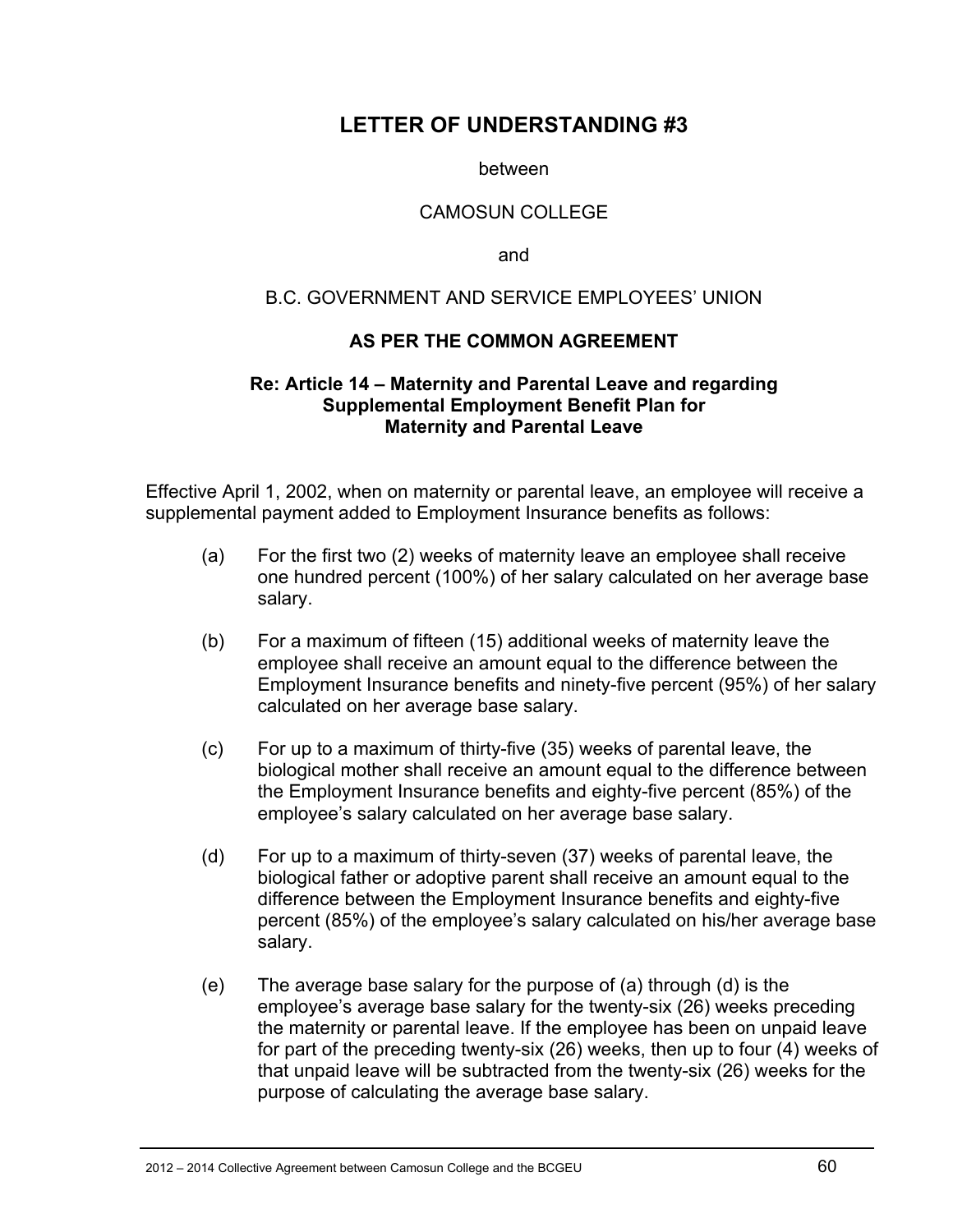An employee is not entitled to receive Supplemental Employment Benefits and disability benefits concurrently. To receive Supplemental Employment Benefits the employee shall provide the Employer with proof of application for and receipt of Employment Insurance benefits.

If an employee is disentitled or disqualified from Employment Insurance maternity or parental benefits, the employee shall receive the supplemental payment to the appropriate percentage less the amount of Employment Insurance benefits the employee would have received if qualified for Employment Insurance benefits.

#### **SIGNED ON BEHALF OF:**

Date **Date** Date

| <b>BCGEU</b>                              |
|-------------------------------------------|
| Steve Iverson<br>Bargaining Unit Chair    |
| Date                                      |
| Lori Strom<br><b>Staff Representative</b> |
|                                           |